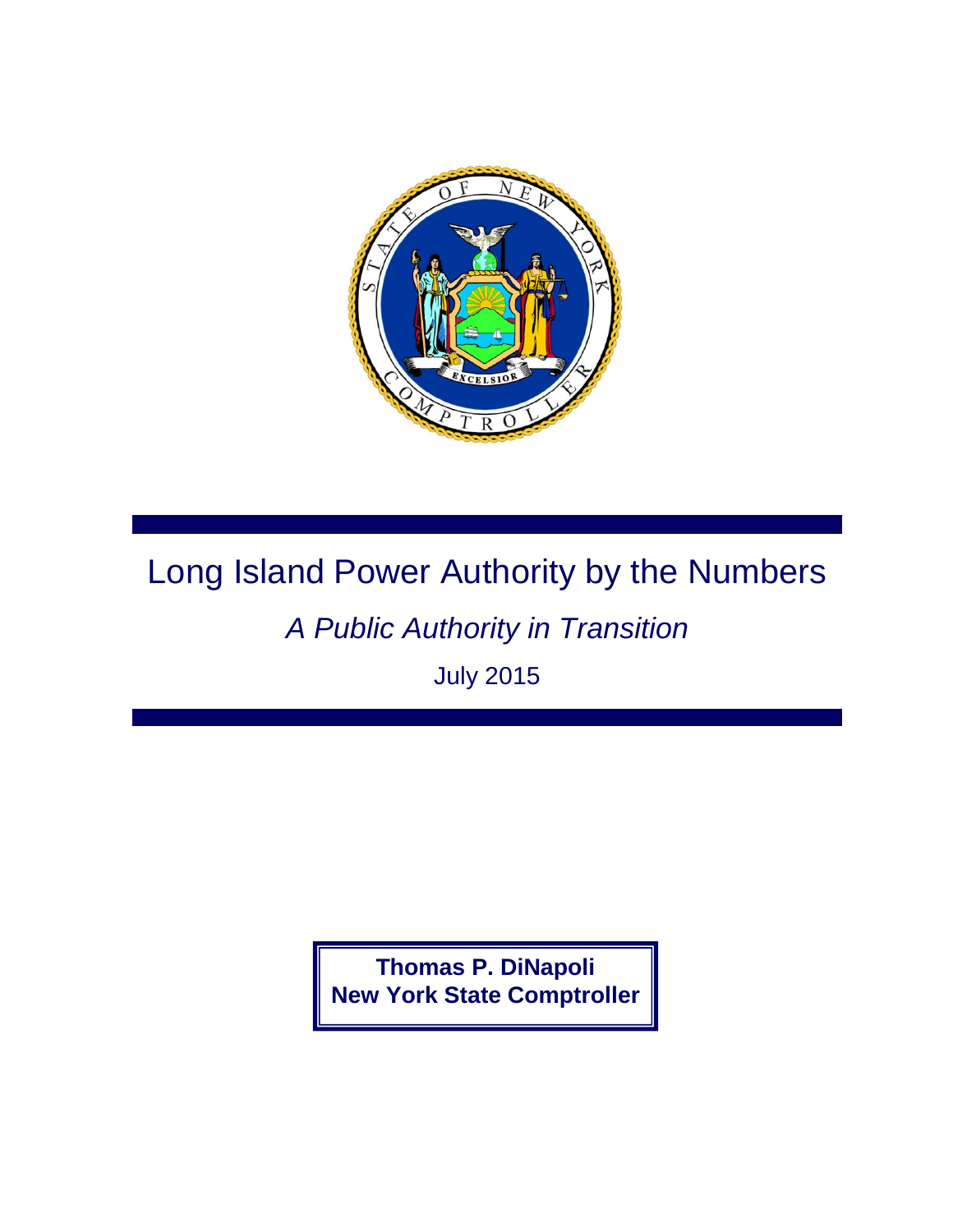Prepared by the Office of Budget and Policy Analysis

Additional copies of this report may be obtained from:

Office of the State Comptroller Public Information Office 110 State Street Albany, New York 12236 (518) 474-4015

Or through the Comptroller's website at: [www.osc.state.ny.us](http://www.osc.state.ny.us/)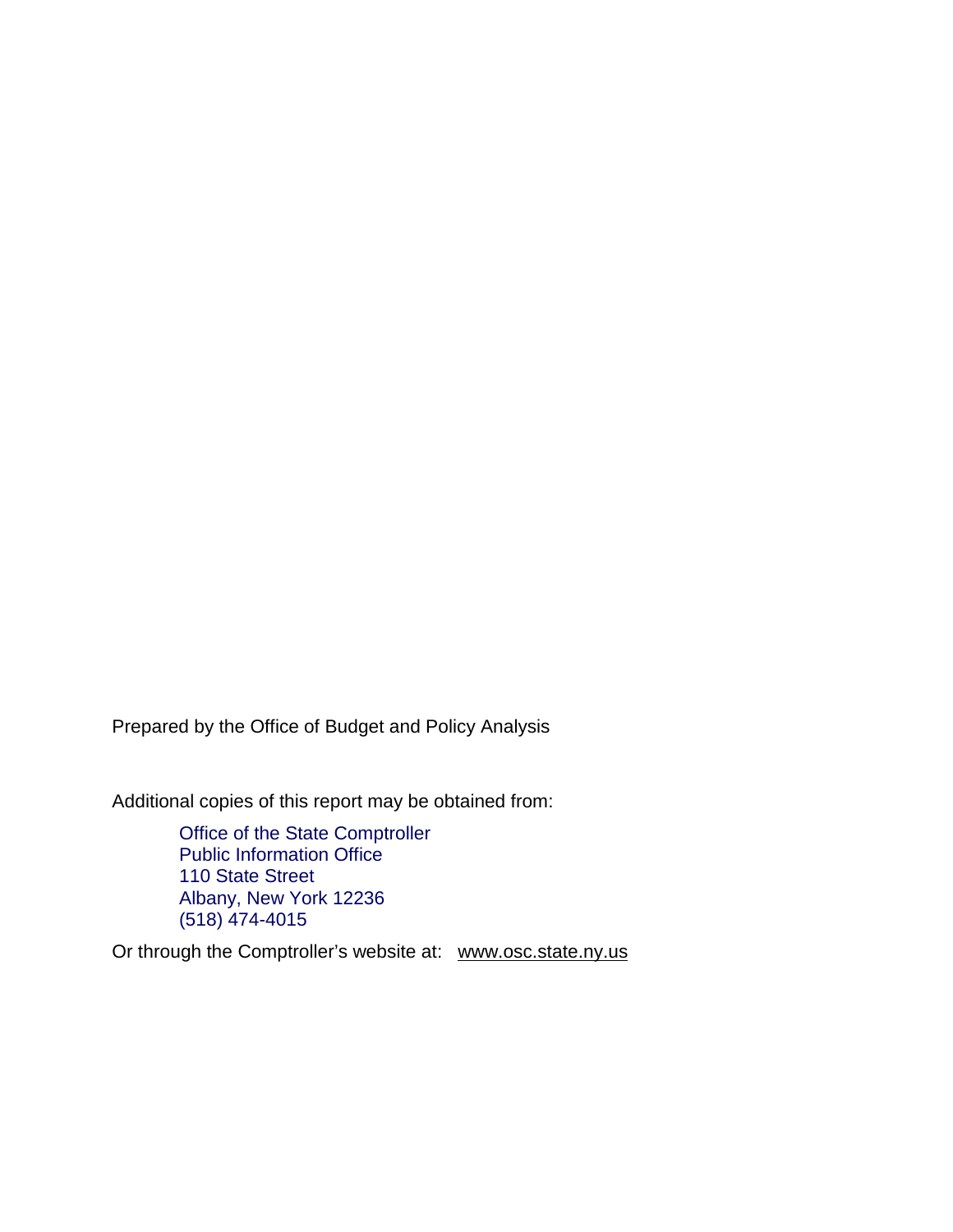# **Table of Contents**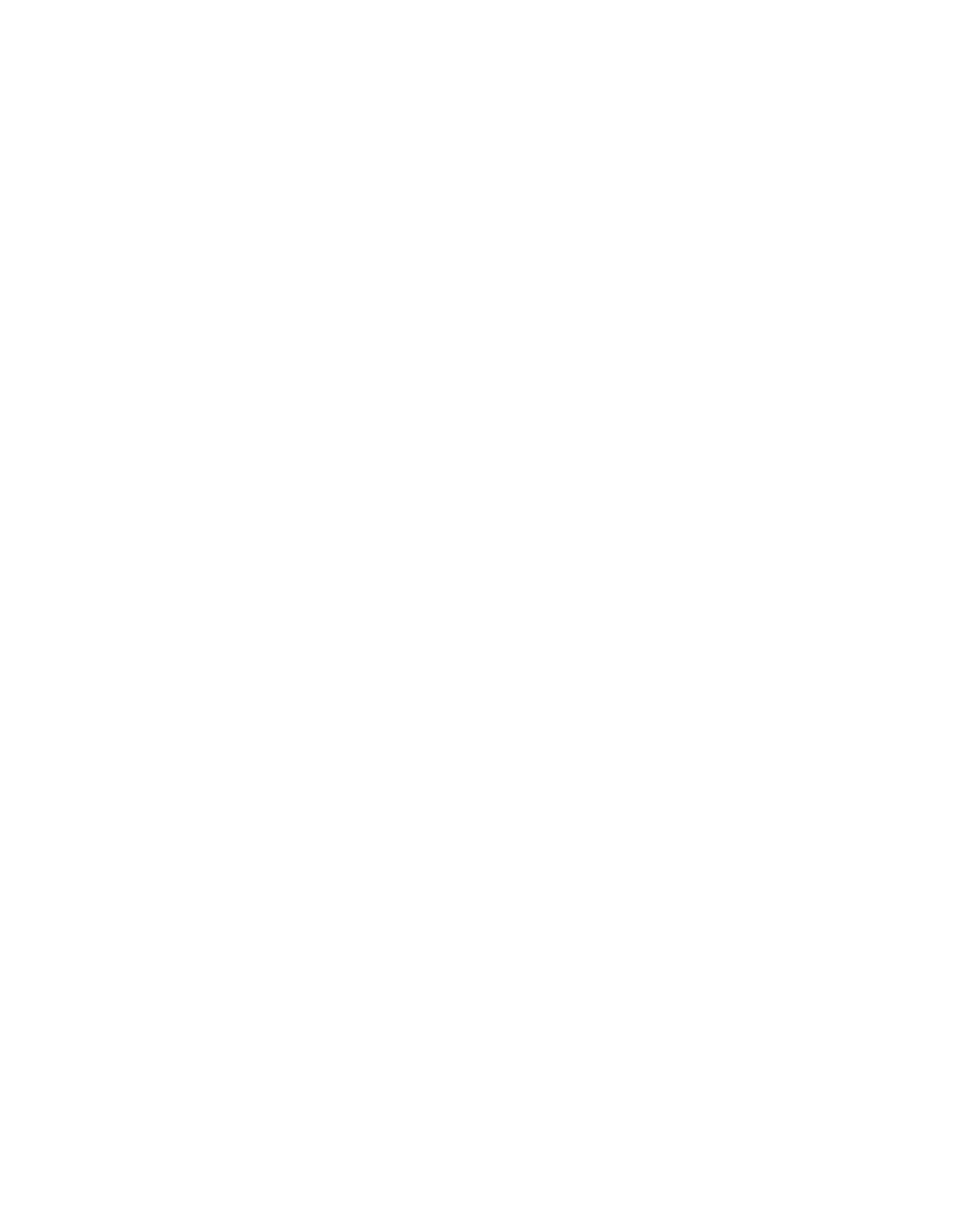## <span id="page-4-0"></span>**Executive Summary**

Long Island utility customers have long paid some of the highest electricity prices in the country. Residents and businesses in the region have raised concerns about such costs, as well as management practices of the Long Island Power Authority (LIPA). Audits, reports and investigations by the State Comptroller and others have identified numerous areas requiring improvement, including adequacy of regulatory oversight, financial management, debt, and storm preparation and response. Relief for LIPA customers has been long overdue.

Over nearly three decades, the State has taken actions to address the cost and reliability of electrical service on Long Island, beginning with the creation of LIPA. The 1986 LIPA Act noted that high electricity costs posed "a serious threat to the economic well-being, health and safety" of Long Island residents and businesses, and declared the construction of the Shoreham Nuclear Power Plant by LIPA's predecessor imprudent. Nearly three decades later, the Department of Public Service (DPS) has identified \$2 billion in Shoreham costs that remain unrecovered and drive continuing costs for LIPA ratepayers. Legislation was enacted in 2013 (and subsequently amended) in a renewed effort to stabilize rates, improve service and increase accountability. This report provides a financial overview of LIPA and a review of certain changes underway as a result of the 2013 legislation.

One of the State's largest public authorities in terms of total reported revenues and expenditures, LIPA ranks second in both categories at more than \$3.7 billion each, behind only the Metropolitan Transportation Authority. LIPA reported spending \$1.6 billion for procurements in 2014. Despite a goal for participation by minority- and women-owned business enterprises in its procurements of 20 percent, LIPA reported an actual percentage of just 5.3 percent.

LIPA's debt burden continues to weigh on ratepayers. The 2013 LIPA legislation authorized the one-time restructuring of LIPA's debt by a new public authority, the Utility Debt Securitization Authority (UDSA). The State Fiscal Year (SFY) 2015-16 Enacted Budget removed the "one-time" limitation, and in its place capped at \$4.5 billion the total amount of debt that could be issued by UDSA. All costs associated with UDSA debt will be borne by LIPA's ratepayers until the debt is paid off. In 2014, LIPA reported total debt (including UDSA debt) of nearly \$7.6 billion, up 11 percent since 2010. LIPA projects this debt load will reach approximately \$8 billion by 2018, suggesting that debt will remain a high cost for LIPA customers.

The 2013 LIPA legislation authorized and directed the renegotiation of the Operations Services Agreement (OSA) between LIPA and PSEG Long Island LLC (PSEG), which operates the LIPA system, eliminating Office of the State Comptroller review and approval of the contract. Many of the beneficial terms and protections built into the original contract were modified or eliminated in the final amended OSA. These include budget oversight and cost control mechanisms, performance measurement metrics, storm cost provisions, and compensation terms. This is of particular concern because costs for LIPA customers have not declined and continue to outpace those of other utilities. LIPA's average retail price for residential electricity was more than 22 percent above the New York State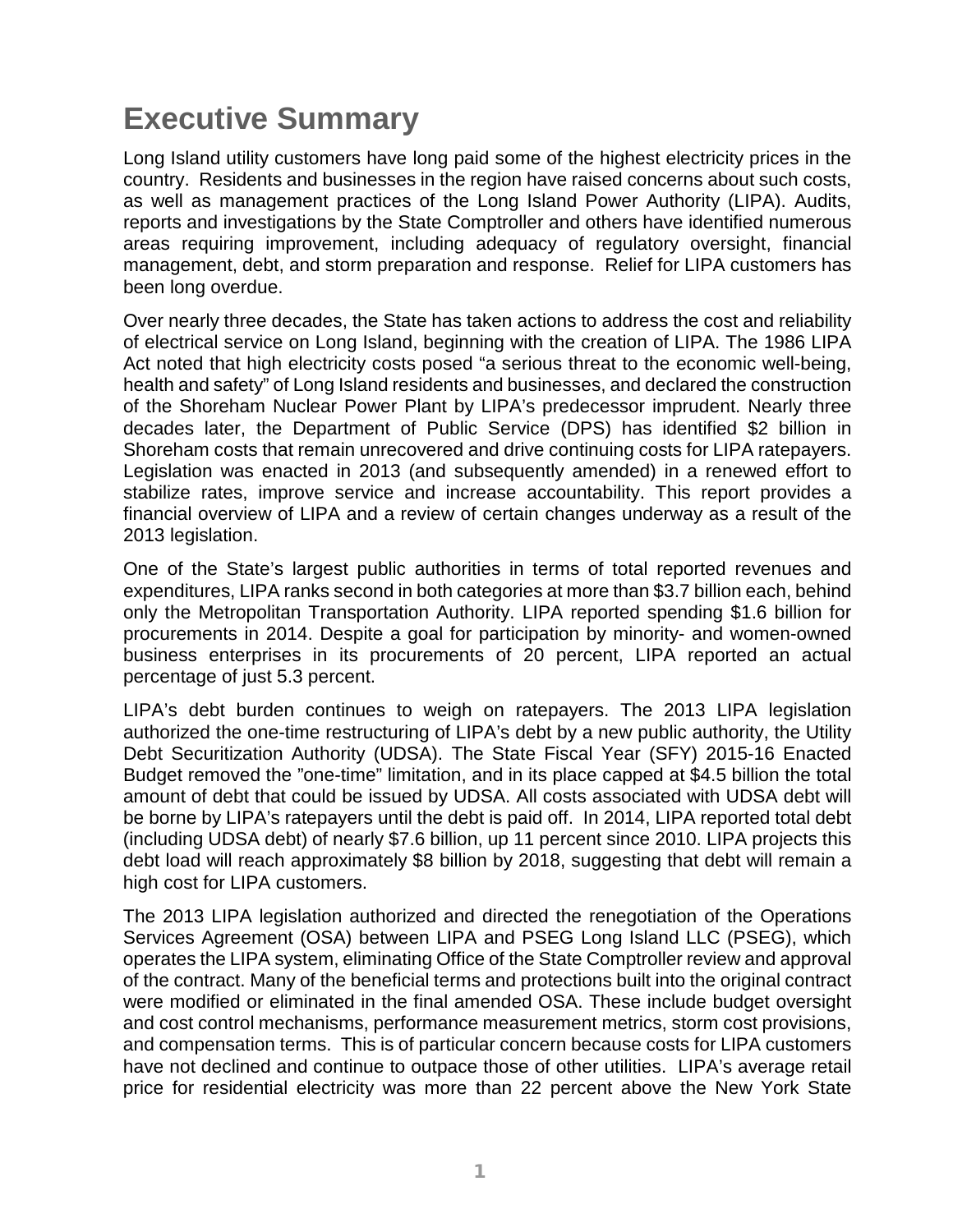median and 78 percent above the national median in 2013. LIPA's commercial average retail price was nearly 92 percent above the national median.

The 2013 LIPA legislation also established new rate change procedures. The legislation superseded the Public Authorities Control Board requirement that any rate increase above 2.5 percent be submitted to the Public Service Commission for approval before it could take effect. In January 2015, LIPA and PSEG proposed a three-year rate plan which includes what is described by DPS staff as "aggressive" rate design changes, including increases to certain charges ranging from 100 percent to 300 percent. DPS staff cautioned about "rate shock," disagreed with several aspects of the rate proposal, and recommended alternative revenue targets, service strategies, and charges. The decision as to which – if any – of the recommendations made during the rate proceeding would be accepted resides primarily with LIPA.

In June, PSEG and LIPA submitted rebuttal filings that disagreed with several of the DPS recommendations. While a modest reduction in the revenue requirement was accepted by PSEG, it was accompanied by a proposal to periodically adjust estimates for actual costs associated with debt, tax-related payments, and unionized employee wages. This proposal could create further uncertainty with respect to rates for LIPA's customers. The prospect of actual reductions in LIPA customer bills in the near term appears remote.

The 2013 legislation restructured the LIPA Board, reducing the number of trustees. The restructured board bears responsibility for approving rate increases, and for ensuring the provision of reliable, economical and responsive electric service to its customers, in accordance with LIPA's stated mission. However, LIPA's 2014 performance evaluation, prepared in accordance with the Public Authorities Reform Act of 2009, does not identify any specific efforts to limit or reduce costs for ratepayers, or to provide reliable and responsive electric service. Steps by the board to identify any such efforts could increase ratepayer confidence that LIPA is sufficiently prioritizing these critical mission goals.

So far, the long-overdue improvements promised to LIPA ratepayers have yet to be achieved. It is unclear whether LIPA customers are better or worse off than before the 2013 LIPA legislation. The law created a new Long Island office of the DPS, but only gave it certain review and recommendation powers with respect to LIPA and PSEG. Ratepayers are not benefitting from regulatory oversight, access to information, and cost control mechanisms that are as strong as those enjoyed by other New York utility customers. LIPA ratepayers face higher bills, bear a debt burden that is projected to increase, and, in some ways, have less transparency and accountability regarding their electric service provider than before.

In 2016, LIPA will mark the 30<sup>th</sup> anniversary of its original statutory creation. LIPA's status as a public entity creates certain cost advantages. However, the goal of affordable utility service on Long Island has not yet been attained and longstanding problems persist. More action is needed to improve oversight and accountability, strengthen consumer protections, and provide much-needed rate relief for LIPA customers.

Recommendations that result from DPS reviews are required to be implemented unless LIPA determines particular reasons not to do so. The 2013 LIPA legislation empowered DPS to "inspect all premises and facilities owned or operated by the authority and the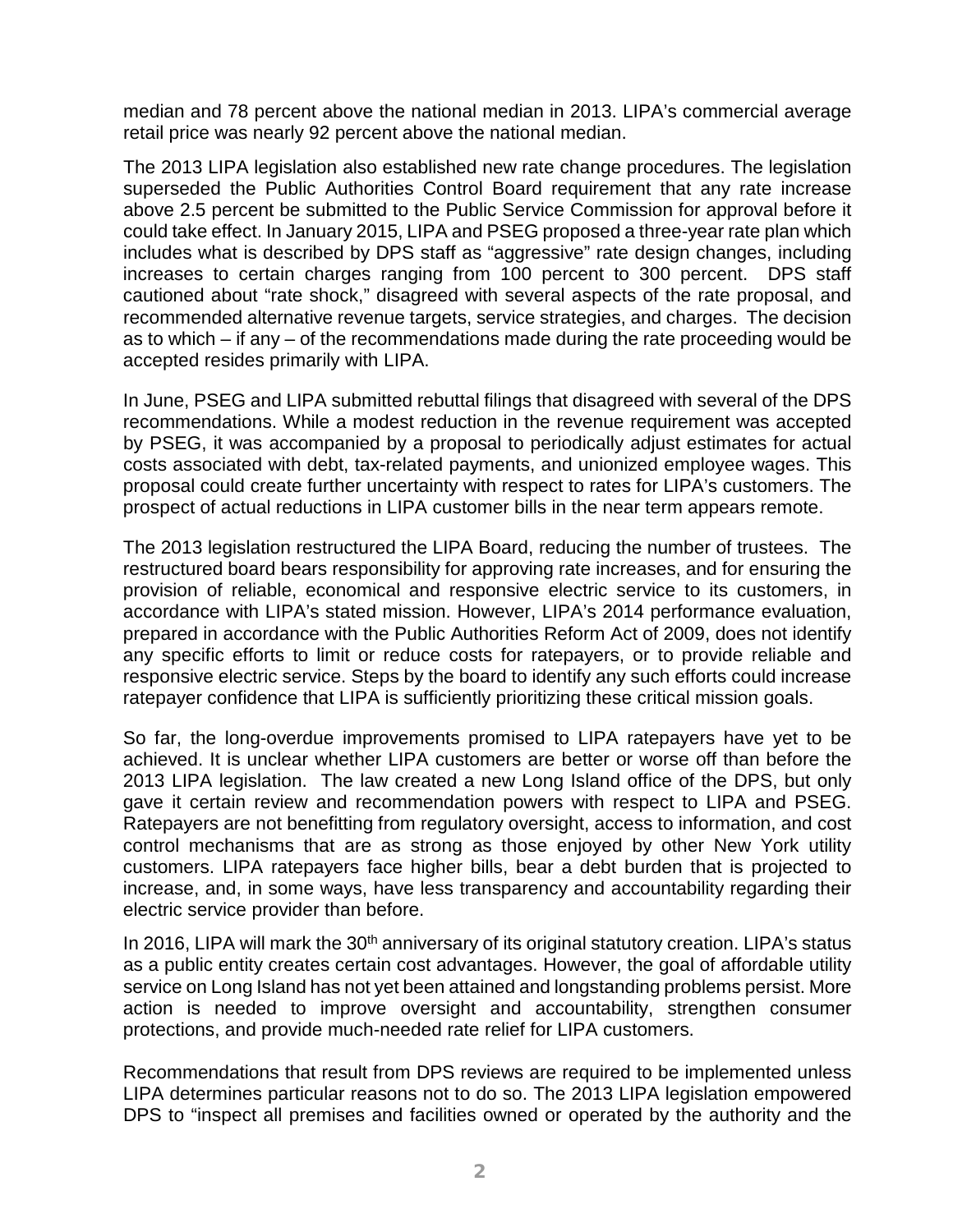service provider, review all books and records of the authority and the service provider, interview all appropriate personnel, and require annual reporting." The DPS should take full advantage of this authority and expand its efforts in these areas. The 2013 legislation also calls for DPS to initiate its next comprehensive management and operations audit of LIPA by December 2016. Given the lack of progress in meeting the LIPA reform goals, DPS should consider initiating that audit as soon as practicable.

In addition, strong consideration should be given to increasing the powers and duties of DPS, instituting more robust consumer protection and advocacy provisions, providing opportunities for greater local dialogue and participation, and ensuring LIPA sufficiently prioritizes ratepayer needs with respect to cost, service and other issues. Finally, efforts should be made to reduce, not continue to increase, the debt burden on LIPA ratepayers. Future generations of Long Island and Rockaways residents should not continue to be excessively burdened with the costly decisions of the past.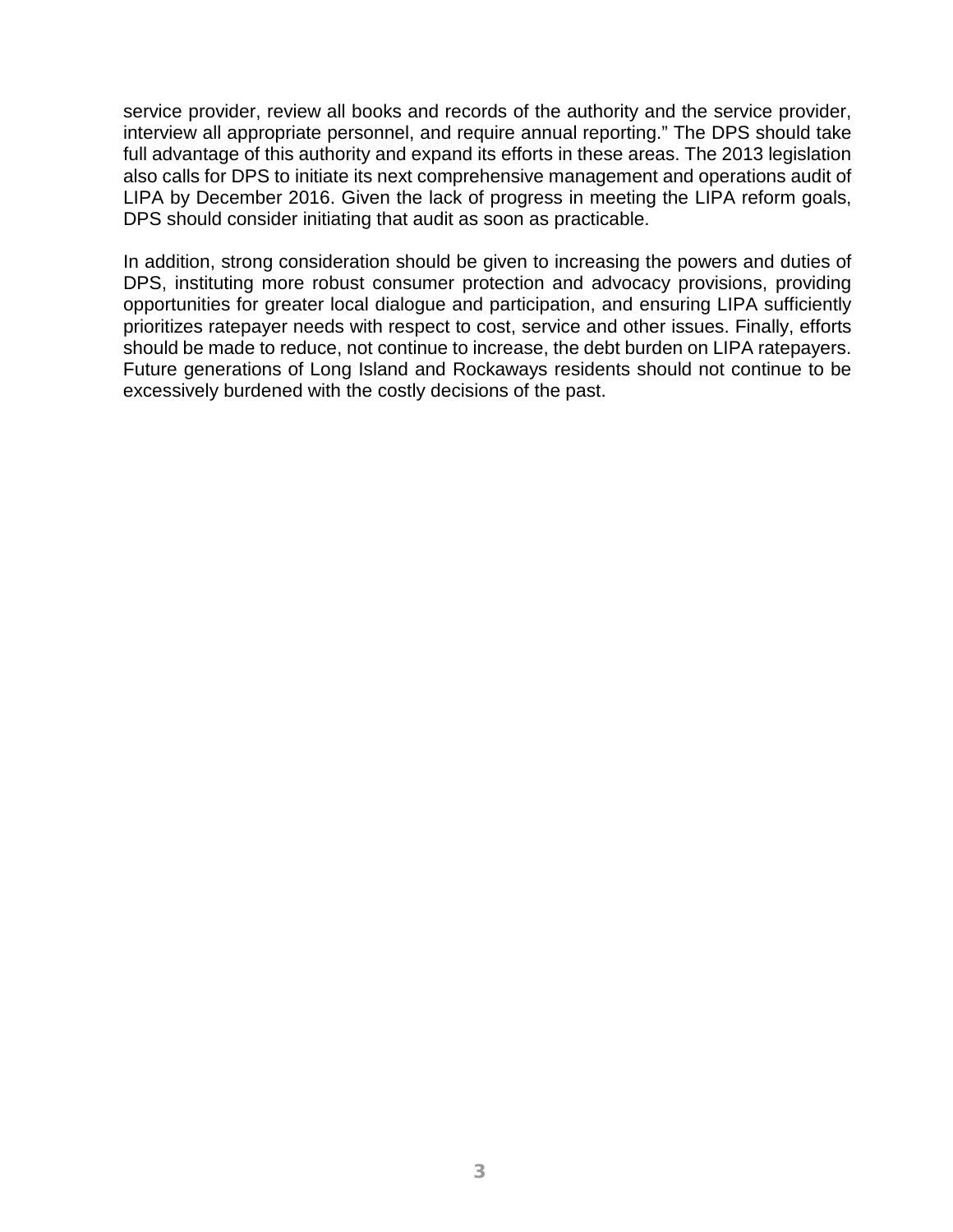## <span id="page-7-0"></span>**Introduction**

This report provides an overview of key financial data for the Long Island Power Authority (LIPA), including reported revenue and expenditures, debt, procurement, employment and compensation.

This report also provides a progress report on certain major provisions included in LIPA legislation advanced in 2013 as Governor's Program Bill #20, enacted as Chapter 173 of the Laws of 2013, and subsequently amended. [1](#page-7-3) That statute included provisions to reconstitute the LIPA Board of Trustees, modify LIPA's powers and duties, give the State Department of Public Service (DPS) new responsibilities with respect to the LIPA service territory, authorize the renegotiation of the Operations Services Agreement (OSA) between LIPA and its service provider, PSEG Long Island LLC (PSEG) in part to give PSEG more autonomy, and authorize the restructuring of LIPA debt by a newly created public authority.

## <span id="page-7-1"></span>**Long Island Power Authority by the Numbers**

The data in this section of the report have been submitted by LIPA to the Office of the State Comptroller, primarily through the Public Authorities Reporting Information System (PARIS) maintained by the Office of the State Comptroller. PARIS was created in response to a need for greater accountability and transparency through more timely data collection and analysis. The system was fully implemented in November 2007 and is jointly managed by the Office of the State Comptroller and the Authorities Budget Office (ABO).

Unless otherwise stated, the data in this section of the report are for LIPA's fiscal year (FY) ended December 31, 2014. The information and numbers are self-reported by LIPA and have not been verified by the Office of the State Comptroller.

### <span id="page-7-2"></span>*Revenues and Expenditures*

LIPA is among the largest of the State's public authorities in terms of total revenues and expenditures, ranking second in both categories behind the Metropolitan Transportation Authority. Self-reported revenues for LIPA for FY 2014 totaled \$3.77 billion, as shown in Figure 1. The primary source of LIPA's revenues is electricity sales, which represented \$3.61 billion or approximately 96 percent of total reported revenue. Non-operating revenue, which represents \$152 million or 4 percent of total revenue, primarily consists of grants and investment income.

Total expenditures reported for FY 2014 were \$3.71 billion. LIPA's major expenditure categories include \$1.66 billion in fuel and purchased power costs, which represented 45 percent of the total. Operations and maintenance costs, including related amortizations,

<span id="page-7-3"></span><sup>&</sup>lt;sup>1</sup> The Executive initially advanced Governor's Program Bill #6, "PSC/LIPA Reform." A substantially similar bill, Governor's Program Bill #20, "LIPA Bill," was subsequently advanced containing some modifications to the original program bill.  $\overline{a}$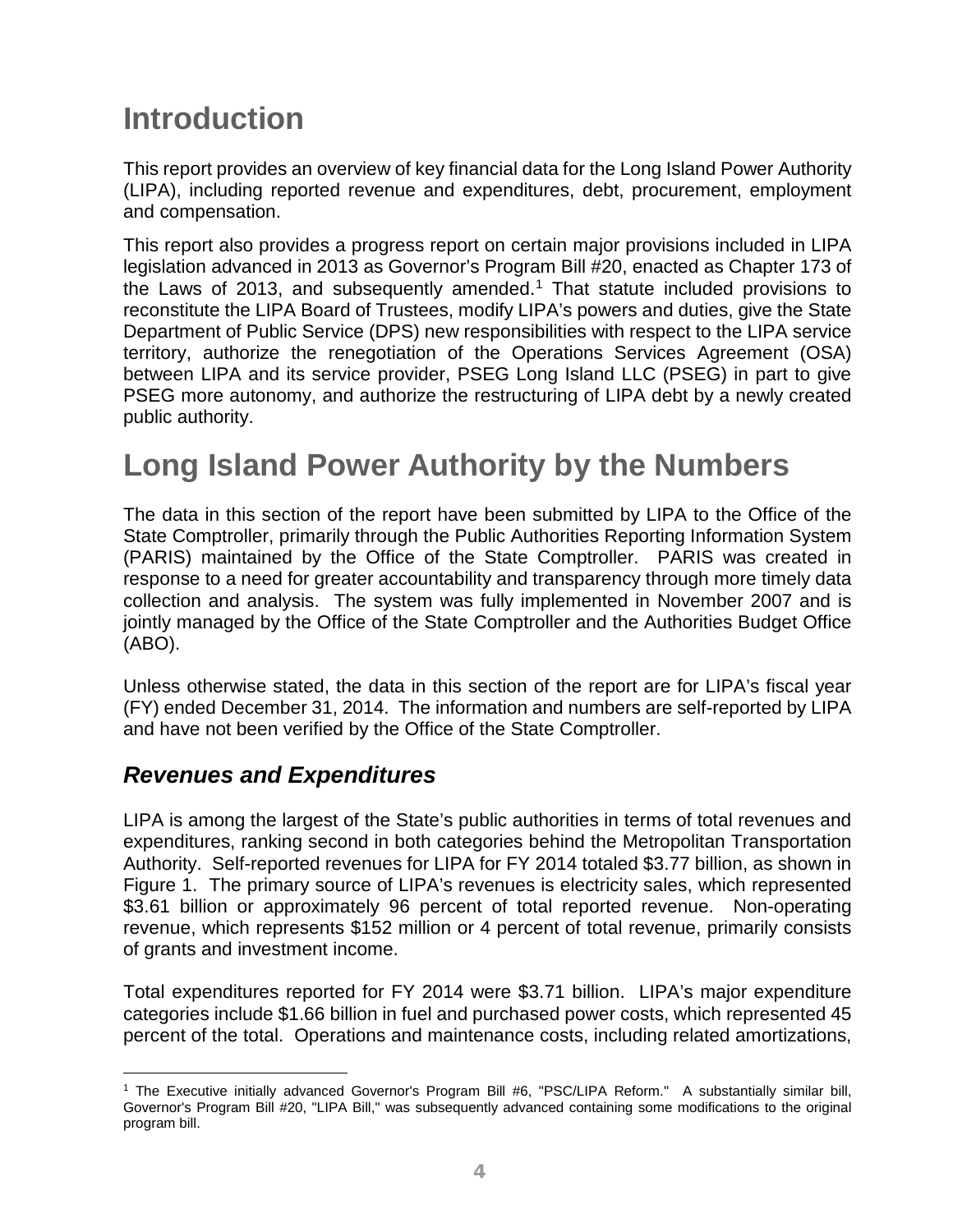represented \$1.08 billion, or 29 percent of total expenditures, while payments in lieu of taxes represented \$333 million or 9 percent of total expenditures. Additional operating expenses include depreciation and amortization, which represented \$216 million or 6 percent of the total, and storm restoration and general and administrative costs, which represented \$60 million or 2 percent of the total.



**Figure 1**

Interest charges and credits, categorized as non-operating expenditures, totaled \$358 million, or approximately 10 percent of total expenditures. These included \$339 million of interest on long-term debt, and other interest and allowance for borrowed funds used during construction totaling nearly \$20 million.

### <span id="page-8-0"></span>*Debt*

In 1998, LIPA issued \$6.73 billion in bonds to finance the acquisition of the transmission and distribution system of the former Long Island Lighting Company (LILCO) and to refinance portions of LILCO's outstanding debt, including costs related to the Shoreham Nuclear Power Project, which never became operational. Since that acquisition, LIPA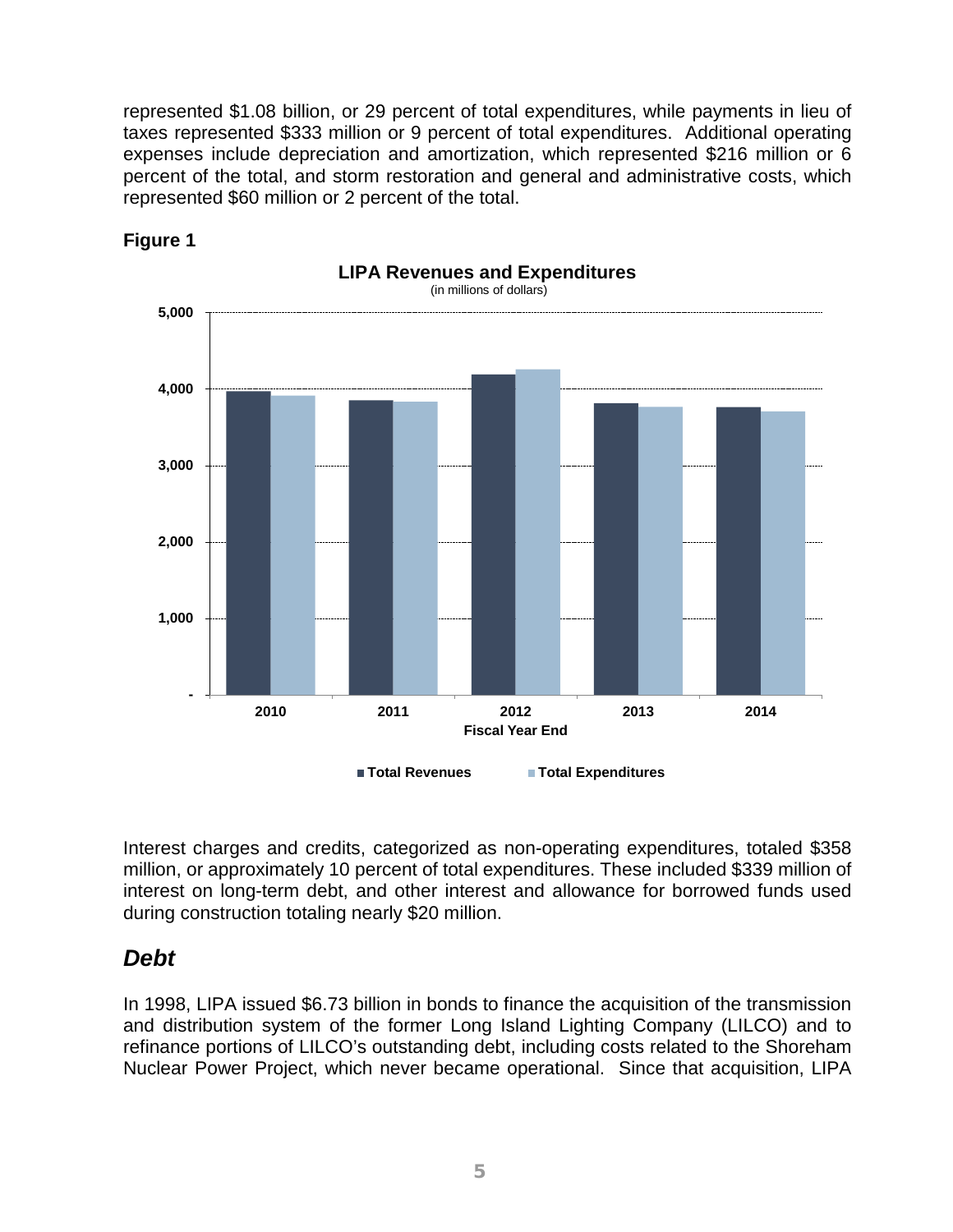has issued debt for various purposes, including capital expenditures, debt refundings, and rebates and credits.<sup>2</sup>

LIPA's reported debt outstanding totaled more than \$7.58 billion for its fiscal year ended December 31, 2014, an increase of 8 percent over FY 2013 and 11 percent over 2010 (see Figure 2). [3](#page-9-1) The 2014 figure includes debt issued by the Utility Debt Securitization Authority (UDSA), the new public authority created in 2013 to restructure certain LIPA debt.

In December 2013, UDSA issued \$2.02 billion in restructuring bonds including approximately \$1.54 billion in tax-exempt bonds and \$483 million in taxable bonds. Figure 2 shows LIPA debt outstanding, including UDSA debt, which is presented as Authority Debt – Other. (For more information about LIPA and UDSA debt, see the Debt Restructuring section of this report.)



**Figure 2**

 $\overline{a}$ 

<span id="page-9-0"></span><sup>&</sup>lt;sup>2</sup> For an overview of certain rebates and credits, see the "Other Charges" section of PSEG's "Common Residential Rates" brochure, available at [https://www.psegliny.com/files.cfm/rates\\_resi.pdf.](https://www.psegliny.com/files.cfm/rates_resi.pdf)

<span id="page-9-1"></span><sup>3</sup> Debt outstanding totals and comparisons reflect the debt reported by LIPA to PARIS and may differ from other LIPA presentations of its debt.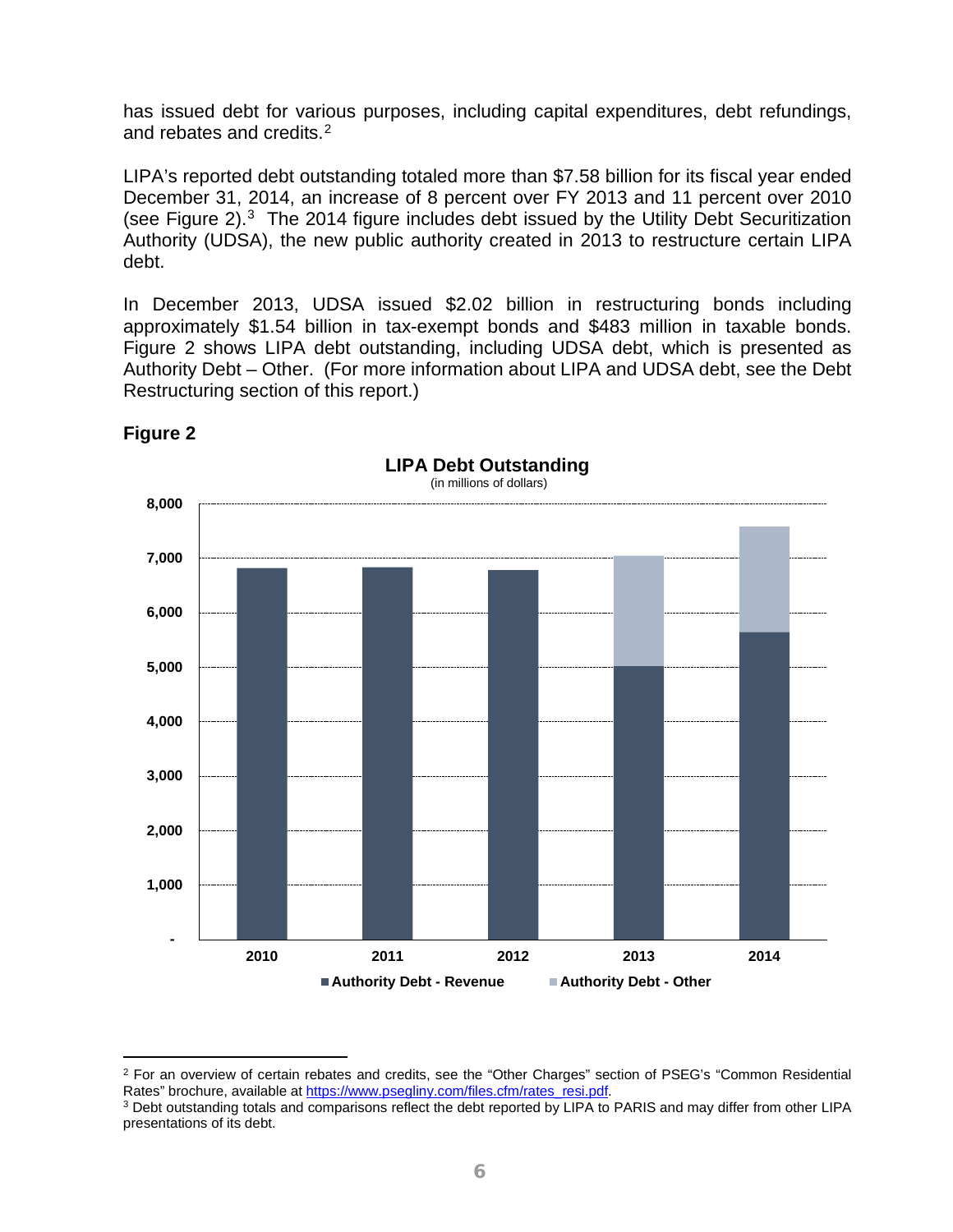### <span id="page-10-0"></span>*Procurement*

The Public Authorities Law and regulations established by the Office of the State Comptroller require authorities, including LIPA, to report certain financial information accurately to promote high standards of transparency and accountability. Competitive and noncompetitive bid procurement data is supposed to include all active contracts, regardless of contract award date or end date, and to reflect the total contract amount over the life of the contract.

The data reported by LIPA for competitive and noncompetitive procurements in FY 2014 does not fully reflect the total contract amount in all instances, because many of the active contracts were reported with a contract amount of zero. LIPA has acknowledged errors in its reporting of procurement contracts for fiscal year 2014 in PARIS and has indicated that steps have been taken to improve reporting going forward.

In FY 2014, LIPA reported 248 active competitively bid and noncompetitively bid contracts with a total reported amount expended of nearly \$1.62 billion, as shown in Figure 3. Competitively bid contracts represented 69 percent of procurements, and 38 percent of the total amount expended on procurements for FY 2014. Noncompetitively bid contracts represented only 18 percent of procurements for FY 2014, but represented nearly 62 percent of the total amount expended for the year.

A major portion of the amount attributable to noncompetitive contracts, \$718.9 million, reflected expenditures related to power supply and management services agreements. Procurements made through other processes represented 13 percent of the total number of LIPA's procurements, with reported expenditures totaling \$1.6 million (less than 1 percent) for FY 2014.

#### **Figure 3**

| <b>Award Process</b>                  | Number of           | <b>Amount Expended</b> | <b>Amount Expended</b> |
|---------------------------------------|---------------------|------------------------|------------------------|
|                                       | <b>Procurements</b> | (for FY 2014)          | (life to date)         |
| <b>Competitive Bid Contracts</b>      | 196                 | 616.465                | 3,715,197              |
| Noncompetitive Bid Contracts          | 52                  | 1,001,870              | 4.548.910              |
| Non-Contract Procurements             | 24                  | 900                    |                        |
| <b>Purchased Under State Contract</b> | 13                  | 688                    |                        |
| Total                                 | 285                 | 1,619,924              | 8,264,107              |

**LIPA Procurement Data** (Amounts Expended are shown in thousands of dollars)

Note: Columns may not add due to rounding.

Nearly 69 percent of the total amount expended on procurements was devoted to commodities and supplies, largely reflecting power supply agreements, while expenditures for contracts categorized as Other represented 17 percent. LIPA reported 5 percent of the total amount expended on procurements went to Other Professional Services, 5 percent to Design and Construction/Maintenance, and more than 3 percent to Financial Services.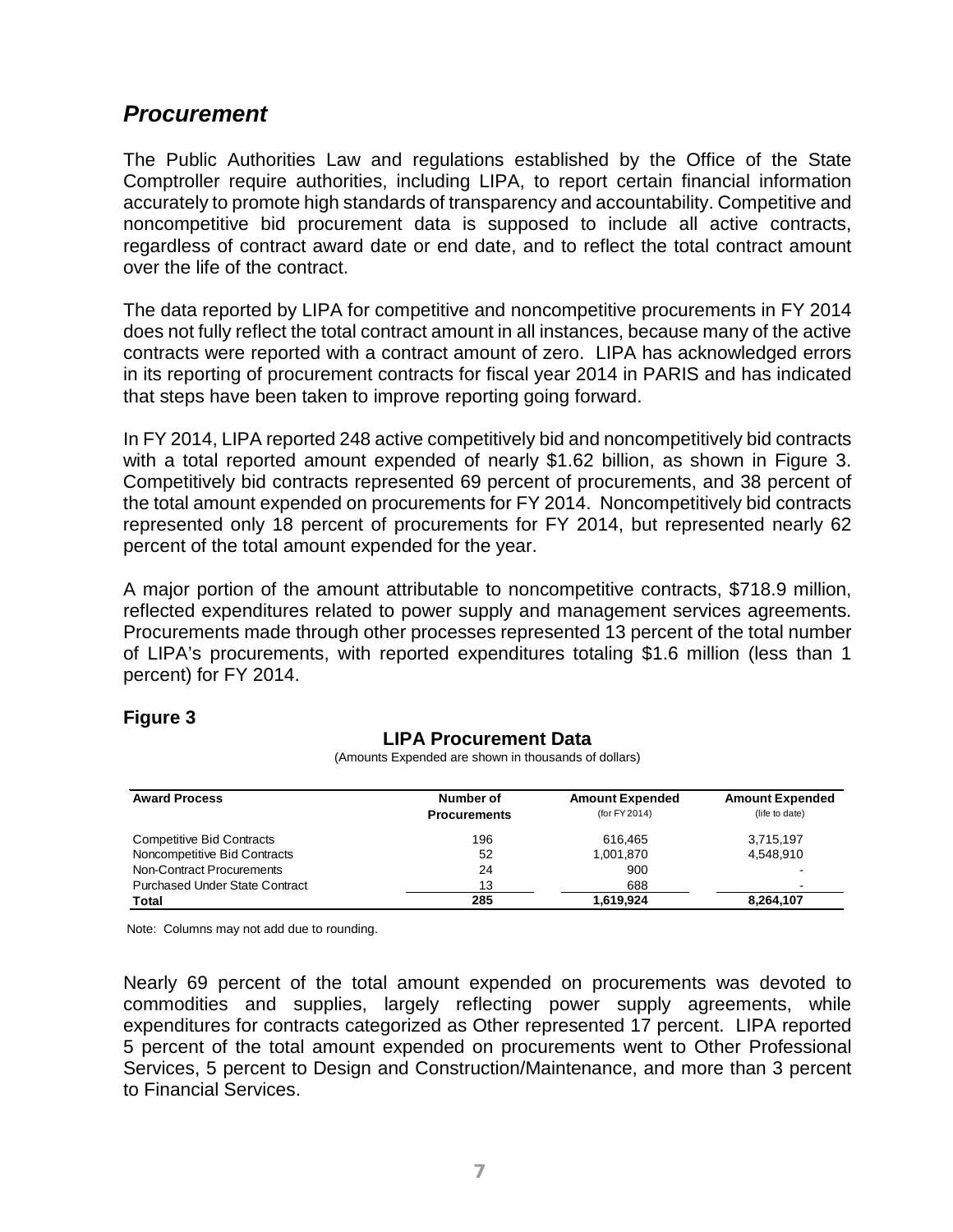Article 15-A of the Executive Law created the Division of Minority and Women's Business Development to increase participation by minority- and women-owned business enterprises (MWBEs) in State contracting for both State agencies and public authorities, and instituted various provisions in support of this objective. For FY 2014, LIPA reported that it had established a goal for participation by MWBEs in its procurement contracts of 20 percent. For the same fiscal year, LIPA reported the actual percentage of procurements awarded to MWBEs as 5.3 percent.

### <span id="page-11-0"></span>*Employment and Compensation*

LIPA reported 100 full-time and part-time general and administrative employees in FY 2014, 69 percent of whom were reported to be in some kind of management role. These included 56 percent with titles of director or manager and 13 percent with executive or general counsel titles, such as Chief Operating Officer or Assistant General Counsel (see Figure 4).

Total employee compensation reported by LIPA for 2014 was nearly \$7 million. However, 2014 was a major year of transition. Over the course of 2014 LIPA reduced staff in response to provisions of the 2013 LIPA legislation, which required LIPA staff to be "kept at levels only necessary to ensure" LIPA could meet its obligations and oversee the service provider. As of March 31, 2015, LIPA indicated a staffing level of 40 full-time and part-time general and administrative positions. Of these positions, LIPA indicated 60 percent were in some kind of management role, including 45 percent with titles of director or manager and 15 percent with executive or general counsel titles, such as Chief Financial Officer or Assistant General Counsel.

| Title             | Number of<br><b>Employees</b> | <b>Percentage of Total</b><br><b>Employees</b> | Total<br>Compensation     | <b>Percentage of Total</b><br>Compensation |
|-------------------|-------------------------------|------------------------------------------------|---------------------------|--------------------------------------------|
|                   |                               |                                                | (in thousands of dollars) |                                            |
| Executive Titles* | 13                            | 13.0%                                          | 1,455                     | 20.9%                                      |
| Director          | 37                            | 37.0%                                          | 3,229                     | 46.3%                                      |
| Manager           | 19                            | 19.0%                                          | 1,193                     | 17.1%                                      |
| All Other         | 31                            | 31.0%                                          | 1.091                     | 15.7%                                      |
| Total             | 100                           |                                                | 6,967                     |                                            |

#### **Figure 4**

**LIPA Compensation by Job Title – 2014**

\* Executive Titles include titles such as Chief Financial Officer and General Counsel

Note: Columns may not add due to rounding.

LIPA reported 27 percent of total staff in FY 2014 with total compensation of \$100,000 or more, as shown in Figure 5. Of those, 14 employees received total compensation of between \$100,000 and \$150,000 and 13 employees had total compensation exceeding \$150,000. LIPA's current staffing information indicates that at least 50 percent of the reduced total staff of 40 employees have an annualized salary of \$100,000 or more. Of the employees identified as such, 12 percent have an annualized salary of between \$100,000 and \$150,000 and 38 percent have an annualized salary exceeding \$150,000.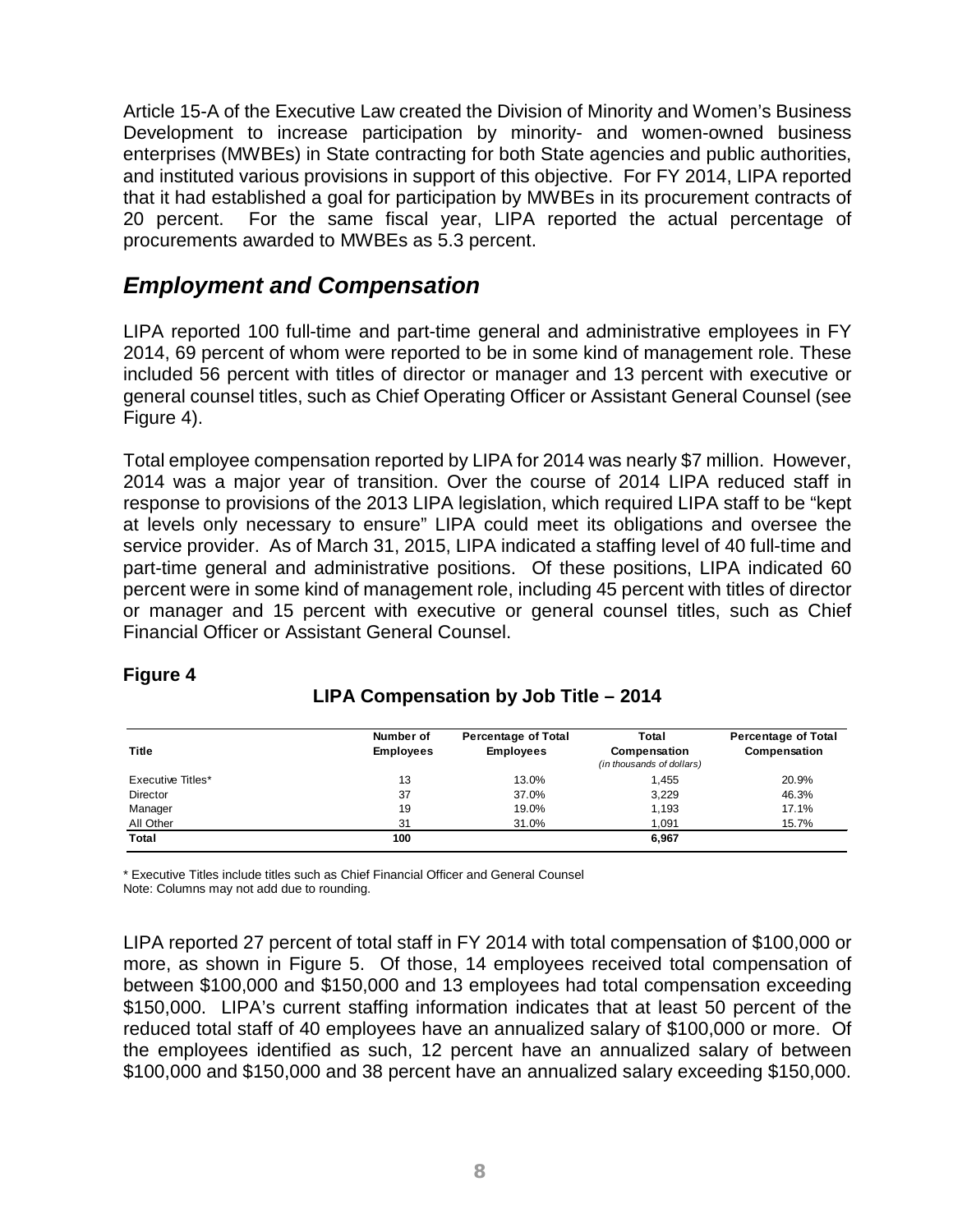#### **Figure 5**

 $\overline{a}$ 

#### **LIPA Employee Data - 2014**

| <b>Compensation Category</b>             | Number of<br><b>Employees</b> | <b>Percentage of Total</b><br><b>Employees</b> | Total<br>Compensation<br>(in thousands of dollars) | <b>Percentage of Total</b><br>Compensation |
|------------------------------------------|-------------------------------|------------------------------------------------|----------------------------------------------------|--------------------------------------------|
| Less than \$50,000                       | 52                            | 52.0%                                          | 1.067                                              | 15.3%                                      |
| \$50,000 or more but less than \$100,000 | 21                            | 21.0%                                          | 1.429                                              | 20.5%                                      |
| \$100,000 or greater                     | 27                            | 27.0%                                          | 4.472                                              | 64.2%                                      |
| Total                                    | 100                           |                                                | 6,967                                              |                                            |

Note: Columns may not add due to rounding.

LIPA provides various employee benefits, including participation in the New York State and Local Employees' Retirement System and in the New York State Voluntary Defined Contribution Plan. Employees are also eligible to participate in the State's deferred compensation program. LIPA provides health benefits for eligible retired employees and their dependents through a health care plan with varying contribution rates.[4](#page-12-0)

<span id="page-12-0"></span><sup>4</sup> Long Island Power Authority, Basic Financial Statements with Independent Auditor's Reports Thereon, December 31, 2014 and 2013*.*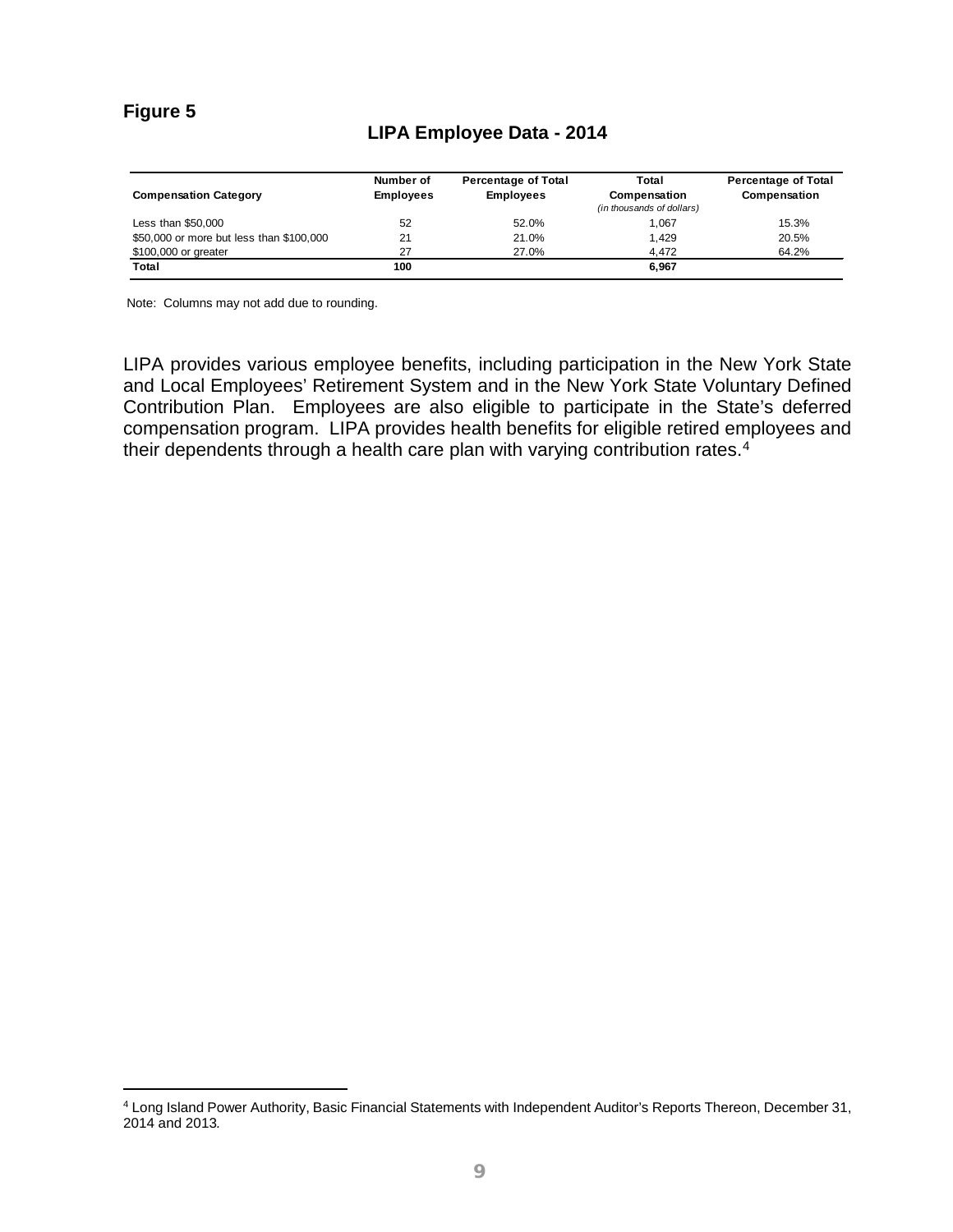## <span id="page-13-0"></span>**Progress Report on the LIPA Transition**

Long Island ratepayers have long paid energy prices among the highest in the nation. Over nearly three decades, the State has taken actions to address the cost and reliability of electrical service in Nassau and Suffolk counties and the Rockaway Peninsula in Queens, beginning with the creation of LIPA. As the 1986 LIPA Act noted, high costs of electricity posed "a serious threat to the economic well-being, health and safety" of Long Island residents and businesses.<sup>5</sup> The decision by LIPA's predecessor, the private corporation the Long Island Lighting Company (LILCO), to construct the Shoreham Nuclear Power Plant was declared imprudent, creating significant rate increases and straining the economic capabilities of its ratepayers.

LILCO initially estimated the Shoreham Nuclear Power Plant would cost \$261 million to construct.[6](#page-13-2) Costs escalated quickly and in the end, including decommissioning costs, were estimated at more than \$6 billion.<sup>7</sup> Costs associated with Shoreham remain a major part of LIPA's overall financial picture. Nearly three decades after LIPA was created to control electricity costs within the LILCO service territory, DPS identified \$2 billion in Shoreham costs that remain unrecovered, and noted that LIPA projects \$120 million annually in revenue need associated with such costs from 2016 through 201[8](#page-13-4).<sup>8</sup>

Residents and businesses in the region have raised concerns about LIPA's costs, operations, billing practices, debt obligations, and other management practices. Studies released by J.D. Power and Associates document LIPA's struggle with customer satisfaction. In J.D. Power's 2015 and 2014 residential customer satisfaction studies, PSEG LI scored 584 and 532, respectively, out of a possible 1,000 point scale, ranking last in each year among the 17 utilities in its class and achieving the lowest score of any utility in the studies.<sup>[9](#page-13-5)</sup> Although the 2015 score reflects the highest score received for this service territory since 2010, it is very similar to LIPA's 2010 and 2011 scores, and the gaps between the PSEG LI 2015 score and the East regional and national averages have widened considerably since then.<sup>[10](#page-13-6)</sup>

Despite the good intentions associated with the creation of LIPA, the goal of affordable, reliable utility service on Long Island has not been achieved. Cost advantages result from LIPA's status as a public entity, including the lower-cost financing available via taxexempt debt, as well as eligibility for federal reimbursement for certain storm and disaster

 $\overline{a}$ 

<sup>5</sup> See Section 1020-a of the New York State Public Authorities Law.

<span id="page-13-2"></span><span id="page-13-1"></span><sup>6</sup> See the New York Times article *A Chronology of the Shoreham Plant* by Conrad Wesselhoeft, published February 19, 1984, available at [http://www.nytimes.com/1984/02/19/nyregion/a-chronology-of-the-shoreham-plant.html.](http://www.nytimes.com/1984/02/19/nyregion/a-chronology-of-the-shoreham-plant.html)

<span id="page-13-3"></span><sup>&</sup>lt;sup>7</sup> See the report prepared by Lazard for LIPA, Strategic Review Prepared for the LIPA Board of Trustees, page 11, available at [http://www.lipower.org/pdfs/company/papers/orgreview2010.pdf.](http://www.lipower.org/pdfs/company/papers/orgreview2010.pdf)

<span id="page-13-4"></span><sup>8</sup> See DPS filing 86, PORR Testimony FINAL, page 9, and DPS filing 103, PORR Revised Testimony FINAL, page 10 at [http://documents.dps.ny.gov/public/MatterManagement/CaseMaster.aspx?MatterSeq=47329&MNO=15-00262.](http://documents.dps.ny.gov/public/MatterManagement/CaseMaster.aspx?MatterSeq=47329&MNO=15-00262)

<span id="page-13-5"></span><sup>9</sup> For information about the J.D. Power study results see [http://www.jdpower.com/press-releases/2015-electric-utility](http://www.jdpower.com/press-releases/2015-electric-utility-residential-customer-satisfaction-study)[residential-customer-satisfaction-study](http://www.jdpower.com/press-releases/2015-electric-utility-residential-customer-satisfaction-study) and [http://www.jdpower.com/press-releases/2014-electric-utility-residential](http://www.jdpower.com/press-releases/2014-electric-utility-residential-customer-satisfaction-study)[customer-satisfaction-study.](http://www.jdpower.com/press-releases/2014-electric-utility-residential-customer-satisfaction-study) The 2014 J.D. Power study notes that the PSEG LI results reflect LIPA results from July 2013 through January 2014.

<span id="page-13-6"></span><sup>&</sup>lt;sup>10</sup> For prior year J.D. Power study results see http://www.jdpower.com/press-releases/2013-electric-utility-residential-<br>customer-satisfaction-study, http://www.jdpower.com/press-releases/2012-electric-utility-residential [customer-satisfaction-study,](http://www.jdpower.com/press-releases/2013-electric-utility-residential-customer-satisfaction-study) [http://www.jdpower.com/press-releases/2012-electric-utility-residential-customer](http://www.jdpower.com/press-releases/2012-electric-utility-residential-customer-satisfaction-study)[http://businesscenter.jdpower.com/news/pressrelease.aspx?ID=2011101,](http://businesscenter.jdpower.com/news/pressrelease.aspx?ID=2011101) and [http://businesscenter.jdpower.com/news/pressrelease.aspx?ID=2010120.](http://businesscenter.jdpower.com/news/pressrelease.aspx?ID=2010120)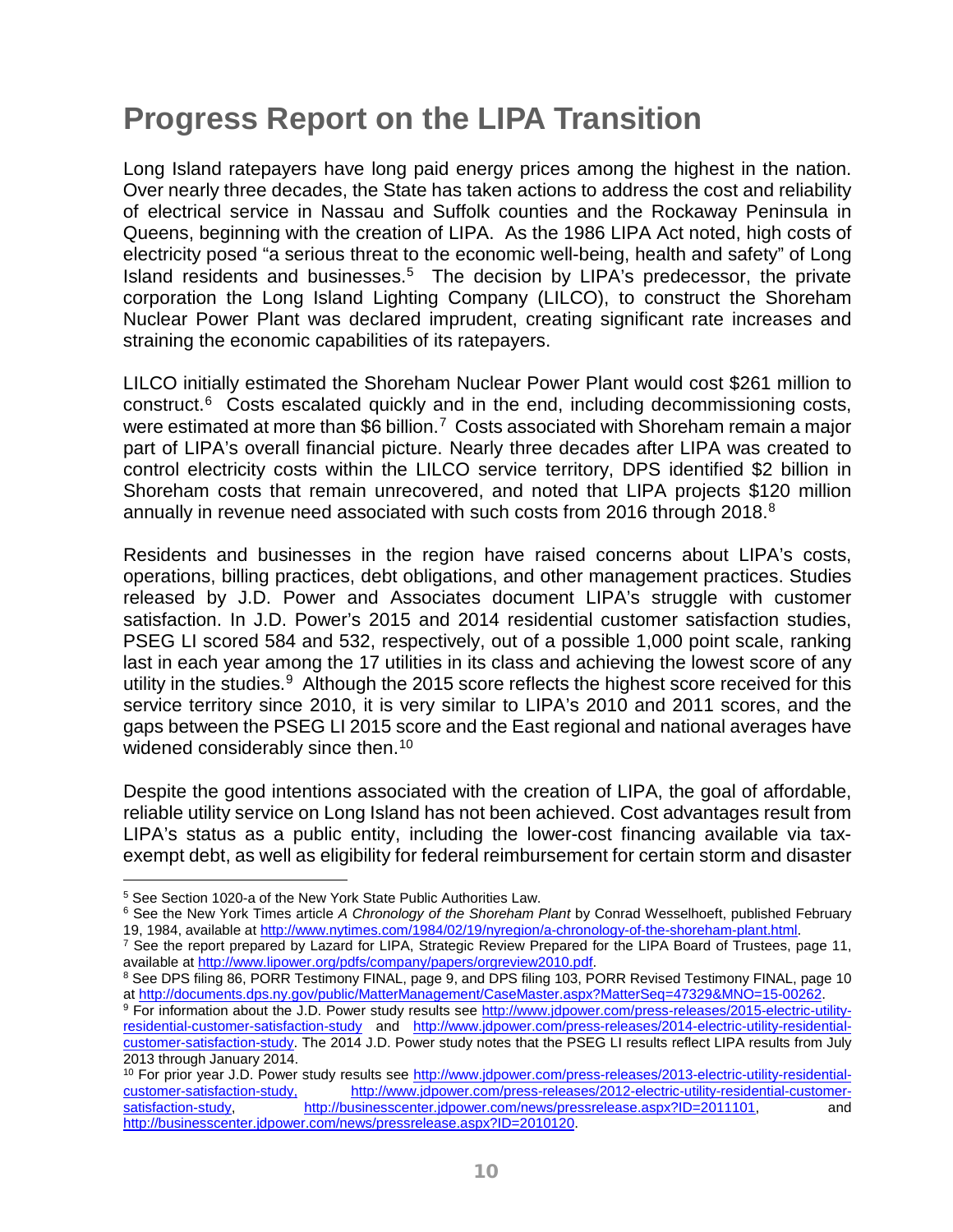costs. However, audits and reports from the Office of the State Comptroller over the past several years have identified areas requiring improvement, including adequacy of regulatory oversight, financial management, debt, and storm preparation and response.<sup>[11](#page-14-1)</sup> Analysis, review and investigations by the Executive, the Legislature and other entities have also found need for reform.

Governor's Program Bill #20 of 2013, signed into law in July of that year as Chapter 173, reflected an effort to address some of the identified issues and concerns regarding LIPA. An overview of the major provisions of the LIPA legislation and subsequent changes, along with an assessment of progress to date, follows.

### <span id="page-14-0"></span>*Renegotiated Operations Services Agreement*

In 1998, LIPA acquired LILCO's electrical transmission and distribution system, as well as certain other assets, and became the primary supplier of electricity on Long Island. LILCO's remaining assets, including its electrical generating facilities, were merged with Brooklyn Union Gas, creating a new publicly-traded utility corporation called KeySpan Corporation. In October 2007, National Grid LLC (National Grid) purchased KeySpan and legally assumed KeySpan's contracts with LIPA to manage most of LIPA's day-today operations. [12](#page-14-2)

In June 2010, LIPA launched a competitive procurement process for a new management services agreement with the issuance of a request for proposals (RFP). After an extensive selection process, LIPA entered into a new 10-year, \$3.9 billion utility services management agreement with PSEG Long Island, LLC (PSEG), a subsidiary of Public Service Enterprise Group Incorporated, to replace the previous agreement with National Grid.

In June 2012, the Office of the State Comptroller approved an Operations Services Agreement (OSA) between LIPA and PSEG. The contract included significant consumer protections, benchmarks and requirements. Among other elements, the OSA provided for creation of a Joint Operating Committee with representatives of LIPA and PSEG to provide oversight and control over major operating decisions. After a transition period during 2013, PSEG was to assume responsibility for the day-to-day operations of LIPA's transmission and distribution system in 2014.

Ongoing concerns over LIPA's performance, amplified by dissatisfaction with its response to Superstorm Sandy in 2012, led to changes in State law governing the authority. The 2013 LIPA legislation authorized the renegotiation and amendment of the OSA between

<span id="page-14-1"></span><sup>&</sup>lt;sup>11</sup> In addition to ongoing contract review and periodic audits, the Office of the State Comptroller has highlighted the need for LIPA reform and ratepayer relief through various means including: guidance to improve the LIPA Restructuring Bill (June 2013), available at [www.osc.state.ny.us/reports/pubauth/preliminaryanalysisLIPA.pdf;](http://www.osc.state.ny.us/reports/pubauth/preliminaryanalysisLIPA.pdf) *Public Authorities by the Numbers: Long Island Power Authority* (October 2012), available at [www.osc.state.ny.us/reports/pubauth/lipa\\_by\\_the\\_numbers\\_10\\_2012.pdf;](http://www.osc.state.ny.us/reports/pubauth/lipa_by_the_numbers_10_2012.pdf) *Long Island Power Authority: Response to Hurricane Earl* (December 2010), available at [www.osc.state.ny.us/reports/pubauth/LIPA\\_HurricaneEarl2010.pdf;](http://www.osc.state.ny.us/reports/pubauth/LIPA_HurricaneEarl2010.pdf) as well as periodic testimony to the State Legislature on the need for LIPA oversight and reform and comments to the Public Authorities Control Board with respect to LIPA's borrowing practices.  $\overline{a}$ 

<span id="page-14-2"></span><sup>12</sup> For an historic overview of LIPA, see the Office of the State Comptroller's report, *Public Authorities by the Numbers: Long Island Power Authority* (October 2012).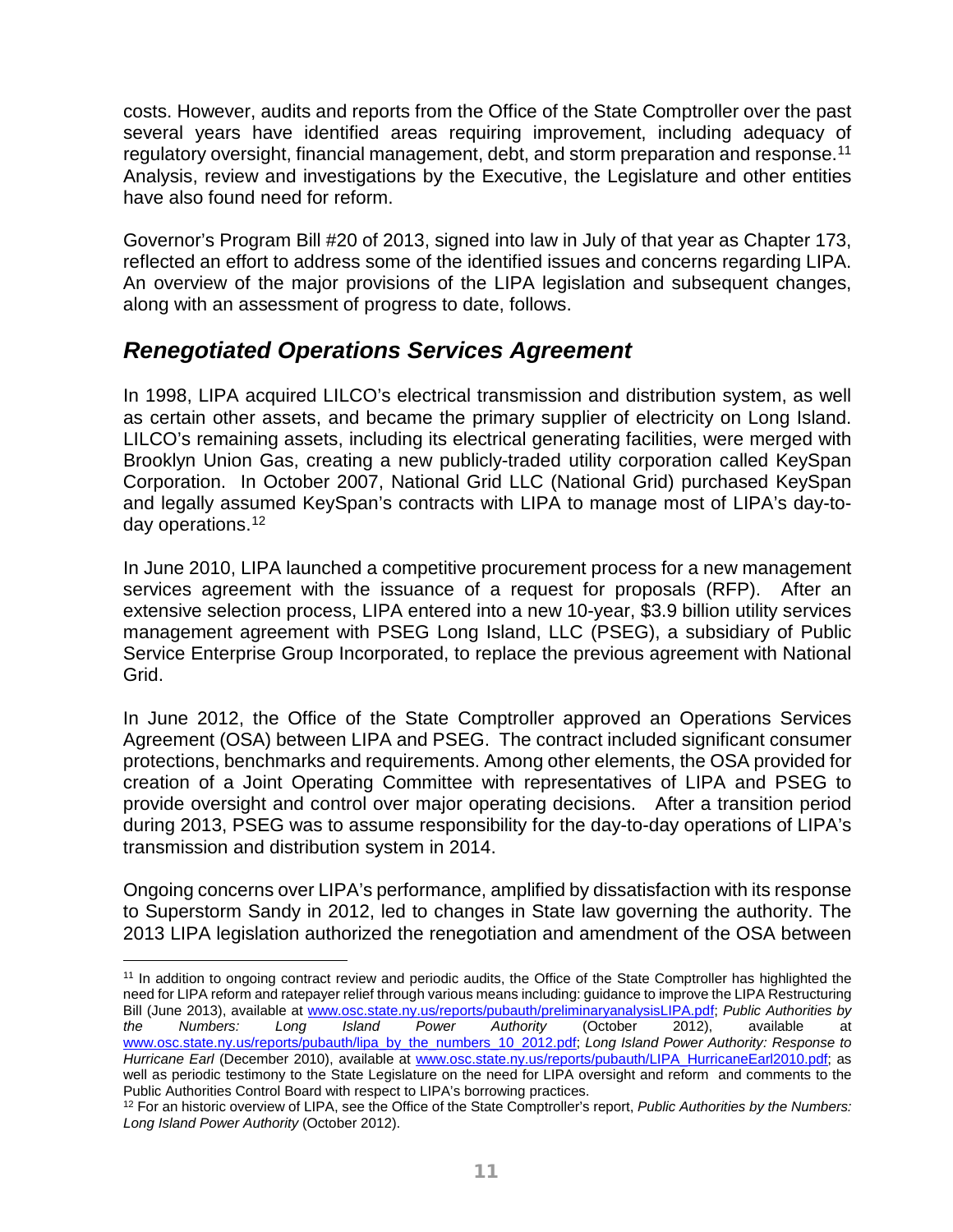LIPA and PSEG with limited oversight, subject to review and written recommendations by the Department of Public Service (DPS) and adoption of a resolution by the LIPA Board. Review and approval of the renegotiated contract by the Office of the State Comptroller was explicitly eliminated in the legislation. As a result, many of the beneficial terms and protections built into the original, competitively bid contract that had been reviewed and approved by the Office of the State Comptroller were modified or eliminated in the final amended OSA.

A term sheet negotiated by the Executive, LIPA and PSEG before enactment of the 2013 LIPA legislation outlined the changes to the contract. The LIPA Board directed its staff to effectuate the changes in October 2013. According to Board meeting minutes from October 3, 2013, "In anticipation of enactment of the LIPA Reform Act, the Parties and the Governor's Office negotiated a "Term Sheet for Amendments to the Operations Services Agreement" dated June 6, 2013 ("Term Sheet") in order to set forth the material, substantive terms of proposed amendments to the Existing OSA intended to reflect a realignment of the rights and responsibilities of the Parties."<sup>13</sup> This term sheet identified several oversight and consumer protection provisions that were built into the original contract that were to be changed significantly in the renegotiated contract.

These changes were effectuated in the amended and restated OSA dated December 31, 2013.<sup>[14](#page-15-1)</sup> The renegotiated OSA diminished key controls from the original contract, including LIPA's oversight responsibilities, and gave more autonomy and authority to the service provider, PSEG. It is unclear what, if any, day-to-day oversight of the contractor remains with LIPA. Along with recent LIPA board actions, including authorizing the decoupling of sales from revenue to remove a disincentive to promote energy conservation by guaranteeing a rate of return to PSEG regardless of sales,<sup>15</sup> these changes will impact ratepayers' bills in both the short and long term.

#### *Amended OSA Progress Report*

#### Oversight and Cost Controls

 $\overline{a}$ 

As set forth in the term sheet, LIPA's oversight authority over PSEG with respect to Operations Services would be minimized, and the anticipated Joint Operating Committee (JOC), along with its rights and responsibilities, would be eliminated. These provisions were effectuated in the amended OSA.

However, the primary construct of the original OSA had been that the majority of the costs of operations were to be paid as pass-through costs, making upfront control over such costs critical. In the OSA, the primary oversight and control for these costs would have

<span id="page-15-0"></span><sup>&</sup>lt;sup>13</sup> See the minutes of the October 3, 2013 meeting of the LIPA Board, page 13, available at [http://www.lipower.org/pdfs/company/papers/board/100313-minutes.pdf,](http://www.lipower.org/pdfs/company/papers/board/100313-minutes.pdf) page 13. The June 6, 2013 term sheet is available at [http://www.governor.ny.gov/sites/governor.ny.gov/files/archive/assets/documents/LIPAtermsheet.pdf.](http://www.governor.ny.gov/sites/governor.ny.gov/files/archive/assets/documents/LIPAtermsheet.pdf)<br><sup>14</sup> For a copy of the amended OSA, se[e http://www.lipower.org/papers/OSA.pdf.](http://www.lipower.org/papers/OSA.pdf)

<span id="page-15-2"></span><span id="page-15-1"></span><sup>&</sup>lt;sup>15</sup> See the minutes of the  $255<sup>th</sup>$  meeting of the LIPA Board held on March 26, 2015, available at [http://www.lipower.org/pdfs/company/papers/board/032615-minutes.pdf.](http://www.lipower.org/pdfs/company/papers/board/032615-minutes.pdf)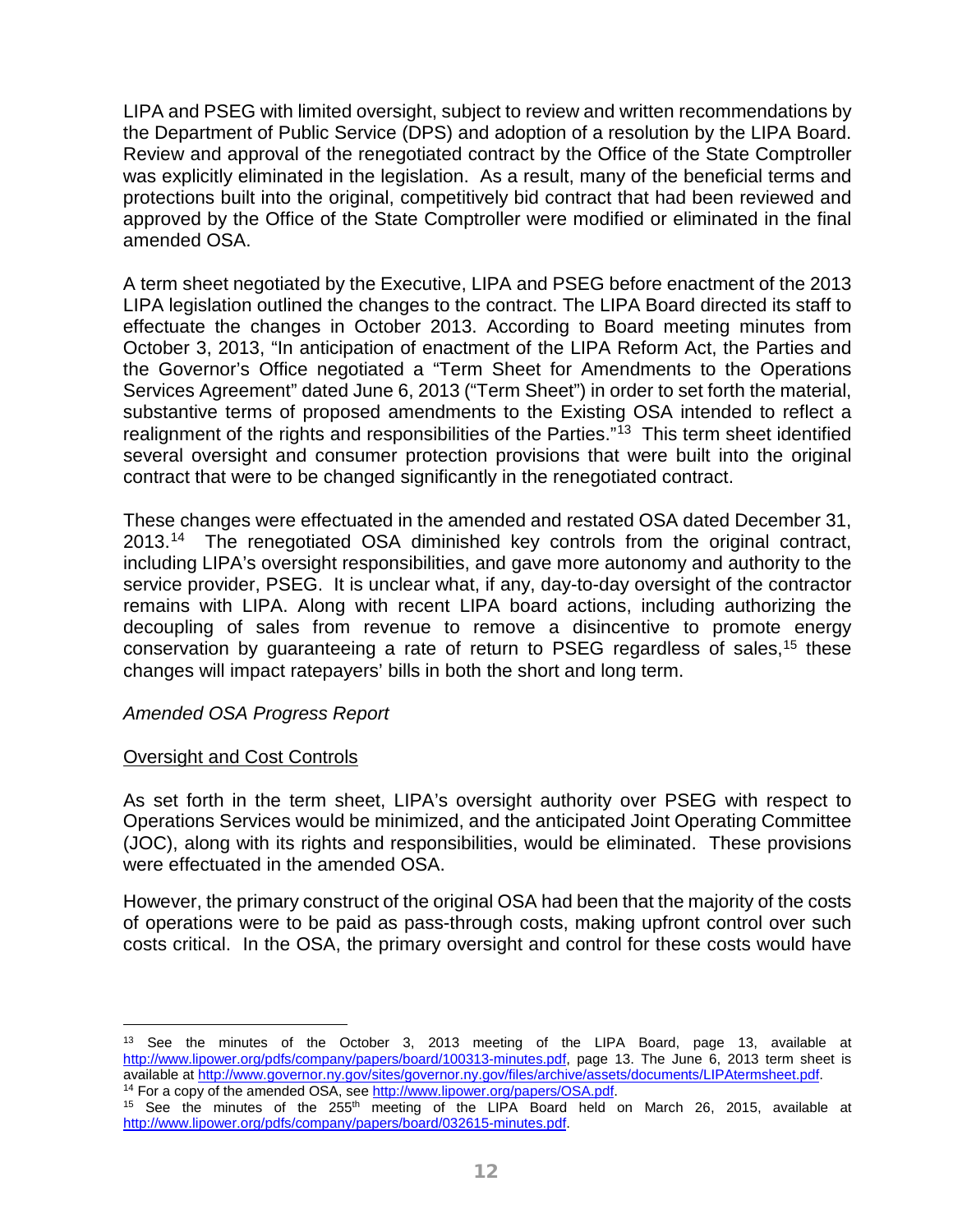occurred through review of the costs by the JOC and approval of an annual budget by the LIPA Board. Requirements of the original OSA included that:

- Pass-through costs, as well as work plan status updates, would be reviewed monthly by the JOC for reasonableness.
- PSEG would be required to provide monthly budget reports to LIPA showing actual results as compared to the budget, including explanations of variances and projected full-year results.
- LIPA would monitor for early warnings of cost-overruns or schedule delays.
- PSEG would be required to develop specific action plans to address any projected overruns.

Because these oversight provisions and cost controls were eliminated, it is unclear what mechanisms, if any, have been instituted to control costs, all of which will ultimately be borne by ratepayers. The amended contract provides for the creation of a management review board with LIPA and PSEG representatives, but the authority of such board is limited to providing "a forum for the Parties to review and consider each Party's recommendations with respect to the Service Provider's performance of Operations Services and the overall administration of this Agreement."<sup>[16](#page-16-0)</sup>

The 2013 LIPA legislation gave a new Long Island office of the Department of Public Service (DPS LI) review and recommendation responsibilities over LIPA and PSEG, including with regard to rate setting. However, DPS LI's authority with regard to rate setting is limited to reviewing and making recommendations. Any such recommendation must be implemented unless LIPA makes a determination that it is "inconsistent" with the Authority's sound fiscal operating practices, any existing contractual or operating obligations, or the provision of safe and adequate service.

In addition, DPS LI does not have broad-scoped regulatory authority over PSEG, and is not authorized to review some items that had previously been subject to oversight. For example, PSEG is not required to file with DPS LI any budget changes related to cost overruns, or the reallocation or postponement of any operating or capital expenditures, except in connection with review by DPS LI of major storm costs or non-storm emergency expenditures.

#### Budget Process

The amended OSA required PSEG to submit Operating and Capital budgets for 2014 and 2015 to LIPA for review and approval. For contract years 2016, 2017 and 2018, PSEG is required to consult with LIPA in preparing the budgets, but is not required to obtain agreement or approval from LIPA.<sup>[17](#page-16-1)</sup> For subsequent years, PSEG is again required to submit its budget to LIPA for review and approval, with any disagreements over modifications subject to dispute resolution. If the LIPA Board does not approve the budget by the beginning of a contract year, the prior year budget would take effect, adjusted for inflation.

<sup>&</sup>lt;sup>16</sup> See the amended OSA, page 32, available a[t http://www.lipower.org/papers/OSA.pdf.](http://www.lipower.org/papers/OSA.pdf)  $\overline{a}$ 

<span id="page-16-1"></span><span id="page-16-0"></span><sup>17</sup> Ibid, page 42.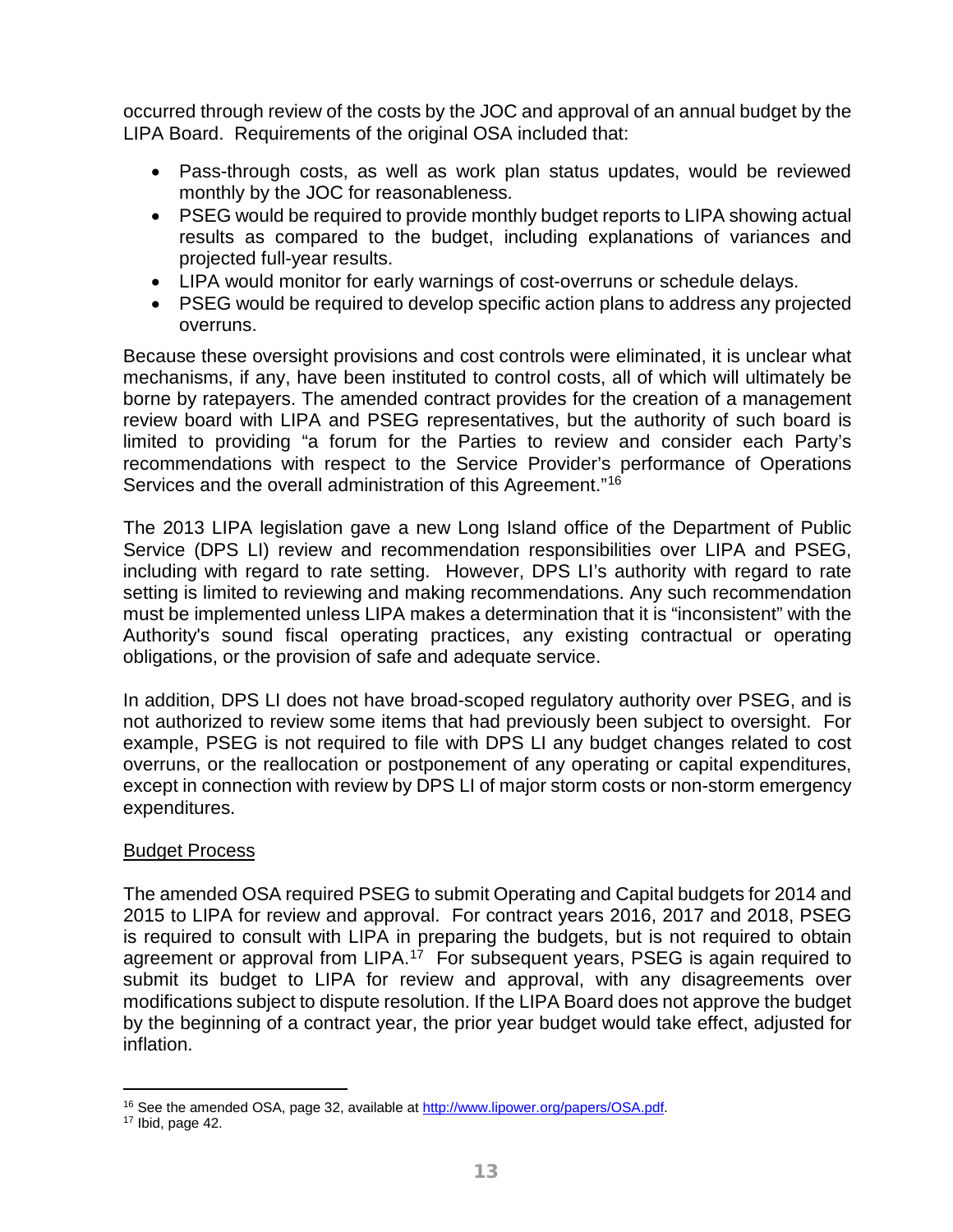This multiyear budget process departs from the approach built into the original contract, which required the submission by PSEG of an annual budget, subject to LIPA approval, monthly monitoring by the JOC, and mandatory PSEG action plans to address projected cost overruns. Under the amended OSA, any proposed rate increase for 2016 and beyond that is greater than 2.5 percent is subject to DPS LI review. However, DPS LI is only authorized to make recommendations that must be addressed by the LIPA Board. DPS LI does not have the authority to enforce such recommendations, or to impose penalties for failure to comply with DPS directives. This raises concerns regarding the adequacy of oversight and control.

It is unclear what level of detail is required in the multiyear budgets, since the requirement that PSEG develop and submit work plans for all budgets was eliminated. In addition, the amended contract gave PSEG complete flexibility to reallocate or postpone any operating or capital expenditures, making the budgeting requirement less meaningful. LIPA's previous budget process allowed for the annual budgets to be presented for public comment. It is unclear to what extent budget transparency will be maintained, given the shift of authority under the amended OSA to PSEG.

The amended OSA gives PSEG the "flexibility to overrun" costs and incur "excess expenditures" worth up to 2 percent of the total operating and capital budgets.<sup>18</sup> Based on LIPA's approved 2015 Operating and Capital budgets, which totaled \$3.6 billion and \$642 million, respectively, this would equate to approximately \$84 million. PSEG is allowed to withdraw up to 2 percent from the Operating Account without LIPA approval, but instead must provide 10 days' notice. The amended OSA allows any PSEG excess expenditures up to this 2 percent limit to be treated as if they had been included in the initial budget in all respects, including with respect to meeting the related costmanagement performance metric, which determines PSEG's eligibility for certain incentive payments.

The pass-through cost structure of the contract, combined with the elimination of the robust cost control mechanisms in the original OSA (including JOC oversight, required monthly reporting, and PSEG action plans to address variances from budgets), raises questions as to what mechanisms will effectively constrain PSEG expenditures and how ratepayers will be protected from unnecessary costs.

#### Storm Costs

 $\overline{a}$ 

The amended OSA authorizes PSEG to withdraw funds from LIPA's Storm Reserve for storm costs incurred, and requires PSEG to promptly provide LIPA with an invoice after each withdrawal. In addition, the amended OSA provides that, in the event PSEG incurs costs "unreasonably and imprudently" in connection with a major storm event or nonstorm emergency, PSEG's liability for amounts not treated as pass-through expenditures in both categories combined would be limited to \$5 million in 2014 and 2015 and \$10 million in each subsequent year, leaving LIPA ratepayers to cover the difference.

<span id="page-17-0"></span><sup>&</sup>lt;sup>18</sup> See the amended OSA, pages 43-46, available at [http://www.lipower.org/papers/OSA.pdf.](http://www.lipower.org/papers/OSA.pdf)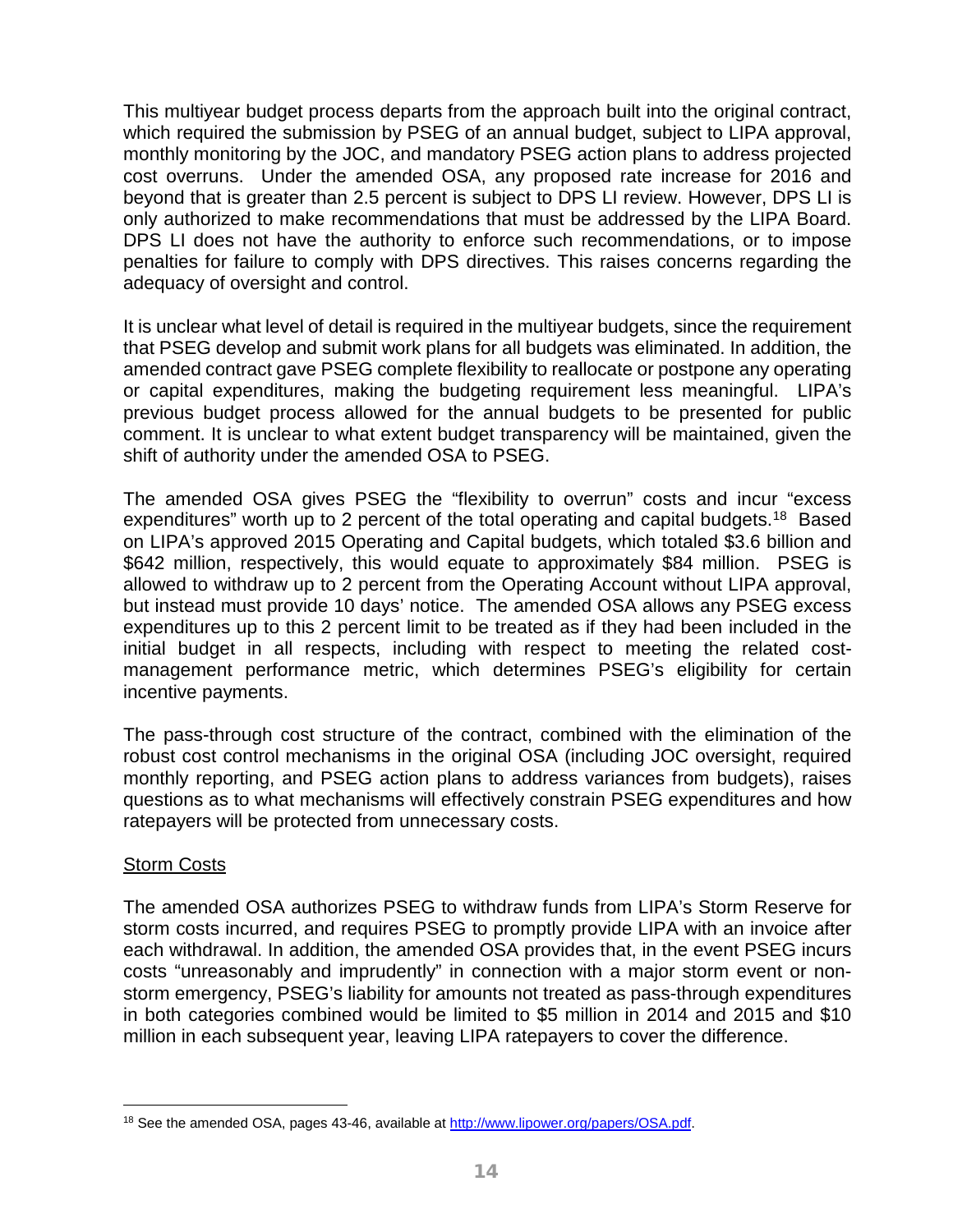This limit on PSEG's liability for disallowed expenses could prove costly for LIPA ratepayers, given how far in excess of these amounts LIPA's storm costs have been in recent years (as discussed below). In addition, PSEG will have no liability if LIPA terminates the agreement due to a Major Storm Performance Metric failure by PSEG. According to the amended OSA, in such circumstances, all such expenditures would be paid by LIPA. [19](#page-18-0) Storm costs have regularly exceeded LIPA's budgeted amounts in recent years, as shown in Figure 6.

**LIPA Storm Costs: Budget vs. Actual**





■Budget **Projected Actual** ■Actual

Source: LIPA annual budget documents

 $\overline{a}$ 

According to LIPA, actual storm costs in 2010, 2011, and 2012 were \$215.5 million, \$225.4 million, and \$785.7 million, respectively, exceeding annual budgeted amounts by an average of 833 percent. From 2006 to 2012, the last year for which actual spending is available from LIPA's reported budget documents, excluding Superstorm Sandy, actual storm costs exceeded budgeted amounts by an annual average of 239 percent, a strong indication that LIPA's storm cost projections are not well-founded.

<span id="page-18-0"></span><sup>19</sup> See the amended OSA, page 45, available a[t http://www.lipower.org/papers/OSA.pdf.](http://www.lipower.org/papers/OSA.pdf)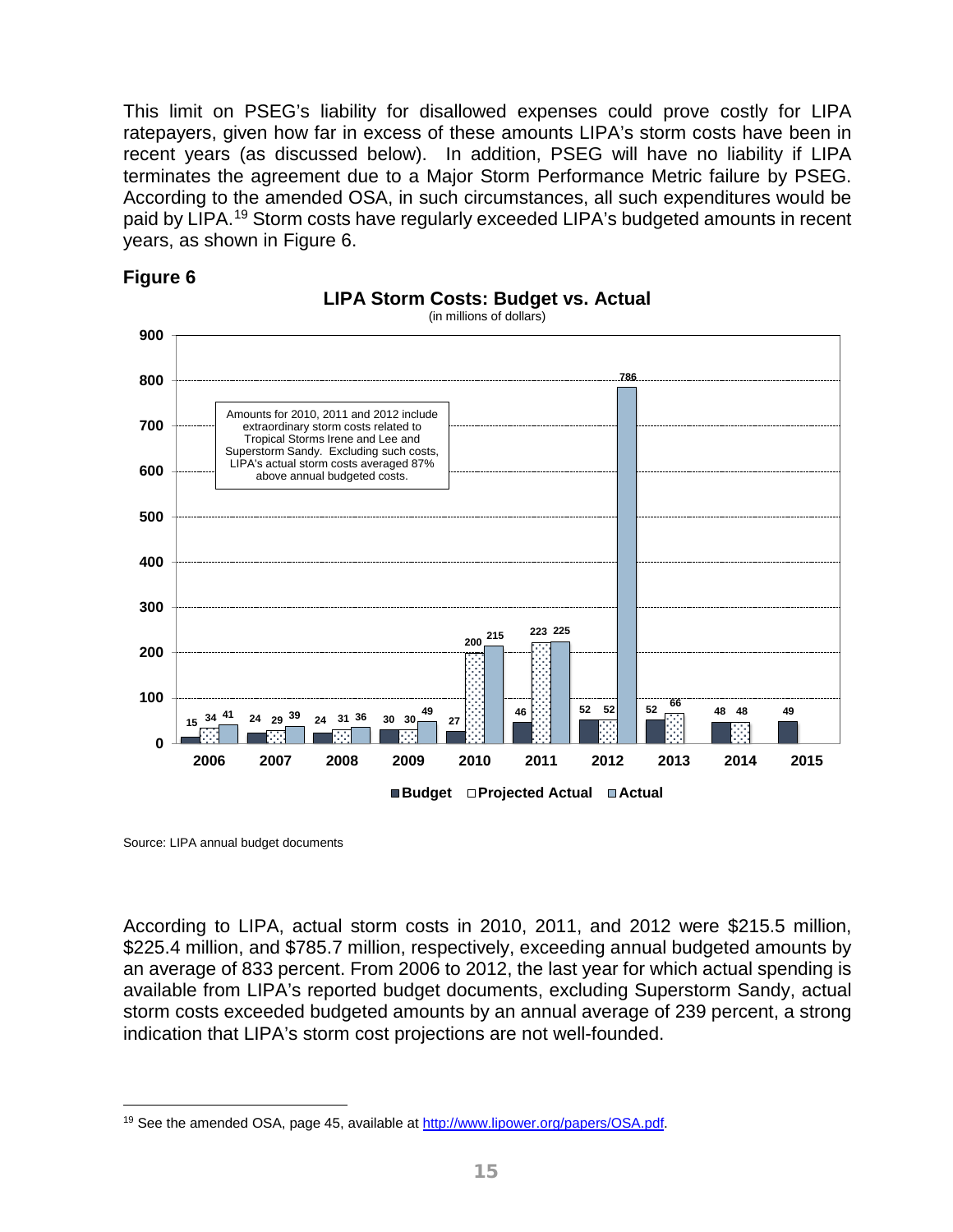Actual storm cost information is no longer provided by LIPA for the prior year as part of its budget presentation. LIPA's failure to make actual and budget comparison data readily available to the public has been criticized repeatedly in the past, both in previous Comptroller reports, as well as by the Citizens Advisory Panel (CAP) dating back to 1999.<sup>[20](#page-19-0)</sup> The relatively recent elimination of actual to budget comparisons makes it difficult for policy makers and the public to evaluate LIPA's actions and proposals. Actual storm cost information has been provided in LIPA's more recent financial statements, but the figures are not provided in comparison to LIPA's budget estimates. For 2013, the reported amount of \$15.8 million deviates significantly from the projected actual amount (which is estimated by LIPA approximately three-quarters into the year based on actual results to date), calling into question whether it accurately reflects the actual storm costs for that year.

Some storm cost information has also been made available in response to DPS requests associated with the LIPA and PSEG rate proceeding currently underway. Unfortunately, the annual figures presented in the filing generally do not match those reported by LIPA in its budget documents or financial statements, in several cases with very significant variances. This is explained in the filing as follows: "Please note that these costs may not match LIPA's General Ledger due to various accounting reasons (e.g., reserves and accruals)."[21](#page-19-1) According to the filing, actual storm costs were \$63.1 million in 2013 and \$30.3 million in 2014.<sup>[22](#page-19-2)</sup> However, given the discrepancies between what LIPA has officially reported as actual storm costs in the past compared to the information provided in the rate filing, which in some years were tens of millions of dollars lower, it is unclear what costs these figures actually represent, or which figures best reflect actual storm costs.

DPS staff has expressed concern with respect to how storm costs charged to LIPA customers were being tracked by LIPA and PSEG.[23](#page-19-3) DPS said LIPA and PSEG failed to make clear whether certain labor costs already being recovered in the rates were adjusted out, and recommended that only incremental costs be charged to the storm reserve. DPS also recommended that LIPA and PSEG change how storm costs are tracked and reported to avoid double counting.

While concerns regarding LIPA's budgeting and monitoring of storm costs persist, efforts to improve protections against storms are underway. LIPA has identified planned spending in 2015 of \$140 million in its Capital budget for the protection of its facilities and equipment against potential storm damage, known as storm hardening, associated with a \$730 million multiyear grant funding agreement with the Federal Emergency

<span id="page-19-0"></span> $20$  CAP was established by order of the Federal Eastern District Court to advise Long Island's public concerning ways to improve electrical service, to mitigate rate increases, to control energy costs and to assist LIPA ratepayers to conserve energy.<br><sup>21</sup> See DPS  $\overline{a}$ 

<span id="page-19-3"></span><span id="page-19-2"></span><span id="page-19-1"></span><sup>&</sup>lt;sup>21</sup> See DPS filing 86, SDSA Panel Exhibit FINAL, page 7 of 57, available at [http://documents.dps.ny.gov/public/MatterManagement/CaseMaster.aspx?MatterSeq=47329&MNO=15-00262.](http://documents.dps.ny.gov/public/MatterManagement/CaseMaster.aspx?MatterSeq=47329&MNO=15-00262)  $22$  See DPS filing 86, SDSA Panel Exhibit FINAL, page 25 of 57, available at [http://documents.dps.ny.gov/public/MatterManagement/CaseMaster.aspx?MatterSeq=47329&MNO=15-00262.](http://documents.dps.ny.gov/public/MatterManagement/CaseMaster.aspx?MatterSeq=47329&MNO=15-00262)  $^{23}$  See DPS filing 86, SDSA Panel Testimony FINAL, pages 23-24, available at [http://documents.dps.ny.gov/public/MatterManagement/CaseMaster.aspx?MatterSeq=47329&MNO=15-00262.](http://documents.dps.ny.gov/public/MatterManagement/CaseMaster.aspx?MatterSeq=47329&MNO=15-00262)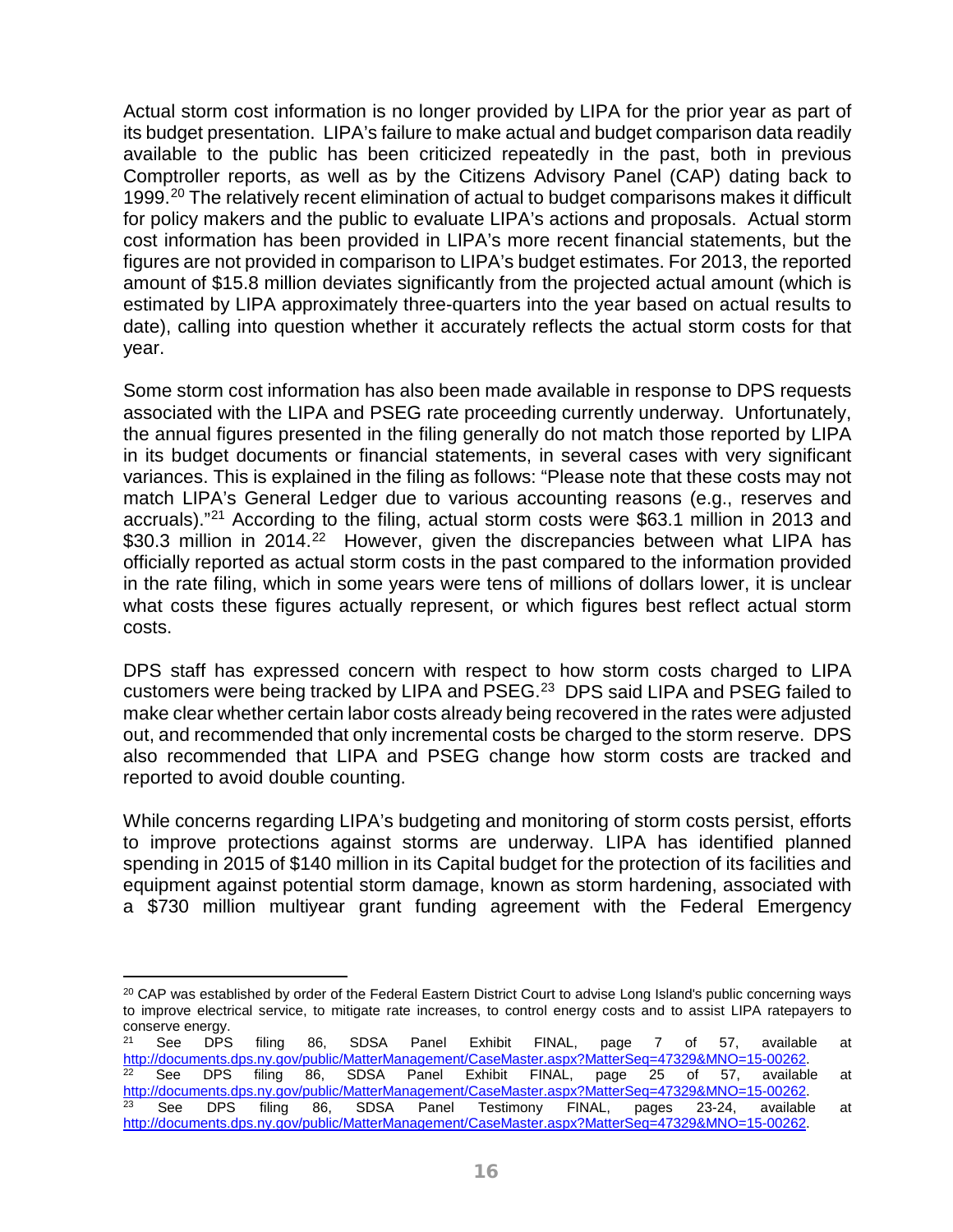Management Agency (FEMA).<sup>[24](#page-20-0)</sup> LIPA has been allocated \$143 million in Community Development Block Grant funds from the U.S. Department of Housing and Urban Development (HUD) through the Governor's Office of Storm Recovery, a non-statutory entity under the Housing Trust Fund Corporation, a public authority.<sup>[25](#page-20-1)</sup> A portion of this grant will fund the local match component of certain FEMA grants. LIPA expects these significant investments to improve the electric system's resiliency and reliability, as well as customer service.[26](#page-20-2)

#### Fixed Compensation and Incentive Compensation

As shown in Figure 7, the amended contract provides that beginning in 2016 the annual fixed compensation for PSEG would be increased from \$36.3 million in the original OSA to \$58 million, reflecting a 60 percent increase, and indexed for inflation. The Annual Incentive Compensation Pool would also increase 60 percent, from \$5.44 million to \$8.7 million, also indexed for inflation. The amended contract reduced the number of performance metrics to be used to evaluate PSEG and determine its eligibility for incentive payments by 22 percent, from [27](#page-20-3) to 21.<sup>27</sup>

#### **Figure 7**



<span id="page-20-0"></span><sup>&</sup>lt;sup>24</sup> See LIPA's 2015 Approved Operating Budget and 2015 Approved Capital Budget, pages A-9(a) and B-1, available at [http://www.lipower.org/pdfs/company/investor/2015budget.pdf.](http://www.lipower.org/pdfs/company/investor/2015budget.pdf)

 $\overline{a}$ 

<span id="page-20-1"></span><sup>&</sup>lt;sup>25</sup> See LIPA's 2015 Approved Operating Budget and 2015 Approved Capital Budget, page 4, available at [http://www.lipower.org/pdfs/company/investor/2015budget.pdf.](http://www.lipower.org/pdfs/company/investor/2015budget.pdf)

<span id="page-20-3"></span><span id="page-20-2"></span> $\frac{26}{26}$  Ibid, page 2.

<sup>27</sup> These are categorized in the OSA as "tier 1" metrics. See *Comparison of Key Terms and Provisions for the Operations Services Agreement between the Long Island Lighting Company (d/b/a LIPA) and PSEG Long Island LLC*, available at [http://www.lipower.org/pdfs/company/papers/LIPAPSEG/LIPABillExhibitC.pdf,](http://www.lipower.org/pdfs/company/papers/LIPAPSEG/LIPABillExhibitC.pdf) and Appendix 9 from the amended OSA, available at [http://www.lipower.org/papers/Appendices2-14.pdf.](http://www.lipower.org/papers/Appendices2-14.pdf)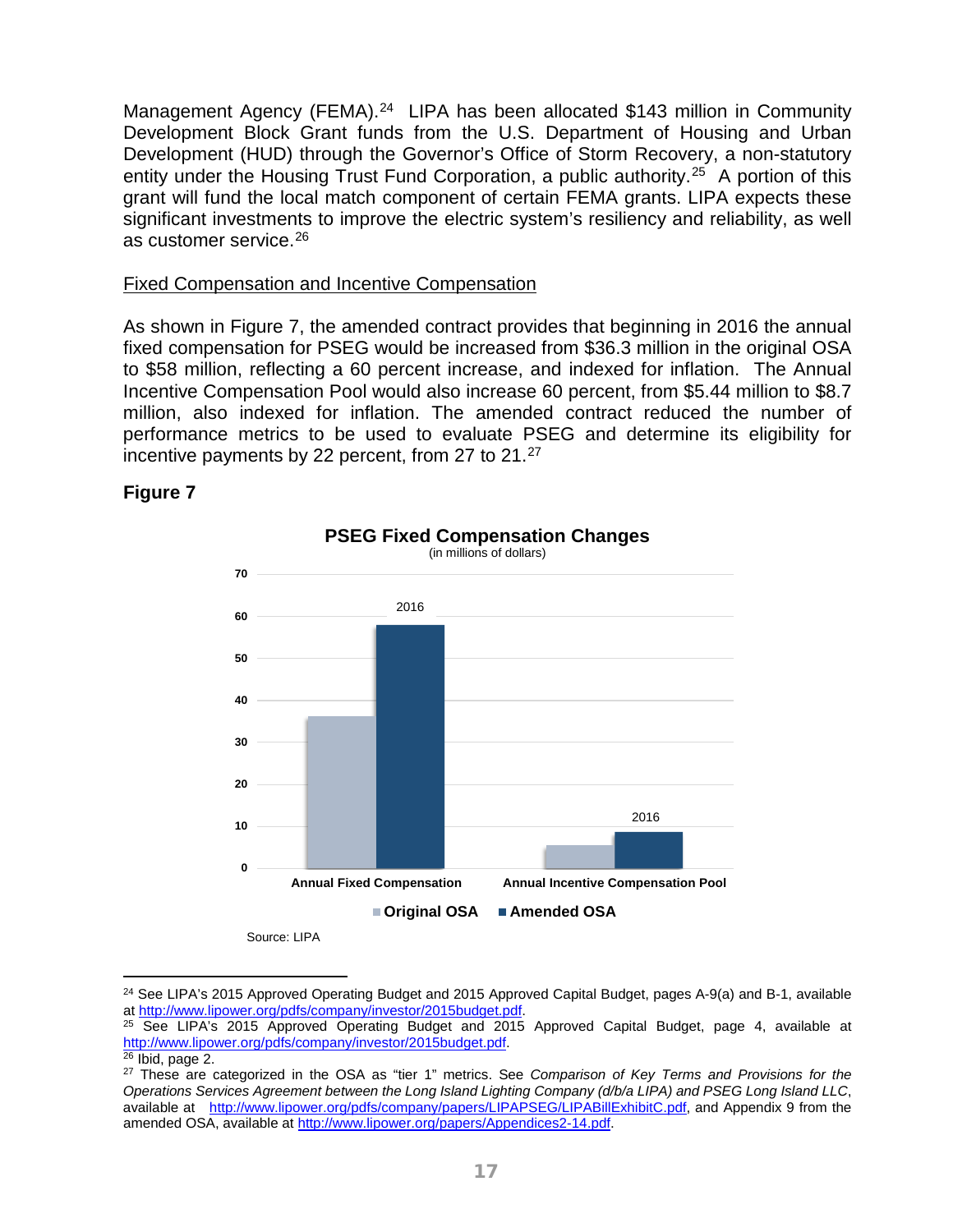Neither the term sheet nor the amended OSA included justification explaining how the proposed increase in compensation was determined to be necessary or reasonable, particularly given the latitude being proposed for PSEG with respect to budgeting and the lack of regulatory control. The justification for increasing the incentive portion of the compensation beginning in 2016 is also unclear. The Joint Operating Committee, which was eliminated by the amended OSA, was to be responsible for overseeing the incentive program, establishing annual goals, and ensuring that PSEG focus on areas most in need of improvement, rather than areas where goals could easily be met.

Under the amended OSA, PSEG will calculate its proposed incentive compensation for that year and submit it to LIPA with supporting documentation. LIPA has 90 days to accept or disagree with PSEG's calculation. Any disagreement would be subject to binding arbitration. It is unclear whether this process is sufficient to provide ratepayers the same level of protection that was provided under the original contract.

## <span id="page-21-0"></span>*Debt Restructuring*

According to the Governor's bill memo that accompanied the 2013 LIPA legislation, one goal was to reduce the amount of debt paid by LIPA's ratepayers, a contributor to its high electric rates. The memo noted that LIPA maintained roughly the same amount of debt as it had when it acquired LILCO's assets in 1998, or about \$7 billion, putting pressure on customer rates.

The 2013 LIPA legislation was intended, among other things, to "authorize LIPA to refinance a significant portion of its debt in a manner that would provide much needed relief to ratepayers in the service area."<sup>28</sup> It provided for the one-time restructuring of LIPA debt through the creation of a new public authority, the Utility Debt Securitization Authority (UDSA), governed by a three member board appointed by the Governor.

#### *Debt Restructuring Progress Report*

 $\overline{a}$ 

The newly created UDSA issued bonds in December 2013 to restructure a portion of outstanding LIPA debt. The UDSA bonds are secured by and repaid with a new, "irrevocable, nonbypassable consumption-based" "transition" charge, initially set at 1.25 cents per kilowatt-hour, to be paid by LIPA ratepayers and reset as needed.[29](#page-21-2) Credit rating agencies typically look favorably on such a secured revenue stream, and the UDSA received the highest credit rating, AAA, from three major rating agencies (S&P, Moody's and Fitch). Comparatively, at the time of issuance, LIPA's credit rating on its Senior Revenue Bonds was A- with a negative outlook by Fitch, Baa1 with a negative outlook by Moody's and A- (Credit Watch Negative) by S&P, six and seven steps lower than the AAA rating.

<span id="page-21-1"></span><sup>&</sup>lt;sup>28</sup> See the Governor's 2013 Program Bill #20 Memorandum, available at [http://nygovernorstg.prod.acquia](http://nygovernorstg.prod.acquia-sites.com/sites/governor.ny.gov/files/archive/governor_files/documents/GPB20-LIPA-MEMO.pdf)[sites.com/sites/governor.ny.gov/files/archive/governor\\_files/documents/GPB20-LIPA-MEMO.pdf.](http://nygovernorstg.prod.acquia-sites.com/sites/governor.ny.gov/files/archive/governor_files/documents/GPB20-LIPA-MEMO.pdf)

<span id="page-21-2"></span><sup>&</sup>lt;sup>29</sup> See LIPA's December 13, 2013 press release, LIPA Successfully Completes Securitization Transaction, available at <http://www.lipower.org/newscenter/pr/2013/121313-securitization.html> and UDSA's Official Statement-Series 2013T&TE, page iv, available at [http://www.lipower.org/UDSA/docs/OfficialStatement2013T&TE.pdf.](http://www.lipower.org/UDSA/docs/OfficialStatement2013T&TE.pdf)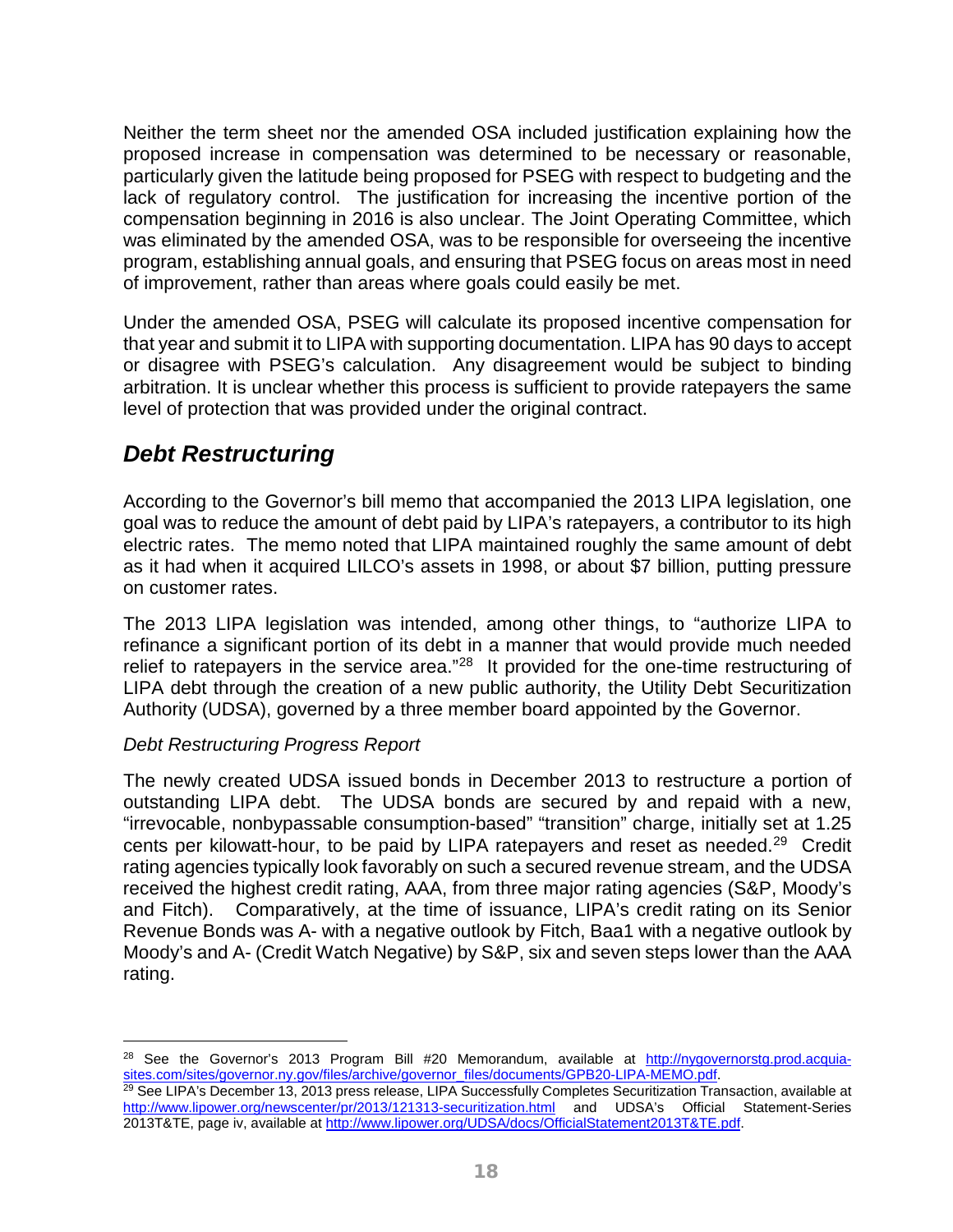UDSA issued approximately \$2.0 billion in bonds, including approximately \$1.5 billion of tax-exempt bonds and approximately \$483 million in federally taxable bonds. While the Office of the State Comptroller reviews and approves the terms and conditions of LIPA debt issuances, the 2013 LIPA legislation did not provide for the Comptroller's oversight of UDSA debt.

The State Fiscal Year (SFY) 2015-16 Executive Budget proposed to amend the 2013 LIPA legislation to remove the provision which prohibited more than one issuance of restructuring bonds. Instead, the proposal would have provided new language to limit the aggregate amount of outstanding restructuring bonds at any time to \$4.5 billion, creating a revolving cap on UDSA debt outstanding.

The SFY 2015-16 Enacted Budget amended the 2013 LIPA legislation to remove the prohibition on more than one issuance of restructuring bonds by UDSA. Instead, the amendment established a cap of \$4.5 billion on the aggregate amount of debt that could be issued by UDSA and a potential new public authority – a second Utility Debt Securitization Authority (UDSA No. 2).

The legislation prohibited the issuance of restructuring bonds by UDSA No. 2 unless and until the LIPA board determined by resolution that the terms of the sale of the bonds were, at such time, reasonably expected to be more favorable than such terms would be if the bonds were issued by UDSA. The legislation also limited the term of the bonds to the final maturity of the bonds being refinanced and prohibited the issuance of restructuring bonds for the purpose of refunding other restructuring bonds.<sup>[30](#page-22-0)</sup> In July 2015, LIPA received approval from the Public Authorities Control Board for the issuance of up to approximately \$2.5 billion in new bonds by UDSA in order to restructure certain LIPA debt.

The Governor's Program Bill Memo which accompanied the 2013 LIPA legislation promoted the UDSA debt restructuring plan, along with other measures in the proposal, as a means to "start the process of reducing the overall debt burden borne by LIPA's ratepayers."<sup>[31](#page-22-1)</sup> However, despite the \$2 billion of restructuring bonds issued by UDSA in 2013, and the additional debt restructuring authorization, LIPA projects both higher outstanding debt (including UDSA borrowing) and debt service costs in 2018 compared to 2015. Under the expected debt restructuring, LIPA debt will go down, but UDSA debt, all of which is borne directly by LIPA ratepayers, will rise.

According to a recent Request for Proposals for underwriters from LIPA, as of February 2015, LIPA had \$5.9 billion in electric system general revenue bonds outstanding (including \$4.7 billion in senior lien bonds and \$1.2 billion in subordinate bonds), while UDSA had approximately  $$1.9$  billion.<sup>[32](#page-22-2)</sup> LIPA has expressed plans to finance approximately \$300 million to \$400 million per year between 2016 and 2018, along with the additional LIPA debt to be restructured through UDSA as authorized in the SFY 2015-

 $\overline{a}$ 

<span id="page-22-0"></span><sup>&</sup>lt;sup>30</sup> See the SFY 2015-16 Transportation, Economic Development and Environmental Conservation Article VII Budget Bill (S 2008-B / A 3008-B), Part W.<br><sup>31</sup> See the Governor's 2013 Program Bill #20 Memorandum.

<span id="page-22-1"></span>

<span id="page-22-2"></span> $32$  See LIPA's February 2015 Request for Proposals to serve as an underwriter and/or swap counterparty, page 8, available at [http://www.lipower.org/proposals/docs/Underwriting2015Final.pdf.](http://www.lipower.org/proposals/docs/Underwriting2015Final.pdf)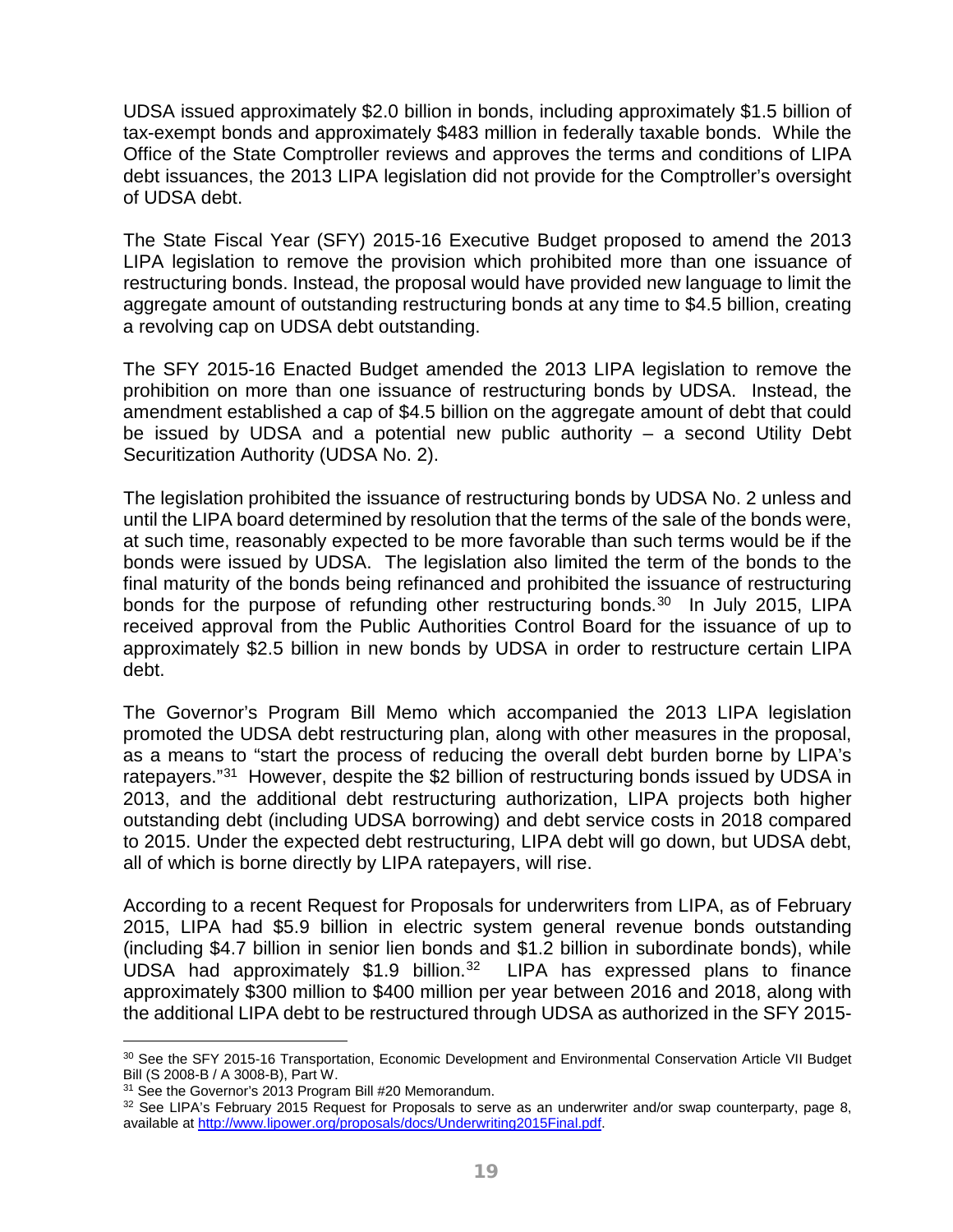16 Enacted Budget. As shown in Figure 8, the total LIPA and UDSA debt outstanding will reach approximately \$8 billion by 2018, all to be paid by ratepayers.<sup>[33](#page-23-0)</sup>



#### **Figure 8**

Source: LIPA

LIPA's capital structure presentation included in its rate filing summary, encompassing LIPA and UDSA debt, premium on bonds issued, and deferred losses, estimates total debt with the securitization of \$8.3 billion by 2018, up 4.1 percent from 2015 projections.<sup>[34](#page-23-1)</sup>

Associated with this increased debt burden are higher projected debt service costs which ratepayers must bear. Debt service payments for LIPA and UDSA debt are projected to dip from a combined \$521 million in 2015 to \$502 million in 2016, and then increase to \$538 million in 2018.<sup>[35](#page-23-2)</sup> Figure 9 shows LIPA's projected debt service payments under the executed and anticipated LIPA debt restructurings, the shift of debt service costs from LIPA to UDSA, and the overall increase in debt service costs projected to begin in 2017.<sup>[36](#page-23-3)</sup>

<span id="page-23-0"></span><sup>33</sup> See the PSEG Long Island and Long Island Power Authority document: Summary of 2016-2018 Three-Year Rate Plan, page B-3, available a[t http://www.lipower.org/pdfs/company/investor/SummaryThreeYearRatePlanFiling.pdf.](http://www.lipower.org/pdfs/company/investor/SummaryThreeYearRatePlanFiling.pdf) The debt projections included in LIPA's 2016-2018 Proposed Operating and Capital Budgets submitted as part of the threeyear rate filing anticipate the use of the additional debt restructuring authorization provided in the SFY 2015-16 Enacted Budget, and anticipate certain savings associated with such debt restructuring which have not been reviewed or verified by the Office of the State Comptroller. Even with these projected savings, debt service costs are projected to rise.  $\overline{a}$ 

<span id="page-23-1"></span><sup>34</sup> See the PSEG and LIPA document: Summary of 2016-2018 Three-Year Rate Plan, page B-3, available at [http://www.lipower.org/pdfs/company/investor/SummaryThreeYearRatePlanFiling.pdf.](http://www.lipower.org/pdfs/company/investor/SummaryThreeYearRatePlanFiling.pdf)

<span id="page-23-2"></span> $35$  Ibid, page c-1.

<span id="page-23-3"></span> $36$  Ibid.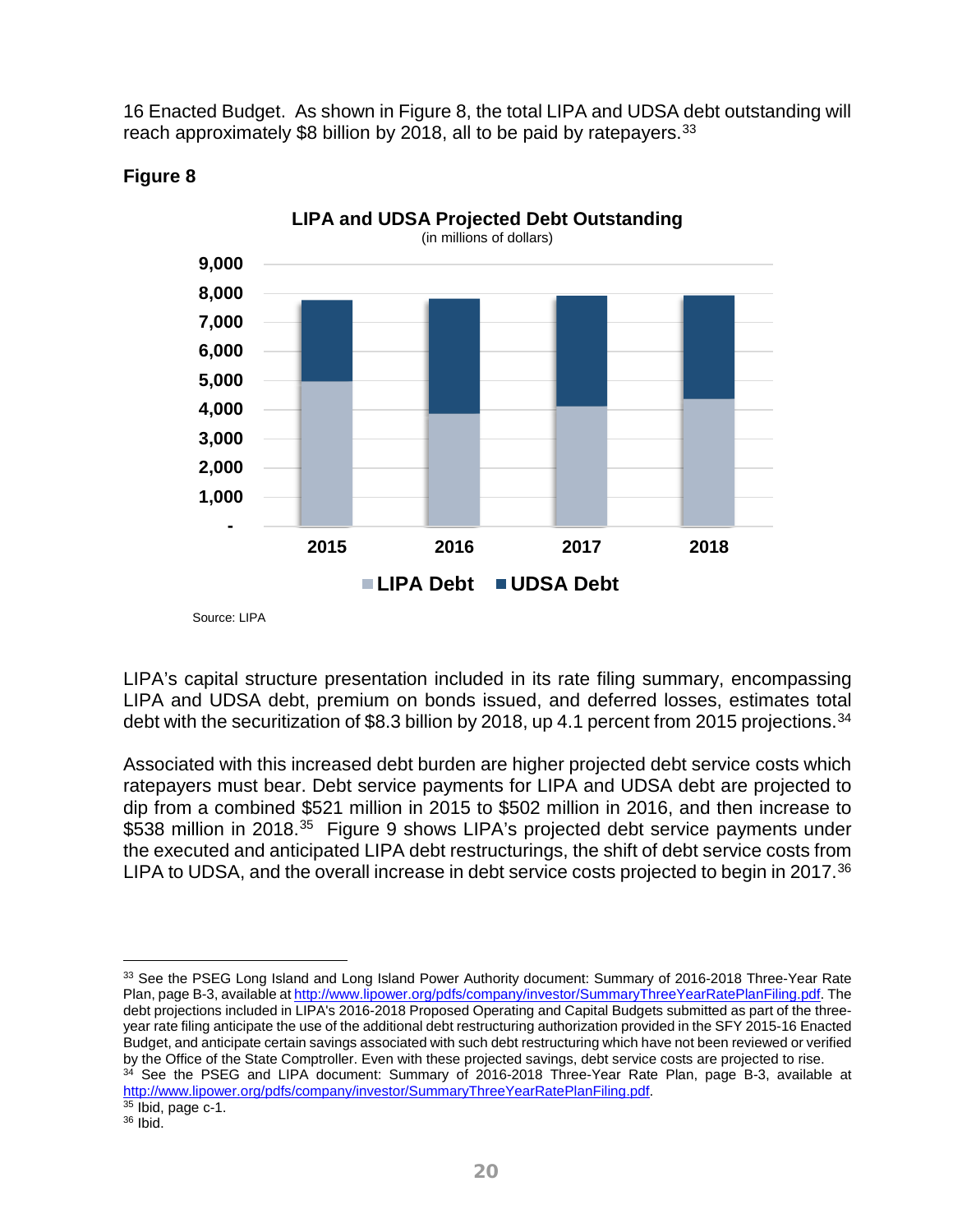

**Figure 9**

Source: LIPA

Note: LIPA's debt service projections included in LIPA's 2016-2018 Proposed Operating and Capital Budgets submitted as part of the three-year rate filing anticipate the use of the additional debt restructuring authorization provided in the SFY 2015-16 Enacted Budget, and anticipate certain savings associated with such debt restructuring which have not been reviewed or verified by the Office of the State Comptroller. Even with these projected savings, debt service costs are projected to rise.

Annual LIPA and UDSA debt service costs, along with LIPA's fixed obligation coverage requirement, are expected to grow 12.5 percent, from \$660 million in 2015 to \$742 million by 2018.<sup>[37](#page-24-0)</sup> A January 2015 analysis of LIPA's financial condition and debt levels by its consultant PFM found that LIPA "remains the most leveraged utility and has the lowest credit ratings (Baa1/A-/A-) of any major public power utility in the United States."[38](#page-24-1)

PFM found that LIPA's credit ratings "have essentially returned to their original 1998 levels, which were driven at the time by: (1) an all debt balance sheet; (2) unproven financial and operating performance; and (3) an unprecedented, untested rate regulation process."[39](#page-24-2) The report noted that LIPA's low ratings, without improvement, will translate into higher electricity costs, and more financial and utility rate volatility for LIPA's customers.

<span id="page-24-0"></span><sup>37</sup> See the PSEG and LIPA document: Summary of 2016-2018 Three-Year Rate Plan, page A, available at [http://www.lipower.org/pdfs/company/investor/SummaryThreeYearRatePlanFiling.pdf.](http://www.lipower.org/pdfs/company/investor/SummaryThreeYearRatePlanFiling.pdf)  $\overline{a}$ 

<span id="page-24-2"></span><span id="page-24-1"></span><sup>38</sup> See DPS filing 1, Testimony – LIPA – Falcone – Exhibit TF-1, *Analysis of Financial Policies for the Long Island Power Authority*, prepared by Public Financial Management Inc., January 30, 2015, pg. 2, at [http://documents.dps.ny.gov/public/MatterManagement/CaseMaster.aspx?MatterSeq=47329&MNO=15-00262.](http://documents.dps.ny.gov/public/MatterManagement/CaseMaster.aspx?MatterSeq=47329&MNO=15-00262)  $39$  Ibid, page 18.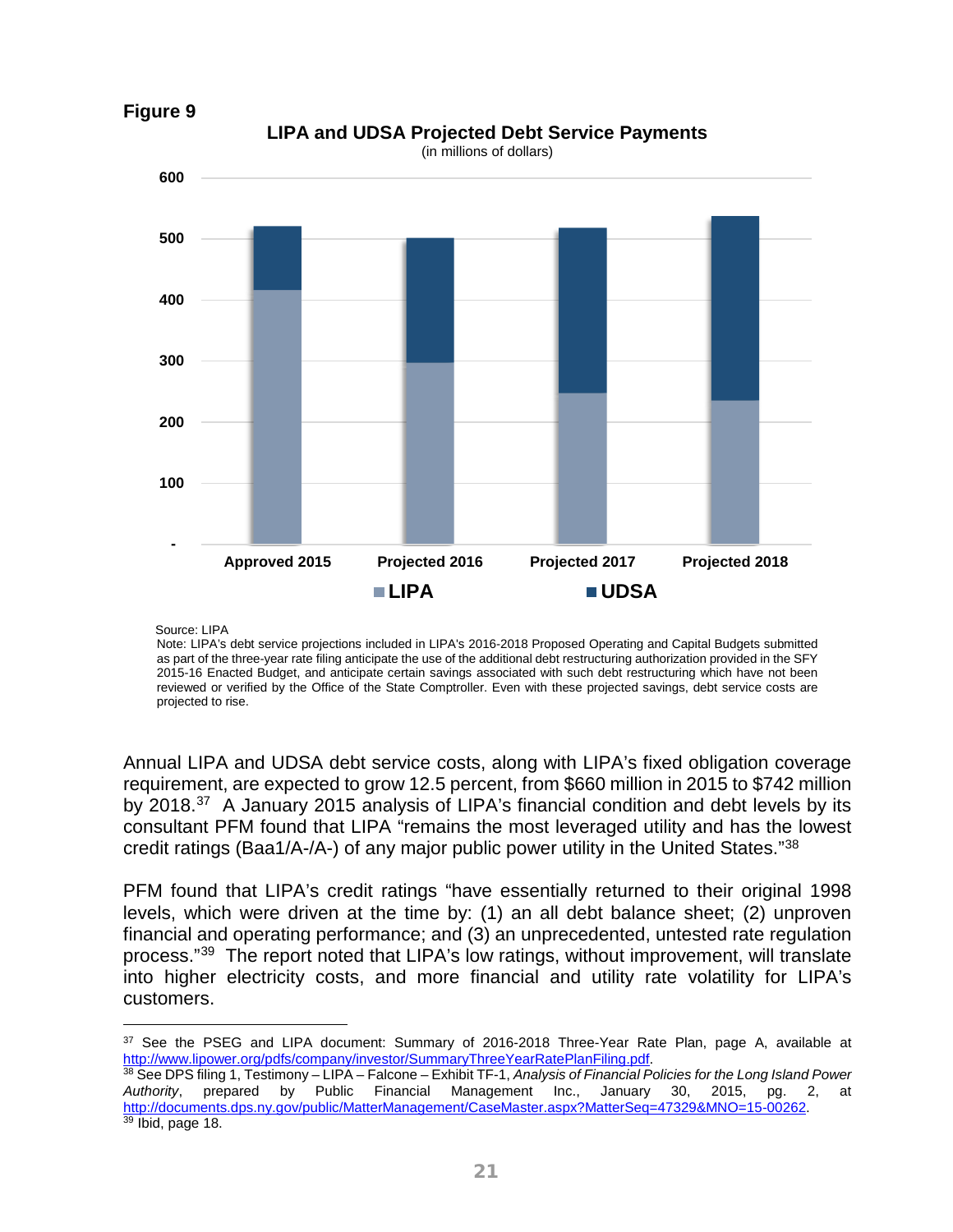A May 2015 ratings report from Standard and Poor's Rating Services affirmed LIPA's negative credit outlook, noted the uncertainty as to whether the transition of operations from National Grid to PSEG will improve performance, and concluded that the UDSA securitization financing of LIPA debt had not, to date, reduced customer bills.<sup>[40](#page-25-1)</sup> The report stated, "LIPA projects that combining securitization charges with its other charges will maintain bills at current levels and customers will not see savings compared to presecuritization bills."[41](#page-25-2) According to Moody's Investors Service, from 2011 through 2013, LIPA's average debt ratio was 137 percent, roughly double the median figure for comparable large public power utilities in the United States.[42](#page-25-3)

These factors, along with the projected increase in LIPA's debt and debt service costs, raise concerns for both the short-term and longer term impact of such costs on LIPA customers' bills, suggesting that debt will persist as a particularly challenging burden for LIPA and its customers for years to come.

## <span id="page-25-0"></span>*Oversight of Rate Changes by the Department of Public Service*

LIPA's rates have consistently outpaced those of other utilities in New York State, the Northeast and the United States. According to U.S. Energy Information Administration electricity data, LIPA had the third highest average bundled retail sales price for residential customers and the second highest average bundled retail sales price for commercial customers among utilities in the 48 contiguous United States with more than 1 million megawatt hours of sales in 2013.[43](#page-25-4)

While average retail prices in the residential sector have generally risen over the past decade, ratepayers on Long Island have experienced consistently higher prices. Based on 2013 average retail price data, residential ratepayers on Long Island paid 22.9 percent above the New York State median, 31.6 percent above the Northeast median and 77.8 percent above the United States median. Figure 10 compares the average retail prices paid by LIPA's residential ratepayers to those paid by residential ratepayers in New York State as a whole, the Northeast, and the United States.

<span id="page-25-1"></span><sup>40</sup> See Standard and Poor's Ratings Services report, *Long Island Power Authority, New York; Retail Electric,* May 12, 2015, available at [http://www.lipower.org/pdfs/company/investor/2015-05-12%20LIPA%20S&P%20Rating.pdf.](http://www.lipower.org/pdfs/company/investor/2015-05-12%20LIPA%20S&P%20Rating.pdf) <sup>41</sup> Ibid, page 4.  $\overline{a}$ 

<span id="page-25-3"></span><span id="page-25-2"></span><sup>42</sup> See DPS filing 86, SFPP Exhibit FINAL, Moody's Investors Service report, page 11 of 17 of Exhibit, (SFPP-3), and DPS filing 103, SFPP Revised Exhibit FINAL, Moody's Investors Service report page 11 of 17 of Exhibit, (SFPP-3), at http://documents.dps.ny.gov/public/MatterManagement/CaseMaster.aspx?MatterSeq=47329&MNO=15-00262.

<span id="page-25-4"></span><sup>43</sup> EIA residential data is available a[t http://www.eia.gov/electricity/sales\\_revenue\\_price/pdf/table6.pdf.](http://www.eia.gov/electricity/sales_revenue_price/pdf/table6.pdf) EIA commercial data is available at [http://www.eia.gov/electricity/sales\\_revenue\\_price/pdf/table7.pdf.](http://www.eia.gov/electricity/sales_revenue_price/pdf/table7.pdf) Consolidated Edison Co. – NY Inc. had the highest average price for bundled retail sales in both the residential and the commercial category.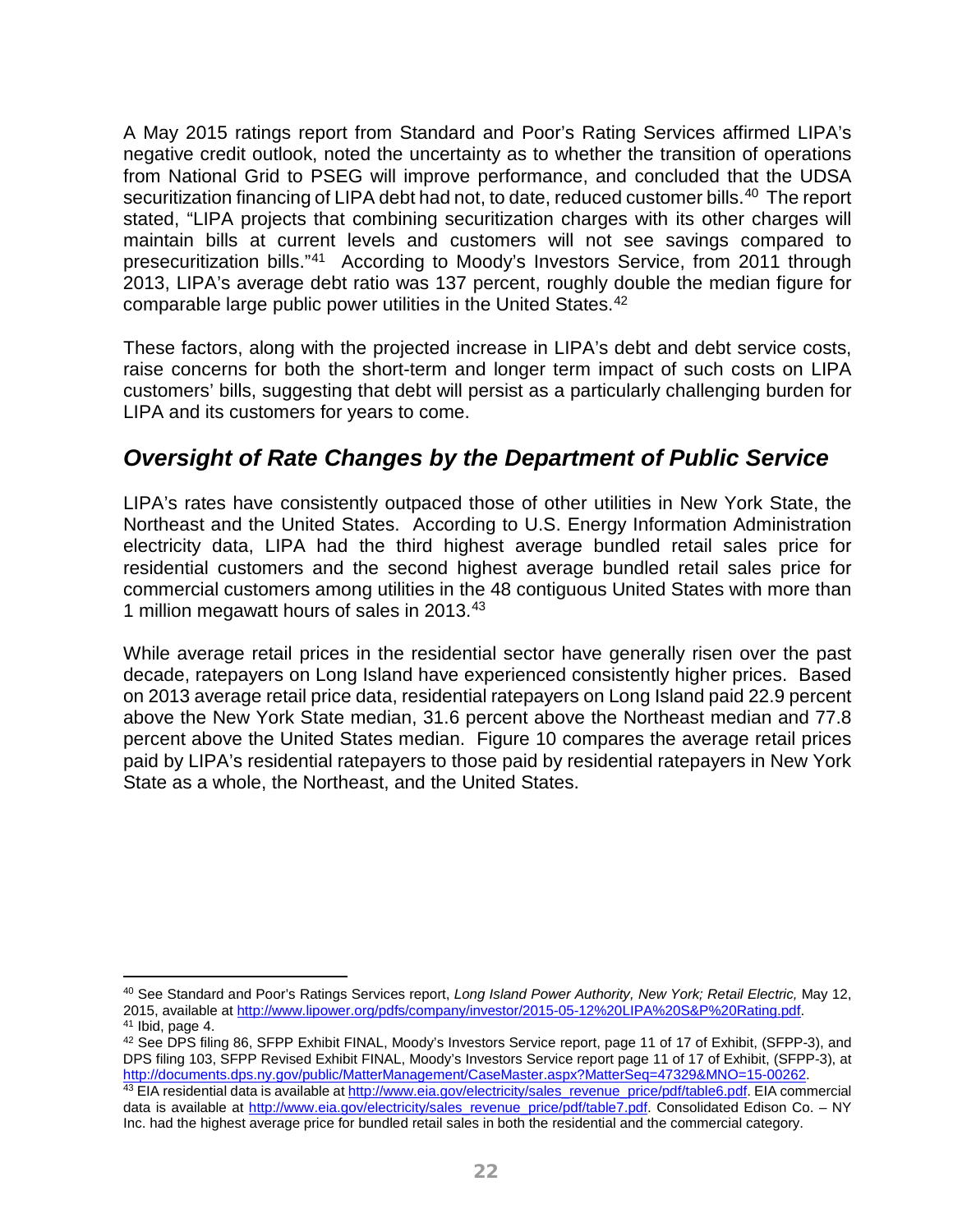



Source: U.S. Energy Information Administration, Monthly Electric Sales and Revenue Report with State Distributions, May 7, 2015.

LIPA's commercial rates have been even further out of line. Figure 11 compares the average retail price paid by LIPA's commercial ratepayers to those paid by commercial ratepayers in New York, the Northeast, and the United States.





Source: U.S. Energy Information Administration, Monthly Electric Sales and Revenue Report with State Distributions, May 7, 2015.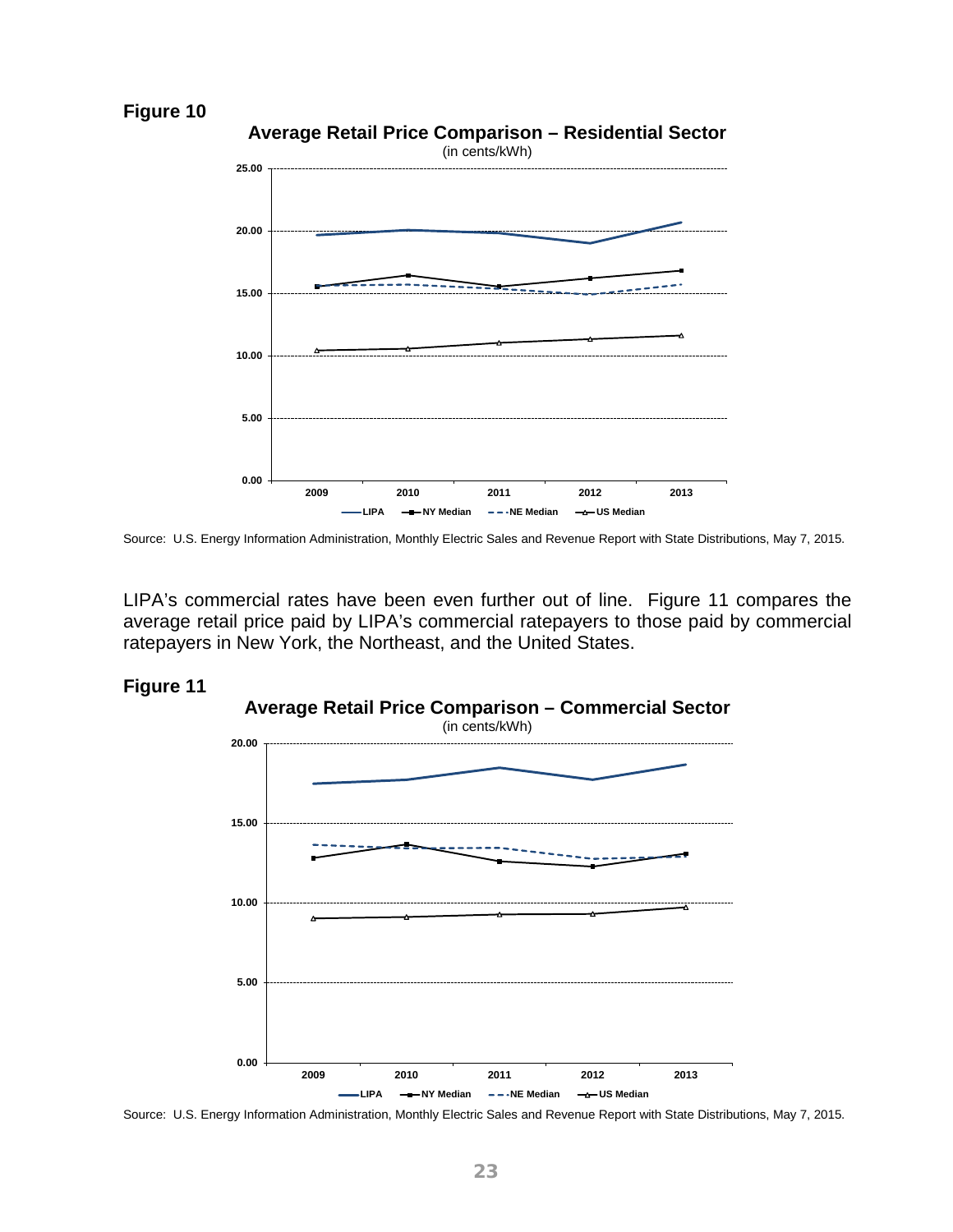Based on 2013 data, commercial ratepayers on Long Island paid 42.5 percent above the New York State median, 44.7 percent above the Northeast median and 91.8 percent above the United States median.

Unlike every other major electric service territory in the State, LIPA ratepayers have not enjoyed the protections afforded by the Department of Public Service (DPS), including formal rate proceedings with DPS approval requirements, prior to 2012. Although DPS now exercises oversight over LIPA, its authority is limited as detailed below. The 2013 LIPA legislation created a new Long Island office of the DPS (DPS LI). In addition to new responsibilities, DPS LI was given powers similar to those authorized for the DPS in Chapter 8 of the Laws of 2012, which included audit and review powers over LIPA. Similar to the 2013 LIPA legislation, under this prior 2012 law, DPS audit recommendations were required to be implemented by LIPA unless the board determined that any finding or recommendation was inconsistent with the Authority's sound fiscal operating practices, any existing contractual or operating obligations, or the provision of safe and adequate service.

Under the 2013 LIPA legislation, DPS LI was directed to conduct regular LIPA audits, and to review and make recommendations with respect to LIPA rates and charges. However, in accordance with the 2013 legislation, only recommendations of the DPS LI accepted by the LIPA Board would take effect, and no authority to impose penalties or other remedial powers were given to DPS LI.<sup>[44](#page-27-0)</sup> DPS LI is prohibited by the 2013 LIPA legislation from making any recommendation to modify the compensation or fee structure included within the renegotiated OSA. DPS LI's reviews and recommendations are required to examine performance metrics and incentive-based compensation, as well as the performance of the service provider in restoring service after widespread outages from major storms. DPS LI can recommend that LIPA deny the reimbursement of a service provider cost if it is determined to be unreasonable or imprudent.

The 2013 LIPA legislation established rate change procedures, including a provision that by February 1, 2015, LIPA and the service provider were required to submit to DPS LI a three-year rate proposal. Any proposed rate increase above 2.5 percent would be subject to review and recommendations by DPS LI as described above. Any proposed rate increase below 2.5 percent would take effect immediately. The legislation superseded the Public Authorities Control Board (PACB) requirement that any rate increase above 2.5 percent had to be submitted to the Public Service Commission for approval before it could take effect, which was established in conjunction with LIPA assuming control of the service territory in 1998.

Concurrent with enactment of the 2013 LIPA legislation, LIPA delivery rates were to be frozen for 2014 and 2015. However, as previous analyses of LIPA rates have shown,

 $\overline{a}$ 

<span id="page-27-0"></span><sup>44</sup> According to the 2013 legislation, unless the LIPA Board "makes a preliminary determination in its discretion that any particular recommendation is inconsistent with the authority's sound fiscal operating practices, any existing contractual or operating obligations, or the provision of safe and adequate service, the board shall implement such recommendations as part of its final rate plan and such final determination shall be deemed to satisfy the requirements of this subdivision and be considered final for the purposes of review under article seventy-eight of the civil practice law and rules."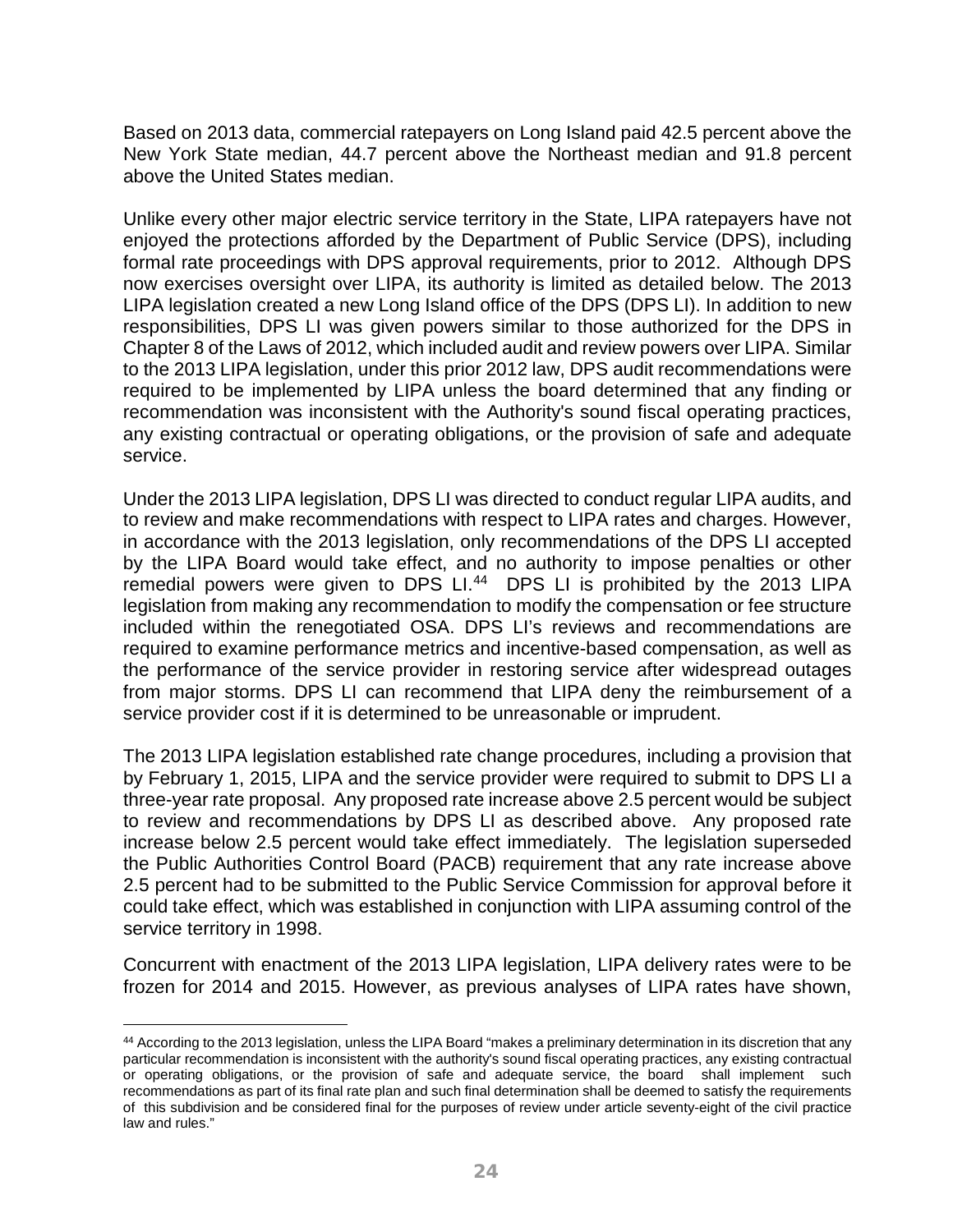LIPA customers' bills increased primarily because of increases in other components of the bill – most notably, the power supply charge, which was not subject to external review or control.<sup>[45](#page-28-0)</sup> This was due, in part, to the PACB requirement that any rate increase greater than 2.5 percent had to be submitted to the DPS for review and approval. LIPA has generally held delivery rates flat while repeatedly increasing other charges since it assumed management of the system from LILCO.

#### *DPS LI Rate Change Oversight Progress Report*

 $\overline{a}$ 

Long Island ratepayers may reasonably feel they have been taken on a roller-coaster ride with respect to their electric bills since the 2013 LIPA legislation was passed. Certain actions have increased monthly bill unpredictability. For example, in the past, LIPA had billed its customers for the power supply charge portion of the bill using a 12-month rolling average of fuel costs to moderate or smooth costs. In 2013, it transitioned to the method used by most other utilities in the State, where actual full fuel costs are simply passed on to customers each month.[46](#page-28-1) As a result, the charge is adjusted each month, resulting in a more immediate reflection of actual costs, but increasing the likelihood of more significant bill changes month-to-month.

In January 2015, LIPA and PSEG submitted a three-year rate plan, subject to review and recommendations by DPS LI and approval by LIPA. $47$  When this was announced, LIPA said it would equate to an annual 3.8 to 3.9 percent delivery charge increase beginning in 2016, and would reflect an annual increase of 2 percent of aggregate revenue for the next three years.[48](#page-28-3) This proposal represents the largest rate increase LIPA ratepayers have faced since LIPA assumed responsibility for the service territory from LILCO in 1998.

In addition to increased revenue, the proposed three-year rate plan includes what was described by DPS LI staff as "aggressive rate design changes," including increases to customer, meter, and demand charges ranging in some cases from 100 percent to 300 percent, leading DPS to caution about rate shock.<sup>[49](#page-28-4)</sup> DPS staff indicated that over the three-year rate plan, PSEG would increase residential customer charges from \$10.95 to \$20.08 per month, and small commercial charges from \$10.95 to \$43.80 per month.<sup>[50](#page-28-5)</sup> DPS noted that these large increases – which would result in "unacceptable bill impacts for smaller customers within each class" – stand in contrast to public statements from LIPA regarding a "modest" rate increase, which suggested bills would only rise a few

<span id="page-28-0"></span><sup>45</sup> See the 2012 Office of the State Comptroller report, *Public Authorities by the Numbers: Long Island Power Authority*, pg. 5, available at <u>www.osc.state.ny.us/reports/pubauth/lipa\_by\_the\_numbers\_10\_2012.pdf.</u>

<sup>&</sup>lt;sup>46</sup> See LIPA's explanation of the Power Supply Charge, available a[t http://www.lipower.org/powersupply/.](http://www.lipower.org/powersupply/)

<span id="page-28-2"></span><span id="page-28-1"></span><sup>47</sup> See DPS Matter Number 15-00262: Long Island Power Authority and PSEG Long Island Three-Year Rate Plan for 2016-2018, available at [http://www.dps.ny.gov/longisland/Electric\\_Rate.html.](http://www.dps.ny.gov/longisland/Electric_Rate.html)

<span id="page-28-3"></span><sup>48</sup> According to LIPA: "The three-year rate plan requests modest increases of 2 percent of aggregate revenues (customers' bills) a year for the next three years, which is lower than the projected rate of inflation. This is the equivalent of 3.8 percent, 3.9 percent, and 3.9 percent increases if applied solely to the delivery charge portion of the bill in 2016, 2017 and 2018, respectively. The increase will result in the average residential customer seeing an increase in the monthly bill of approximately \$3.25 in 2016 and approximately \$3.30 in 2017 and 2018." See [http://www.lipower.org/newscenter/pr/2015/013015-rate.html.](http://www.lipower.org/newscenter/pr/2015/013015-rate.html)

<span id="page-28-4"></span><sup>49</sup> See DPS filing 86, SR Panel Testimony FINAL and DPS filing 103, SRP Revised Testimony FINAL, pages 14-15, at [http://documents.dps.ny.gov/public/MatterManagement/CaseMaster.aspx?MatterSeq=47329&MNO=15-00262.](http://documents.dps.ny.gov/public/MatterManagement/CaseMaster.aspx?MatterSeq=47329&MNO=15-00262)

<span id="page-28-5"></span><sup>50</sup> Ibid. Also, see LIPA's January 30, 2015 press release, "PSEG Long Island Submits Three-Year Rate Plan for 2016- 17-18," available at [http://www.lipower.org/newscenter/pr/2015/013015-rate.html.](http://www.lipower.org/newscenter/pr/2015/013015-rate.html)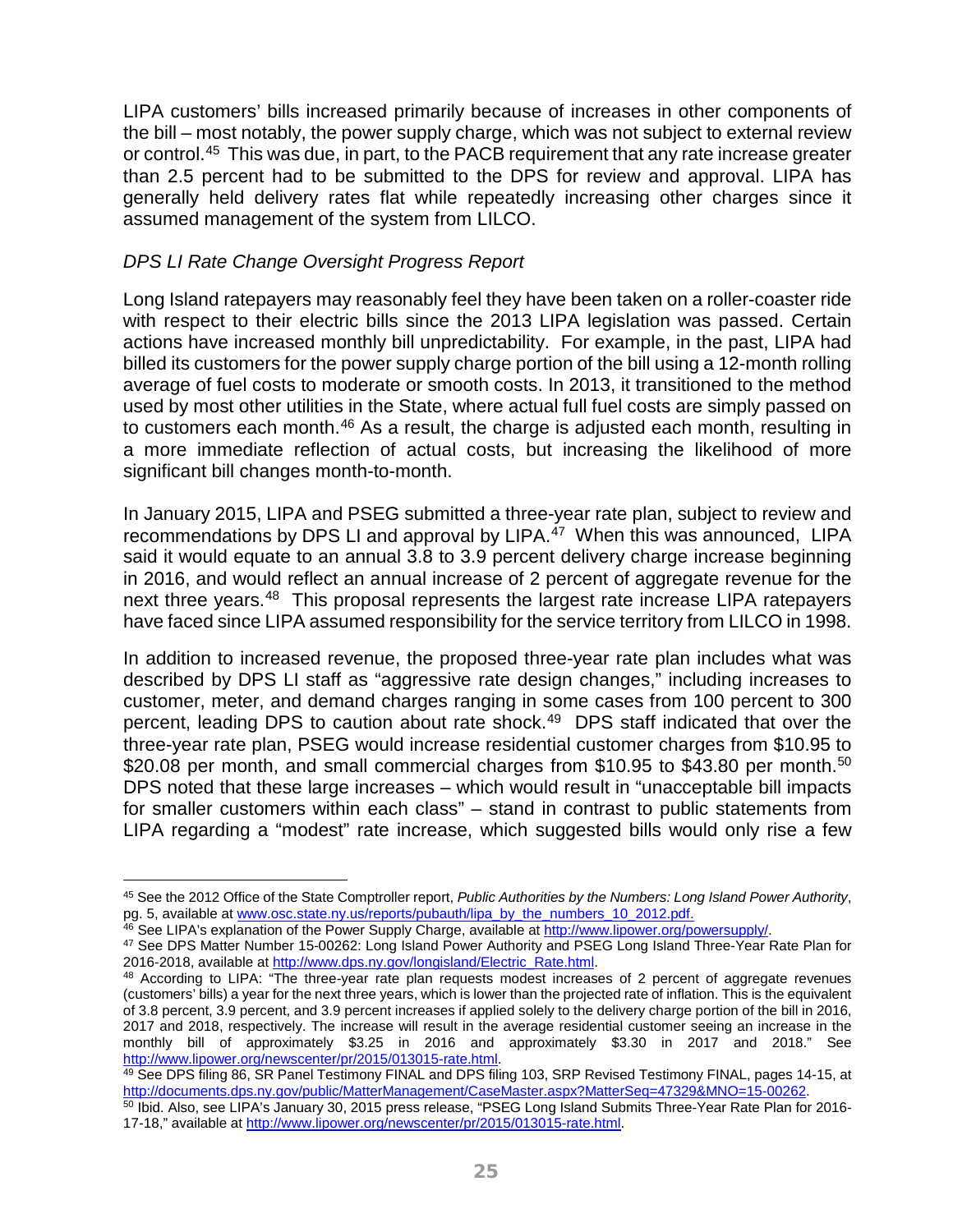dollars per month. The large commercial customer charge is proposed by PSEG to increase from \$42.58 per month to \$106.46 per month over the rate plan period.<sup>[51](#page-29-0)</sup>

While the new three-year rate proceeding involves DPS LI, the agency's role is limited to making recommendations that the LIPA Board must implement unless LIPA makes a preliminary determination of inconsistency as previously described. Thus, the decision as to whether or not this rate increase proceeds depends primarily on the discretion of LIPA.

#### Transparency and Accountability Issues

 $\overline{a}$ 

DPS LI has made a significant amount of information on the proposed rate plan available to the public online, including all filed documents, public comments, a list of all entities that are parties to the rate proceeding, and a calendar. There appears to be a clear recognition on the part of DPS LI that its work is important to the ratepayers of Long Island.

However, approximately three-quarters of the rate plan-related filings through April 2015 included requests for exemption from disclosure by PSEG or LIPA, asking for confidentiality of information pertaining to the rate case.<sup>[52](#page-29-1)</sup> While many of these requests cover issues identified as being related to "confidential critical infrastructure," others cover a broad scope of topics, some of which in the past have been publicly available through LIPA, including information associated with:

- Budgeted electric capital expenditure projects, including descriptions and justifications, along with cost breakdowns, schedules, and cost-benefit analyses for each (request filed on March 2, 2015);
- Survey instruments used to measure customer satisfaction levels (March 6, 2015);
- Base rent, operating expenses and property tax calculations included in PSEG's facilities management budget (March 17, 2015);
- Vegetation management agreements (March 18, 2015);
- Consumer outreach and education budget information (March 25, 2015);
- Full-time Customer Services employees (April 6, 2015); and
- A "targeted overhead enhancements program" (April 24, 2015).

As a result of these confidentiality requests, LIPA ratepayers may not be permitted access to information on matters that will directly impact their bills. Also, given the limited role of the DPS LI, ratepayers are not benefitting from regulatory oversight, access to information, and cost control mechanisms that are as strong as those enjoyed by other utility customers in the State.

On March 13, 2015, the DPS LI served PSEG with a motion to compel discovery of information PSEG was withholding that DPS deemed necessary for its review of the rate

<span id="page-29-0"></span><sup>51</sup> See DPS filing 86, SR Panel Testimony FINAL and DPS filing 103, SRP Revised Testimony FINAL, pages 24-25, at [http://documents.dps.ny.gov/public/MatterManagement/CaseMaster.aspx?MatterSeq=47329&MNO=15-00262.](http://documents.dps.ny.gov/public/MatterManagement/CaseMaster.aspx?MatterSeq=47329&MNO=15-00262)

<span id="page-29-1"></span><sup>52</sup> See DPS Matter 15-00262, Three-Year Rate Proposal Submitted by LIPA and PSEG, filed documents, available at [http://documents.dps.ny.gov/public/MatterManagement/CaseMaster.aspx?MatterSeq=47329&MNO=15-00262.](http://documents.dps.ny.gov/public/MatterManagement/CaseMaster.aspx?MatterSeq=47329&MNO=15-00262)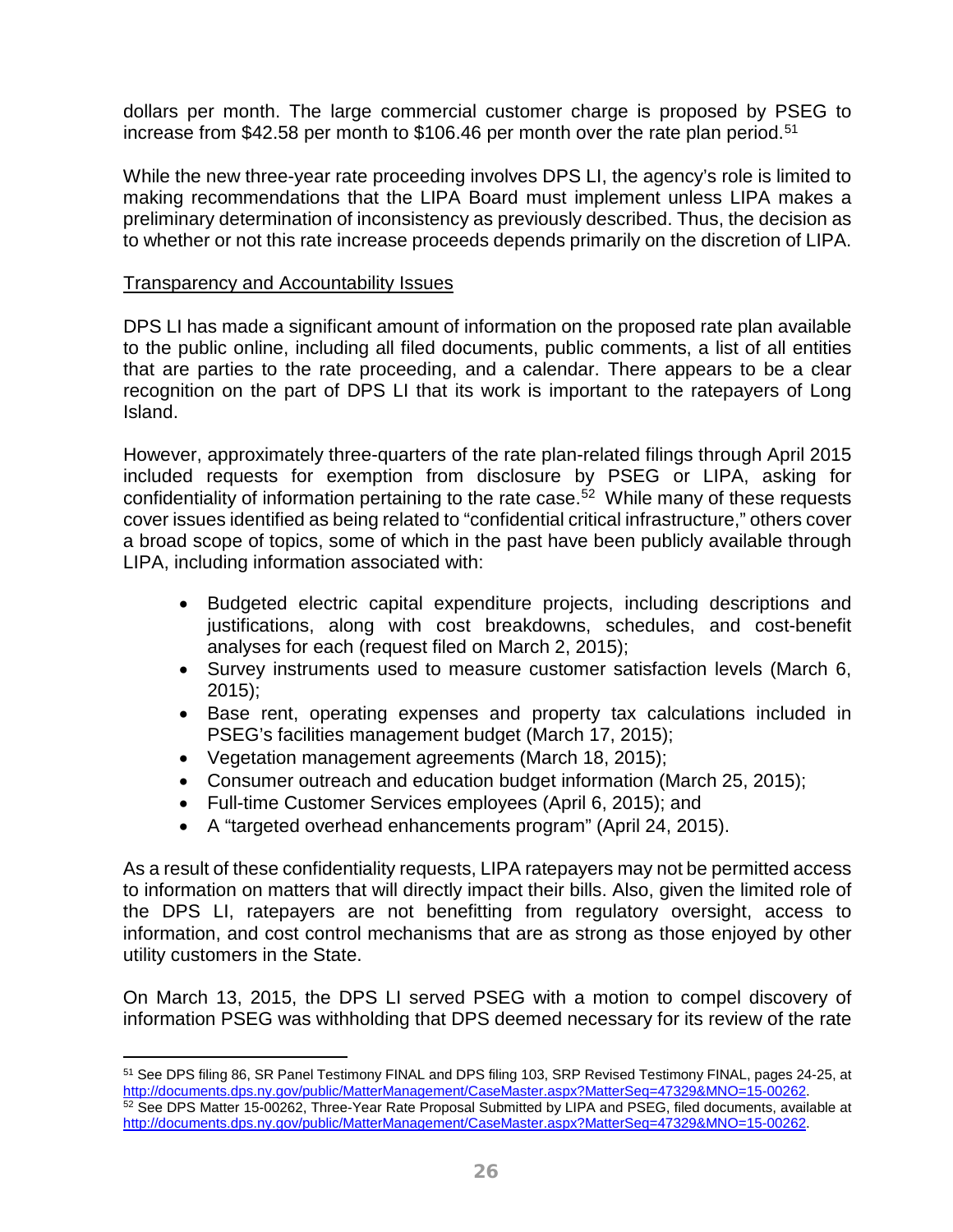plan. As noted by DPS LI staff in the motion, "Prompt and thorough response to Staff's discovery requests are always important but even more so here than is the case with the normal rate case filing of the investor owned utilities. This is the first time in more than 20 years that a rate filing affecting Long Island electric customers has been reviewed by the DPS; the DPS is not familiar with PSEG Long Island's mode of operation. To add to the difficulty, the filing was made using a different regulatory model than that familiar to Staff and used by electric utilities throughout the rest of New York State, and the timeframe to complete the process is shorter than the normal rate case process."[53](#page-30-0)

The motion filed by DPS LI went on to say, "Under these circumstances, PSEG Long Island's reluctance to be fully responsive to the discovery requests made by Staff is severely hindering Staff's ability to fulfill its obligations to effectively review the filing." According to rate filing documents, this matter was resolved, although the extent to which the information requests made by the DPS LI staff were being fulfilled was not disclosed in detail.[54](#page-30-1)

#### DPS LI Staff Recommendations

In addition to numerous testimonies presented at public hearings and submitted to the DPS, rate-case-related filings reflected input from interested parties including the DPS staff, the County of Suffolk, the City of New York, the towns of Brookhaven and Smithtown, and numerous other individuals and organizations.<sup>[55](#page-30-2)</sup>

DPS staff provided extensive testimony and exhibits related to the proposed rate plan, including: revenue requirements; rates; energy efficiency; inflation; productivity and management audit; finance; delivery service adjustment and storm reserve; transmission and distribution capital expenditures; transmission and distribution operations; and customer service.[56](#page-30-3) In its May filings, the DPS staff disagreed with several aspects of the rate proposal and recommended alternative revenue targets, service strategies, and charges.<sup>[57](#page-30-4)</sup>

In June, however, DPS said it had discovered "mechanical accounting variances" and revised its calculations, recommending an incremental revenue increase closer to that requested by LIPA and PSEG.<sup>[58](#page-30-5)</sup> In any case, a May 2015 report from Moody's Investors Service observed that while DPS staff was recommending a smaller rate increase than the amount proposed by LIPA and PSEG-LI, "the vast majority of the adjustments pertain

<span id="page-30-5"></span><span id="page-30-4"></span><span id="page-30-3"></span><span id="page-30-2"></span><span id="page-30-1"></span><span id="page-30-0"></span><sup>53</sup> See DPS filing 27, DPS Staff Motion to Compel, available at [http://documents.dps.ny.gov/public/MatterManagement/CaseMaster.aspx?MatterSeq=47329&MNO=15-00262.](http://documents.dps.ny.gov/public/MatterManagement/CaseMaster.aspx?MatterSeq=47329&MNO=15-00262) <sup>54</sup> See DPS filing 39, Notification Concerning DPS Motion to Compel Discovery, March 25, 2015, from ALJs Phillips and and  $V$ an  $V$ an  $V$ an at  $\mathsf{C}$ rt, at at  $\mathsf{C}$ [http://documents.dps.ny.gov/public/MatterManagement/CaseMaster.aspx?MatterSeq=47329&MNO=15-00262.](http://documents.dps.ny.gov/public/MatterManagement/CaseMaster.aspx?MatterSeq=47329&MNO=15-00262) <sup>55</sup> For example, see DPS Matter 15-00262 filing numbers 81, 82, 84, 85, 87-90, 92, 96, and 101, available at [http://documents.dps.ny.gov/public/MatterManagement/CaseMaster.aspx?MatterSeq=47329&MNO=15-00262.](http://documents.dps.ny.gov/public/MatterManagement/CaseMaster.aspx?MatterSeq=47329&MNO=15-00262)<br>
See DPS filing 86 and more on Matter 15-00262 available <sup>56</sup> See DPS filing 86 and more on Matter 15-00262 available at [http://documents.dps.ny.gov/public/MatterManagement/CaseMaster.aspx?MatterSeq=47329&MNO=15-00262.](http://documents.dps.ny.gov/public/MatterManagement/CaseMaster.aspx?MatterSeq=47329&MNO=15-00262)<br>
57 See DPS filing 86, PORR Exhibit FINAL, PORR-2, PDF page 7, availabl See DPS filing 86, PORR Exhibit FINAL, PORR-2, PDF page 7, available at [http://documents.dps.ny.gov/public/MatterManagement/CaseMaster.aspx?MatterSeq=47329&MNO=15-00262.](http://documents.dps.ny.gov/public/MatterManagement/CaseMaster.aspx?MatterSeq=47329&MNO=15-00262) 58 See DPS filing 94, Notice that Staff intends to file revised testimony, and DPS filing 103, LIPA PSEG Electric Rates - Staff Updated Testimony and Exhibits 1 of 2, and revised testimony and exhibits available at [http://documents.dps.ny.gov/public/MatterManagement/CaseMaster.aspx?MatterSeq=47329&MNO=15-00262.](http://documents.dps.ny.gov/public/MatterManagement/CaseMaster.aspx?MatterSeq=47329&MNO=15-00262)  $\overline{a}$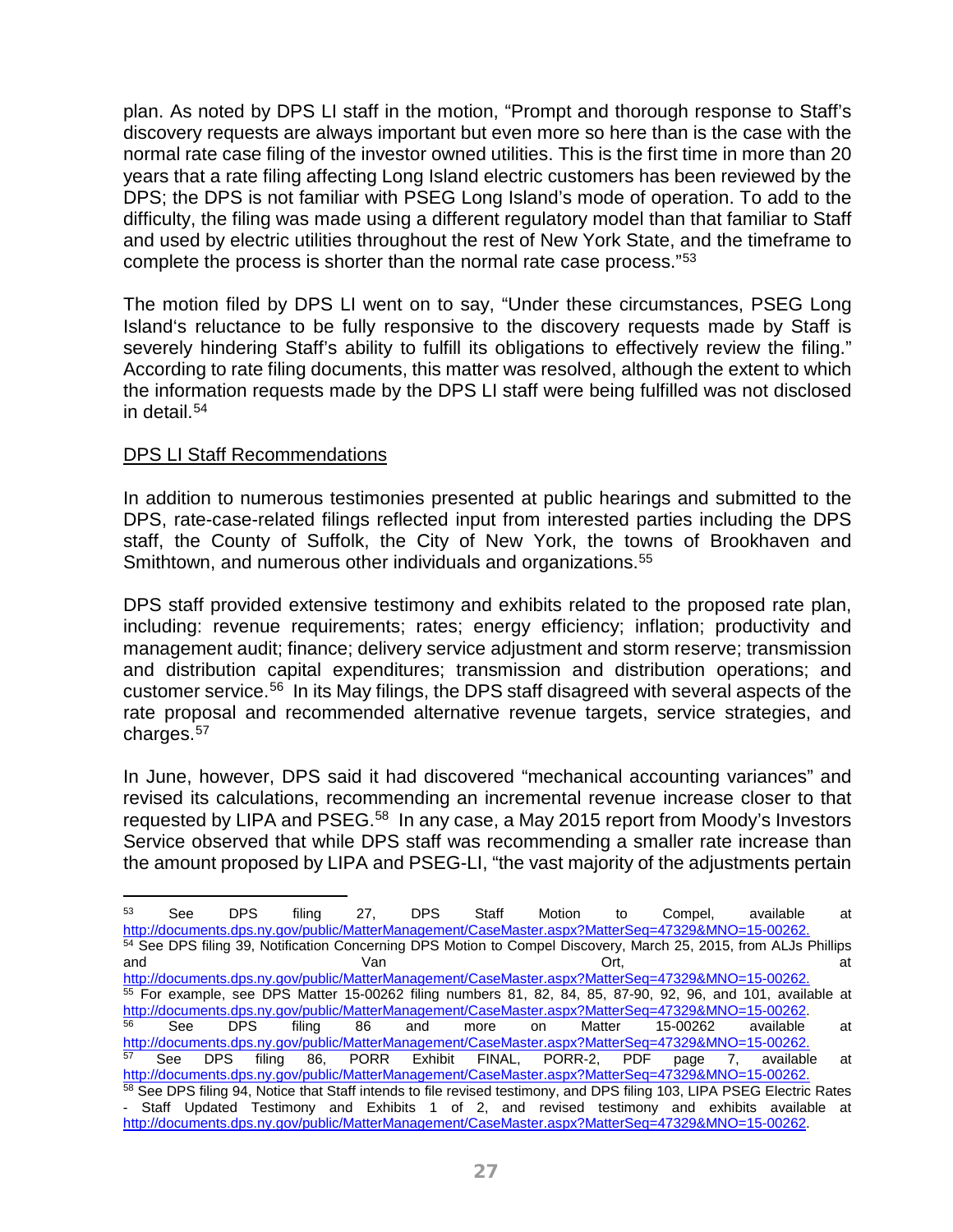to items that would be subject to automatic true-ups in the event actual expenses deviate from assumptions,"[59](#page-31-0) which could render illusory any potential cost savings under the DPS staff's recommendations.

Rebuttal filings from PSEG and LIPA in June disagreed with several of the DPS recommendations, though a modest reduction in the proposed revenue requirement was accepted. This was accompanied by a proposal to provide periodic adjustments for actual costs, including a late 2015 update for 2016 rates, and a "second stage" update submission to LIPA for 2017 and  $2018<sup>60</sup>$  $2018<sup>60</sup>$  $2018<sup>60</sup>$  These updates would adjust estimates for costs associated with debt, tax-related payments, and union employee wages to reflect actual costs, and the update procedure would be a "ministerial matter."[61](#page-31-2) If this proposal is adopted, it would cloud the rate picture and leave even further uncertainty with respect to rates for LIPA's customers.

As previously noted, the extent to which any recommendations made during the rate proceeding will impact the final outcome for LIPA customers depends primarily upon LIPA. Despite the fact that DPS LI does not possess approval authority over LIPA's rate setting, DPS LI appears to be making an effort to provide LIPA customers with access to information that was not previously available. In addition to extensive documentation of the rate proceeding, information on customer rights and protections, complaint resolution, and consumer education is readily available on the agency's website – which is more assistance than LIPA customers had from the DPS before the 2013 LIPA legislation.<sup>[62](#page-31-3)</sup> DPS LI is also providing LIPA customers with the opportunity to have their input considered as part of the rate proceeding. $63$ 

According to LIPA's rate filing, beginning in 2016 LIPA ratepayers will have to pay for a new, annual \$8 million "New York State DPS Administrative Assessment" to cover the costs associated with DPS LI.<sup>[64](#page-31-5)</sup> It remains questionable whether a DPS office with only an advisory role and without enforcement powers can adequately protect ratepayers and control rates. The extraordinary measures the agency had to take to get information it considered essential for its review of the proposed PSEG rate increase, as well as the fact that its recommendations are subject to LIPA's discretion, are cause for concern. All these factors raise questions about the adequacy of the current rate-setting oversight mechanism, and suggest that further evaluation and action are warranted.

 $\overline{a}$ 

<span id="page-31-0"></span><sup>59</sup> See Moody's Investor Services Report on LIPA's planned Series 2015 direct placement bonds, available at [http://www.lipower.org/pdfs/company/investor/2015-05-26%20LIPA%20Moodys%20Rating.pdf.](http://www.lipower.org/pdfs/company/investor/2015-05-26%20LIPA%20Moodys%20Rating.pdf)

<span id="page-31-1"></span> $^{60}$  See DPS filing 107, 2015-06-10 – PS Rebuttal – Ratemaking and Revenue Requirements, available at [http://documents.dps.ny.gov/public/MatterManagement/CaseMaster.aspx?MatterSeq=47329&MNO=15-00262.](http://documents.dps.ny.gov/public/MatterManagement/CaseMaster.aspx?MatterSeq=47329&MNO=15-00262)  $61$  Ibid, page 9.

<span id="page-31-2"></span><sup>62</sup> See the DPS Long Island website, a[t http://www.dps.ny.gov/longisland/.](http://www.dps.ny.gov/longisland/)

<span id="page-31-4"></span><span id="page-31-3"></span><sup>63</sup> See the DPS Fact Sheet on PSEG Long Island's Three-Year Rate Proposal, available at [http://www.dps.ny.gov/longisland/DPS\\_LI\\_Rate\\_Setting\\_Fact\\_Sheet\\_2\\_20\\_15\\_Final.pdf.](http://www.dps.ny.gov/longisland/DPS_LI_Rate_Setting_Fact_Sheet_2_20_15_Final.pdf)

<span id="page-31-5"></span> $64$  See the PSEG and LIPA document: Summary of 2016-2018 Three-Year Rate Plan, page A-7(b), available at [http://www.lipower.org/pdfs/company/investor/SummaryThreeYearRatePlanFiling.pdf.](http://www.lipower.org/pdfs/company/investor/SummaryThreeYearRatePlanFiling.pdf) The 2013 LIPA legislation eliminated the State gross receipts tax paid by LIPA, estimated by the Governor at about \$26 million annually.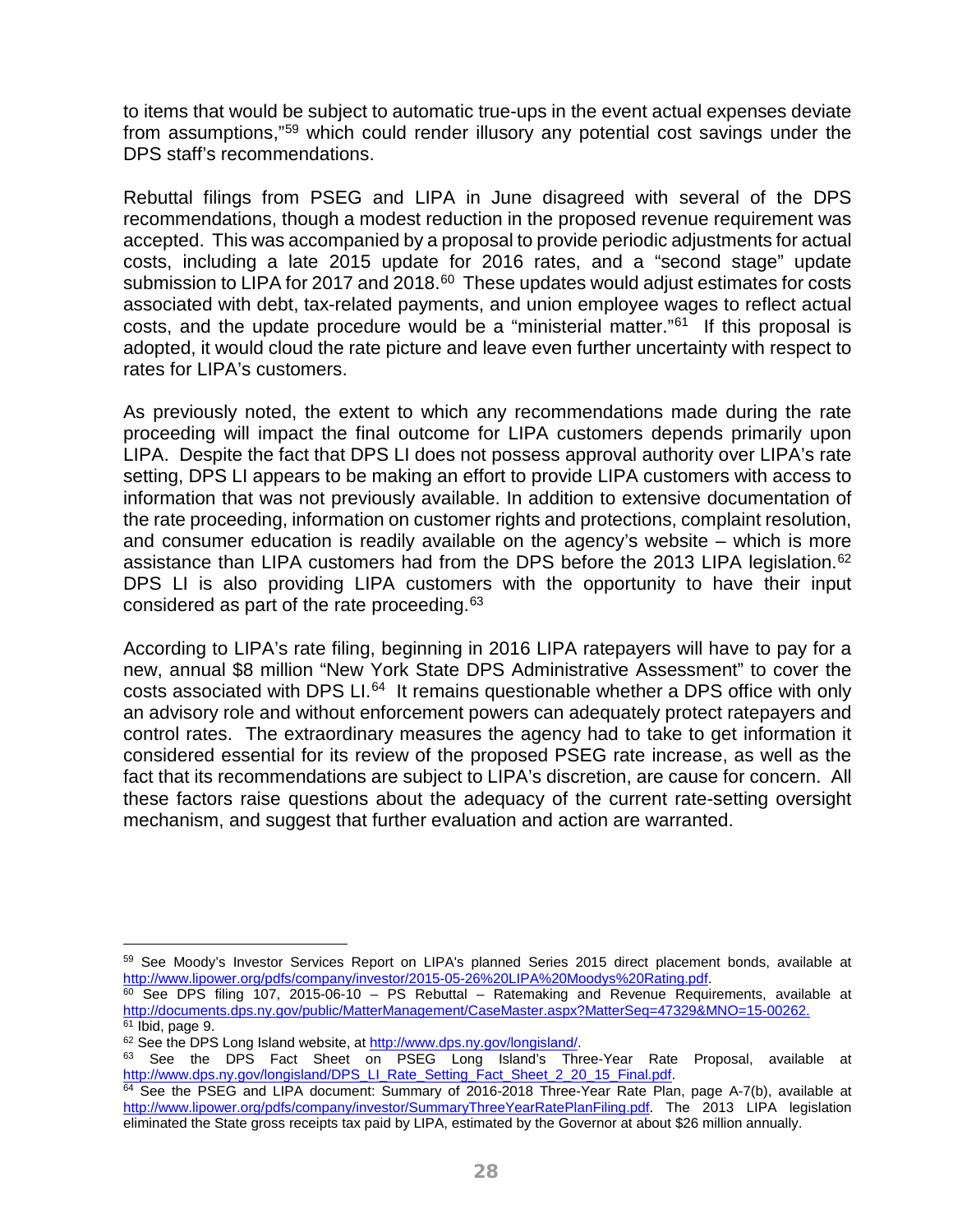## <span id="page-32-0"></span>*Reconstituted LIPA Board*

The 2013 LIPA legislation eliminated the 15-member LIPA Board and created a new nine member board. As of January 1, 2014, the new LIPA board was comprised as follows: five appointees by the Governor including the Chair, two by the Temporary President of the Senate, and two by the Speaker of the Assembly. In addition, the legislation directed that LIPA staff be kept at "levels only necessary to ensure that the authority is able to meet obligations with respect to its bonds and notes and all applicable statutes and contracts, and oversee the activities of the service provider."

The reduction in the number of board members followed a September 2013 management and operations audit of LIPA performed for DPS by a consultant, NorthStar Consulting Group. The audit found that LIPA's board size was "larger than typical," and "has suffered from persistent vacancies." Among other conclusions regarding the board, the audit found that members of the board had been actively involved in discussions and decisions "regarding activities brought to its attention." However, the audit found, "There is less attention to Authority operational performance, potential issues, future needs, and longer term considerations."[65](#page-32-1)

The restructured LIPA board bears responsibility for approving proposed budgets and rate increases, and more broadly is charged with ensuring the provision of reliable, economical and responsive electric service to its customers. The Public Authorities Reform Act (PARA) of 2009 required State public authorities to have a proposed mission statement and self-determined performance measurement criteria. The statute also requires public authorities to identify stakeholders and their reasonable expectations of the authority, to re-examine the mission statement and measurements, and to publish a self-evaluation of its performance based on the established measurements.

#### *Board Progress Report*

 $\overline{a}$ 

Even in the earliest days of the reconstituted LIPA Board, issues related to governance arose. In February 2014, the new nine-member LIPA Board of Trustees considered a new mission statement for the Authority, intended to "better reflect LIPA's new organizational structure and purpose." The revised mission statement eliminated the phrase "with a commitment to superior customer service, accountability and transparency in all of our operations," and added as part of LIPA's mission to "meet the expectations of our bondholders," a focus which was not present in LIPA's original mission statement.<sup>66</sup> The proposed revised statement called for LIPA to carry out its duties "faithfully and professionally."

The LIPA Trustees apparently reconsidered the proposed revised mission statement after a news article highlighted the proposed elimination of the word "transparency."[67](#page-32-3) The

<span id="page-32-1"></span><sup>65</sup> "Comprehensive Management and Operations Audit of Long Island Power Authority," Matter No. 12-00314, Final Report to the Public Service Commission and Department of Public Service, September 13, 2013.

<span id="page-32-2"></span>PSEG's mission statement references a commitment to exceptional customer service. See [https://www.psegliny.com/page.cfm/AboutUs.](https://www.psegliny.com/page.cfm/AboutUs)

<span id="page-32-3"></span><sup>67</sup> See Harrington, Mark, "LIPA's customer-satisfaction rating drops again," *Newsday*, February 25, 2014.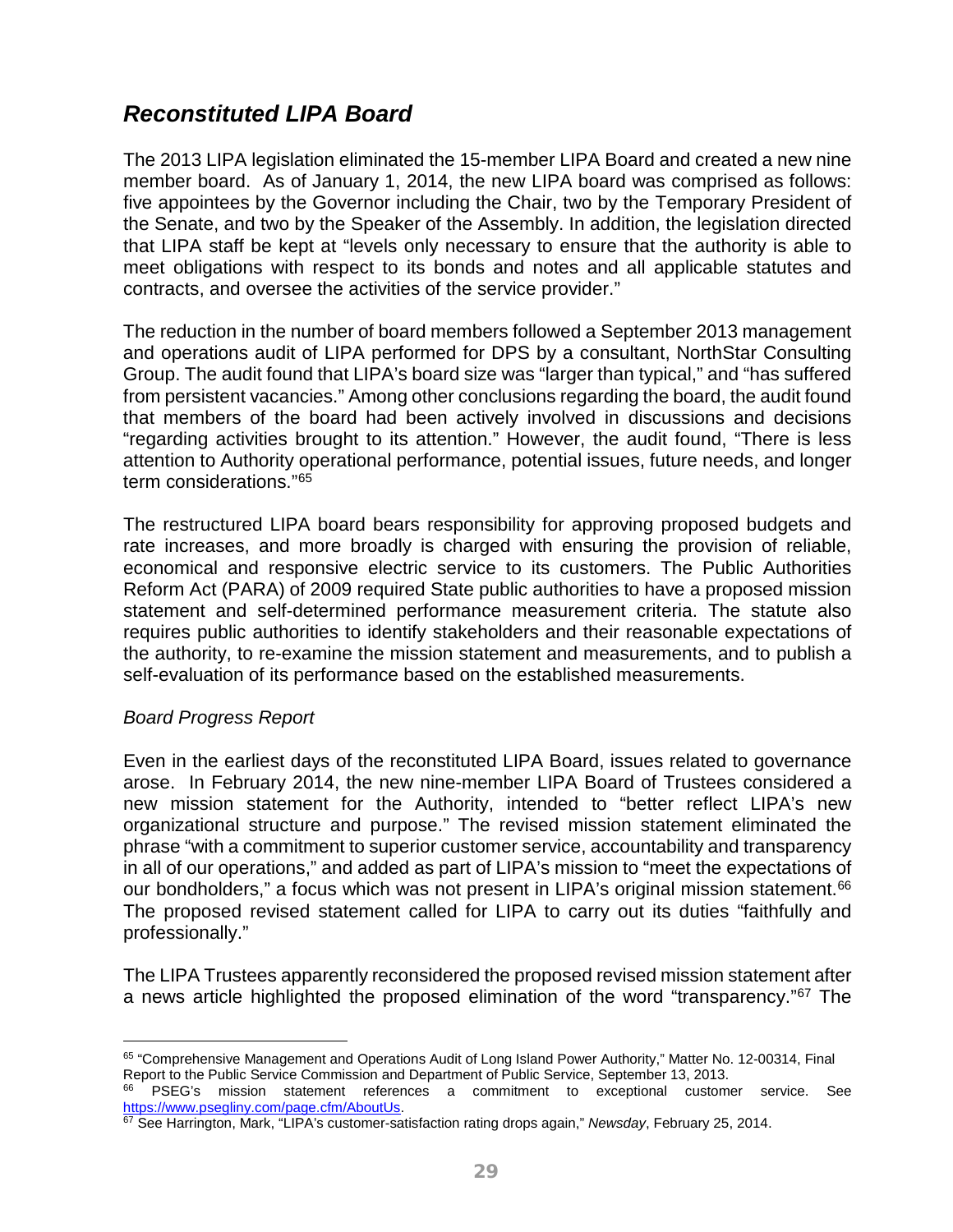February 26, 2014 Board of Trustees meeting minutes noted a discussion of the revised mission statement by the Trustees and the public, and the word "transparently" was inserted.[68](#page-33-1) The archived webcast of this Board meeting has been removed from LIPA's website, so details regarding the Board and public discussion are not available.

LIPA's revised mission statement provides that: "Our Mission is to ensure the provision of reliable, economical and responsive electric service to 1.1 million customers on Long Island and in the Rockaways, meet the expectations of our bond holders and be a trusted, valued member of the community. We will oversee the performance of our Service Provider, PSEG-Long Island, maintain a consistent focus on energy efficiency and renewable energy and carry out our public service, fiscal and contractual duties faithfully, transparently and professionally."

In addition, in accordance with PARA requirements, LIPA established goals and measurements to evaluate its performance relative to its mission in 2014. The goals are in four categories: "(i) ensure the provision of reliable, economical and responsive electric service; (ii) meet the expectations of bondholders; (iii) maintain a focus on energy efficiency and renewable energy; and (iv) transparency."<sup>[69](#page-33-2)</sup>

LIPA's 2014 performance evaluation report for its stated goals includes several specific references to financial matters.<sup>[70](#page-33-3)</sup> For example, performance measurements for the second goal, regarding bondholder expectations, include reviewing PSEG's proposed 2015 operating budget, and maximizing federal funding for work related to the major storms of recent years. However, LIPA's 2014 performance measurements do not identify any specific efforts to limit or reduce costs for ratepayers, or to provide reliable and responsive electric service, raising the question as to whether the board is sufficiently prioritizing these critical mission goals. Clear evaluation of any progress in addressing LIPA's high costs is especially important given the rate proposal currently under review.

### <span id="page-33-0"></span>*Procurement Review*

 $\overline{a}$ 

The 2013 LIPA legislation preserved the requirement that LIPA contracts follow State Finance Law provisions that apply to State contracts generally, including Office of the State Comptroller review and approval. PSEG contracts, however, were not made subject to Comptroller review and approval. Instead, a provision was included in the legislation to require LIPA and PSEG to provide to the State Comptroller, on March 31 and September 30 of each year, a report documenting each contract entered into with a third party for an amount greater than \$250,000 and related to management and operation services associated with LIPA's transmission and distribution system.

LIPA continues to submit its procurements to the Office of the State Comptroller for review and approval, as required by law. Information regarding these procurements is publicly

<span id="page-33-1"></span><sup>68</sup> See the LIPA Board minutes of the 247<sup>th</sup> meeting, held on February 26, 2014, pg. 7, available at [http://www.lipower.org/pdfs/company/papers/board/022614-minutes.pdf.](http://www.lipower.org/pdfs/company/papers/board/022614-minutes.pdf)

<span id="page-33-2"></span><sup>69</sup> See LIPA's *Authority Mission Statement and 2014 Performance Measurements* document, available at [http://www.lipower.org/pdfs/company/trans/LIPAperformance.pdf.](http://www.lipower.org/pdfs/company/trans/LIPAperformance.pdf)

<span id="page-33-3"></span> $\frac{70}{10}$  See LIPA's 2014 performance report at [http://www.lipower.org/pdfs/company/trans/LIPAperformance-report14.pdf.](http://www.lipower.org/pdfs/company/trans/LIPAperformance-report14.pdf)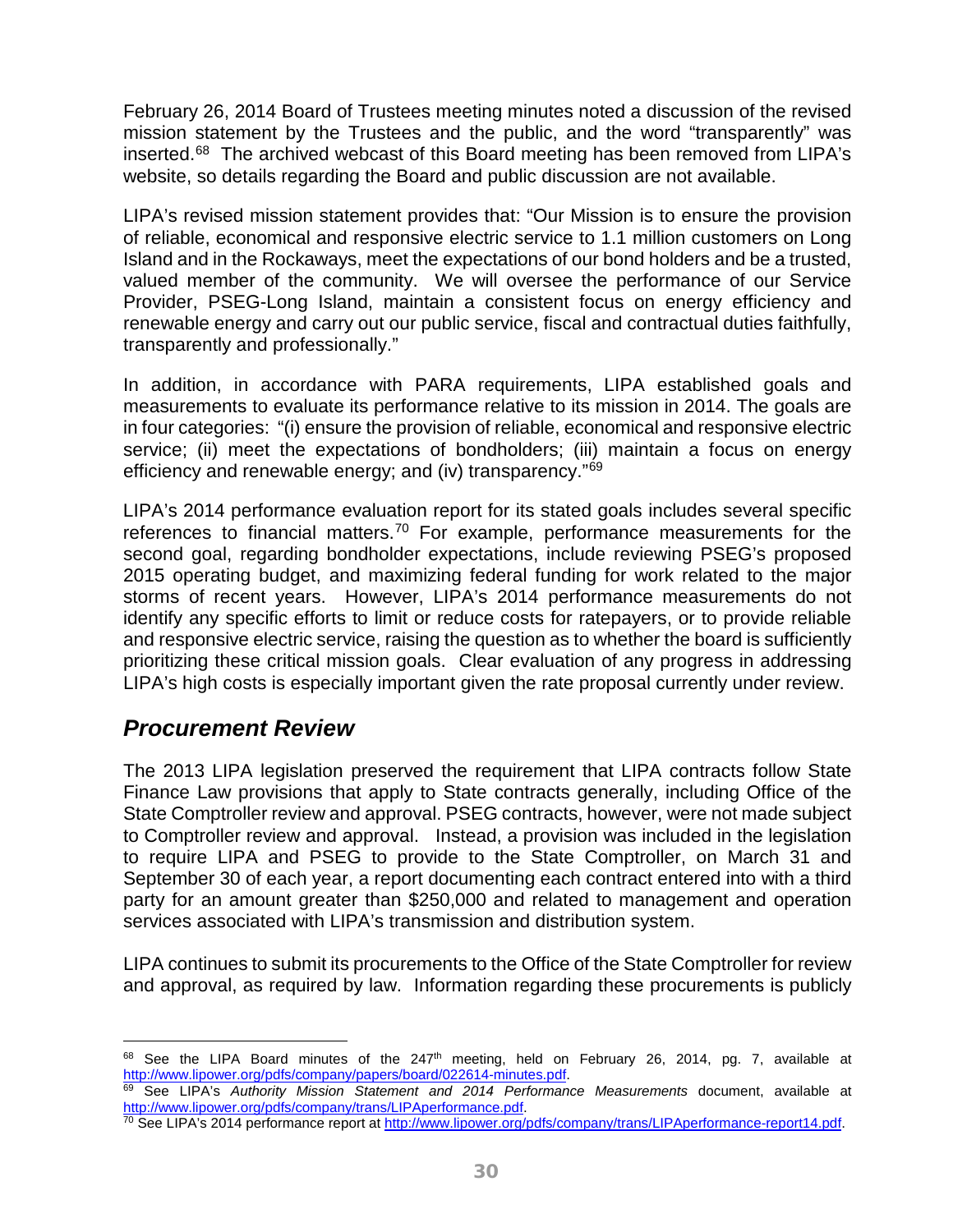available on the Office of the State Comptroller's Open Book New York website.<sup>[71](#page-34-1)</sup> This information includes the vendor name, the contract amount, the contract start and end dates, and a brief contract description.

The reports required by the 2013 LIPA legislation on LIPA and PSEG procurements in excess of \$250,000 have been submitted in March 2014, September 2014, and March 2015, and identify the third party, a description of the services or goods to be procured, and the duration of the contract. [72](#page-34-2)

### <span id="page-34-0"></span>*Renewable Energy and Energy Efficiency Measures*

The 2013 LIPA legislation required LIPA to continue and expand its renewable energy and energy efficiency measures in coordination with PSEG, the Power Authority of the State of New York (NYPA) and the New York State Energy Research and Development Authority (NYSERDA). The stated goals were to cost-effectively reduce system-wide peak demand, minimize long-term fuel price risk to ratepayers, lower emissions, improve environmental quality, and conform to New York's climate change and environmental goals.

LIPA's 2015 Approved Operating and Capital Budgets identified a reduction of 10.8 percent from 2014 in the Efficiency and Renewables program, which it attributed to the transition of the Long Island solar rebate program to NYSERDA's NY Sun program.[73](#page-34-3) The budget documents indicate the expectation of a 70 MW reduction in peak demand, reflecting a 17 percent increase over the reduction achieved in 2014. LIPA anticipates this reduction will be accomplished at a lower net cost because of the transfer to NYSERDA's program.

Funding for this program in the 2015 budget is estimated at \$83.9 million, reflecting 2.3 percent of LIPA's use of revenue dollars (before deductions for grants and other income).[74](#page-34-4) Budget documents say that PSEG "expects that the funding level approved for 2015 will allow it to continue to achieve program goals." Figure 12 shows a five-year history of LIPA's approved budget funding levels and projected actual results for the Efficiency and Renewables Program[.75](#page-34-5)

Since 2012, projected actual results have fallen short of approved budget levels. Actual results were not available from LIPA's budget documents for 2013 and 2014, and projected actual results for 2015 are not yet available.<sup>76</sup> As noted with LIPA's storm cost

 $\overline{a}$ 

<span id="page-34-1"></span><sup>&</sup>lt;sup>71</sup> See the Office of the State Comptroller's Open Book New York website, NYS Active Contract Search, available at http://wwe2.osc.state.ny.us/transparency/contracts/contractsearch.cfm.

<span id="page-34-2"></span> $\frac{72}{12}$  To view the March 2015 Contract Report from LIPA and PSEG, visit LIPA's website at [http://www.lipower.org/pdfs/company/trans/ComptrollerReport033115.pdf.](http://www.lipower.org/pdfs/company/trans/ComptrollerReport033115.pdf)

<span id="page-34-3"></span><sup>&</sup>lt;sup>73</sup> See LIPA's Adopted 2015 Budget, pg. A-4.6(a), at <u>http://www.lipower.org/pdfs/company/investor/2015budget.pdf</u>.

<span id="page-34-4"></span><sup>74</sup> See LIPA's Adopted 2015 Budget, pg. 9, a[t http://www.lipower.org/pdfs/company/investor/2015budget.pdf.](http://www.lipower.org/pdfs/company/investor/2015budget.pdf)

<span id="page-34-6"></span><span id="page-34-5"></span><sup>75</sup> See LIPA's Adopted Budget detail under the Budget Information tab a[t http://www.lipower.org/financials.html.](http://www.lipower.org/financials.html) <sup>76</sup> LIPA no longer includes prior year actual results in its budget documents. However, reports prepared by Opinion Dynamics Corporation and Energy & Resource Solutions, Inc. for LIPA and PSEG titled "Long Island Power Authority

Efficiency Long Island and Renewable Energy Portfolio - 2013 Annual Evaluation Report" and "Long Island Power Authority Efficiency Long Island and Renewable Energy Portfolio - 2013 Program Guidance Document" provide certain data on efficiency and renewable programs. Se[e http://www.lipower.org/papers/reports.html,](http://www.lipower.org/papers/reports.html) Additional Reports.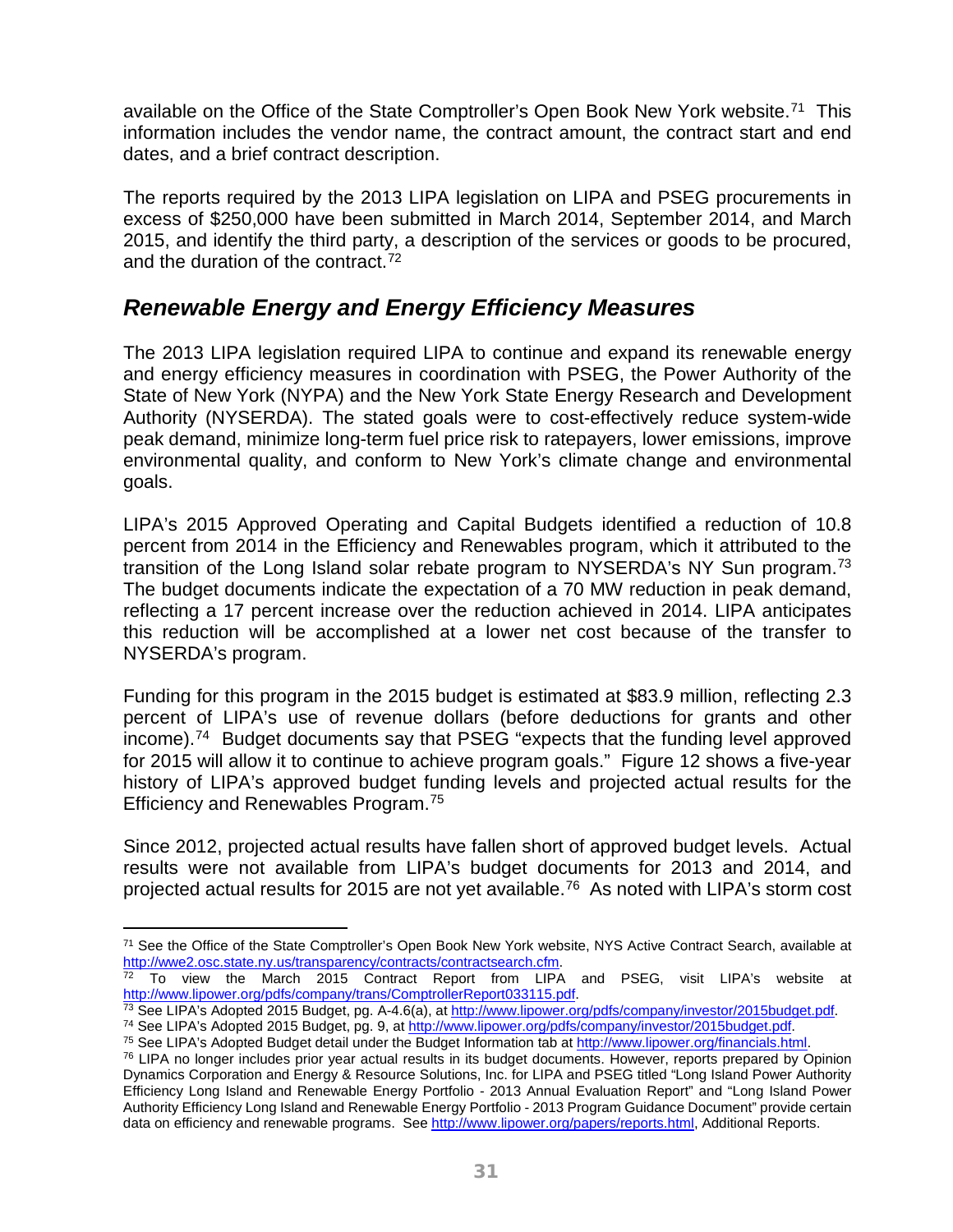information, the recent elimination of actual to budget comparisons in LIPA's budget documents makes it difficult for the public to evaluate LIPA's actions and proposals.



#### **Figure 12**

Source: LIPA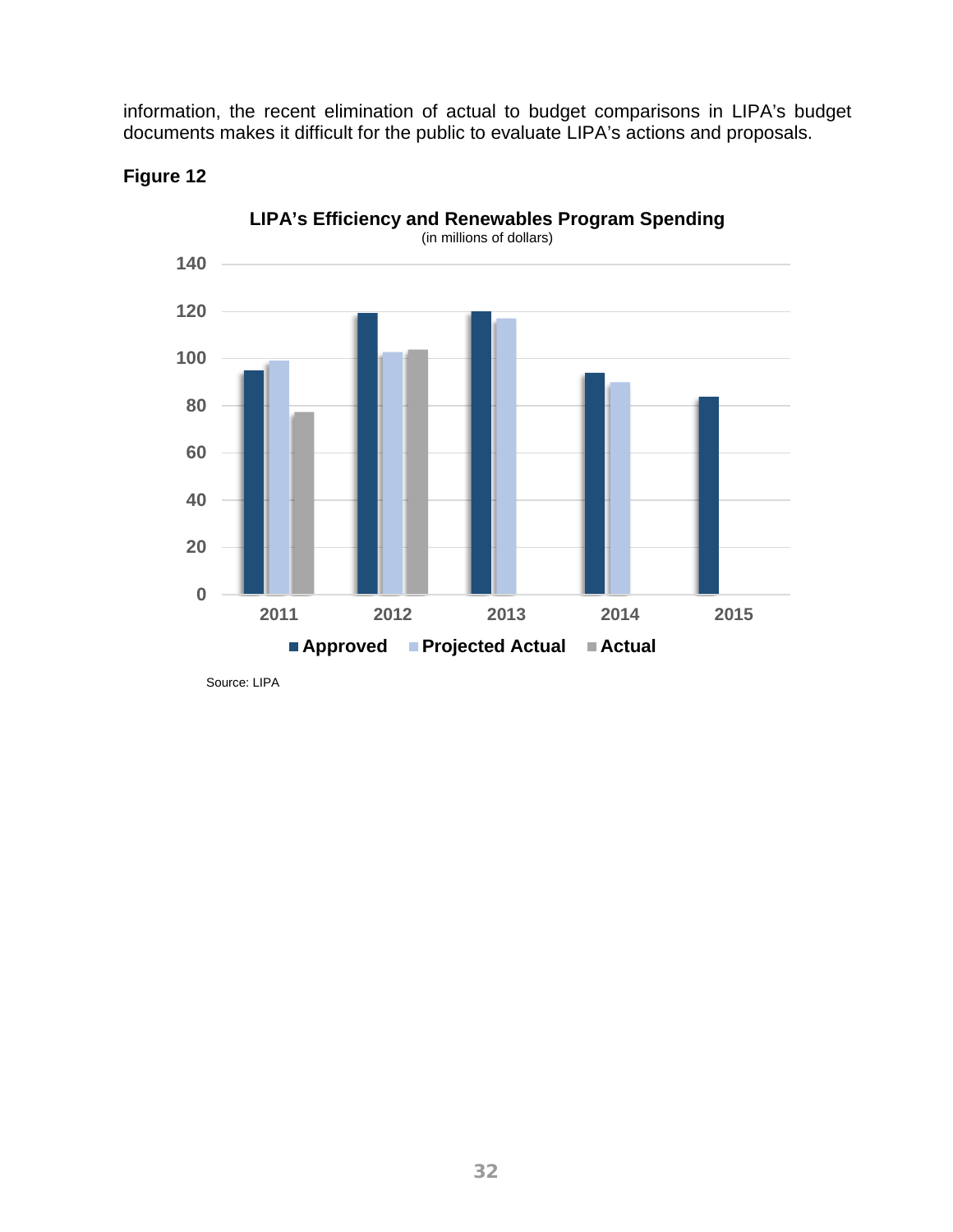## <span id="page-36-0"></span>**Conclusion**

Major changes currently underway in the management and operations of LIPA will have a lasting impact on LIPA's customers and thus on both the quality of life and future economic growth on Long Island. However, many questions remain unanswered with respect to the short-term and long-term implications such changes hold for customer bills and service quality.

These include the impact of the renegotiated OSA between LIPA and PSEG and the debt restructuring undertaken by UDSA. Also uncertain are the implications of PSEG's assumption of more responsibilities for day-to-day operations on Long Island and its greater control over expenditures. When and if costs will be controlled, how quickly muchneeded service upgrades will be provided, and whether storm responses will be improved and related costs properly accounted for continue to be a concern.

So far, the long-overdue improvements promised to LIPA ratepayers have yet to be achieved, and it is unclear whether LIPA ratepayers are better or worse off than before the transition began in the wake of the 2013 LIPA legislation. While a new Long Island Office of the Department of Public Service was created, it does not have regulatory powers comparable to other service territories in the State. LIPA's ratepayers are not benefitting from regulatory oversight, access to information, and cost control mechanisms that are as strong as those enjoyed by other utility customers in the State.

LIPA customers are facing higher bills, with new categories of charges as well as a proposed three-year rate increase, and bearing a debt burden that is projected to increase. In some regards, ratepayers have less transparency and accountability from their electric service provider than existed under either the previous LIPA structure or its predecessor, LILCO, which was a regulated utility subject to oversight by DPS.

The restructured LIPA board bears responsibility for approving proposed budgets and rate increases, and for ensuring that LIPA's customers receive reliable, economical and responsive electric service. Fulfilling these responsibilities will require meticulous oversight of the financial and operational matters now under the day-to-day control of PSEG. At the same time, board members must also ensure high standards of accountability to the public, on the part of both LIPA and PSEG.

LIPA's 2014 performance measurements do not identify any specific efforts to limit or reduce costs for ratepayers, or to provide reliable and responsive electric service, raising the question as to whether the board is sufficiently prioritizing these critical mission goals. Periodic evaluations of measurable progress toward more affordable electric service would give ratepayers and policy makers a clearer picture of whether LIPA is successfully addressing that bottom line concern.

In 2016, LIPA will mark the  $30<sup>th</sup>$  anniversary of its original statutory creation. Cost advantages result from LIPA's status as a public entity, including the lower-cost financing available via tax-exempt debt, as well as eligibility for federal reimbursement for certain storm and disaster costs. However, the goal of affordable utility service on Long Island has not yet been attained and longstanding problems persist. Investigations, audits and reports performed by the Office of the State Comptroller and others over the past decade